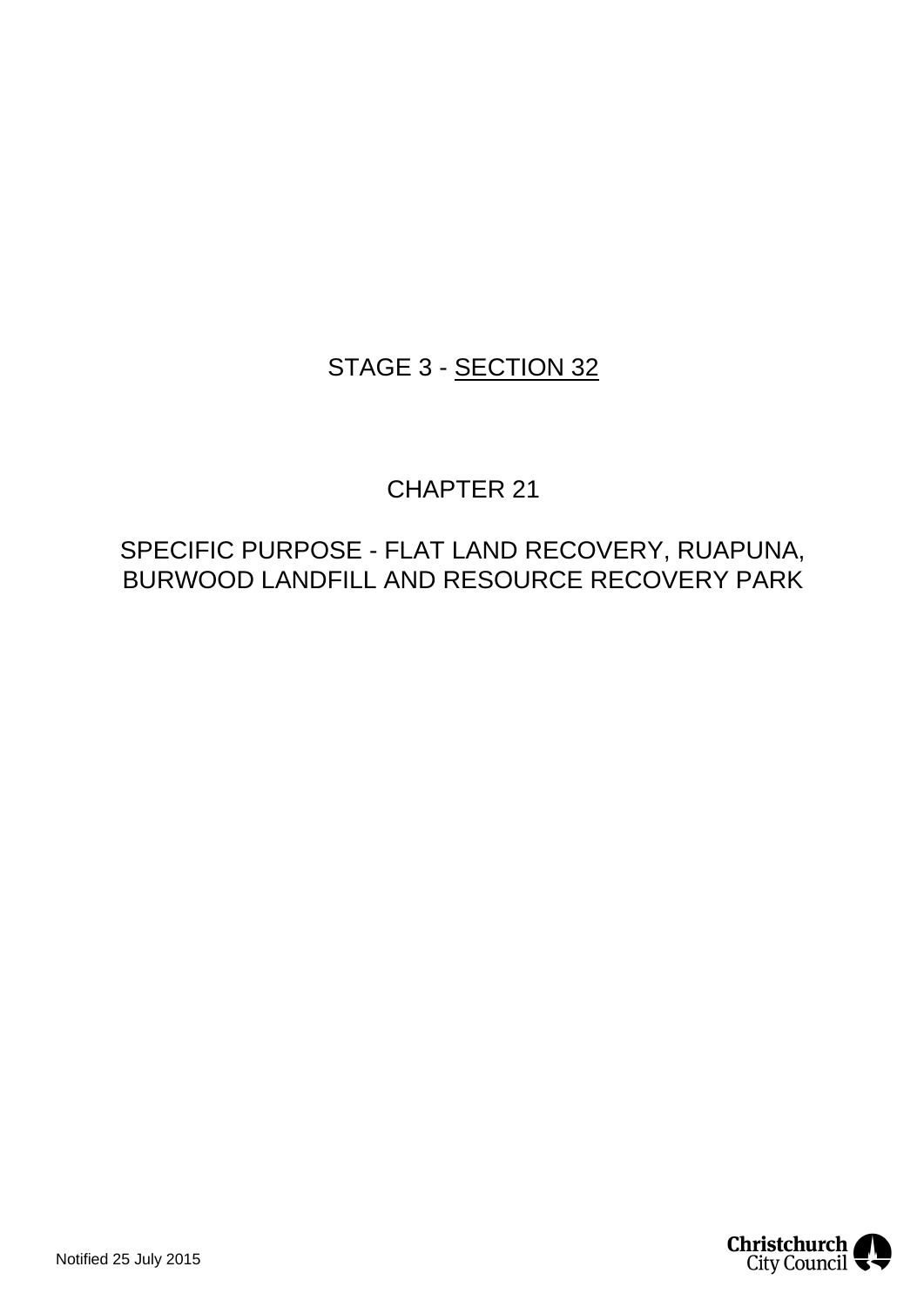## **PART 1**

## **1.0 INTRODUCTION**

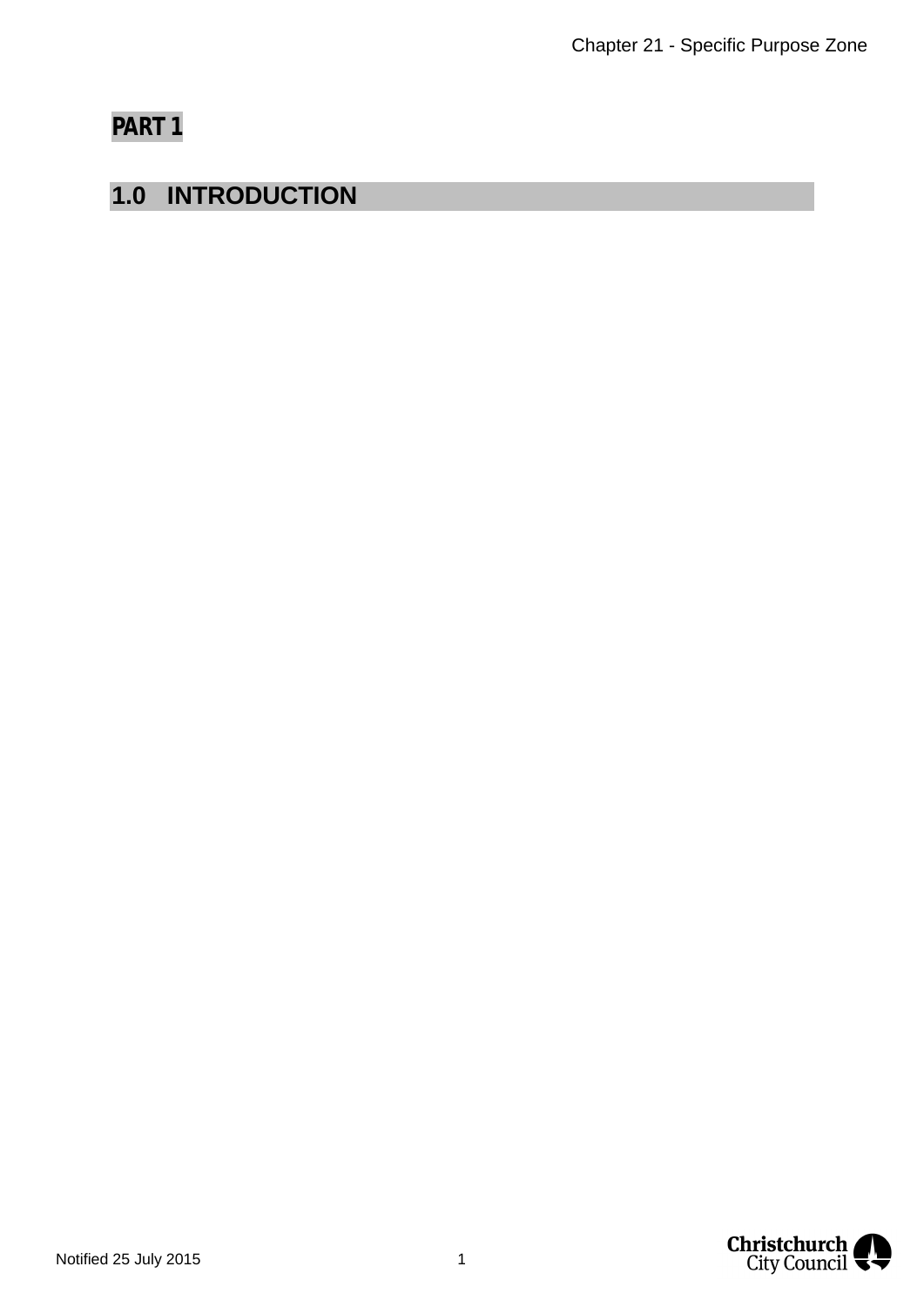- 1. Scattered within Christchurch district, there are a number of activities which share common traits that make the collation of their respective planning provisions within one chapter of the Replacement District Plan sensible. They are all specific purpose activities, generally of a large scale, infrastructural nature, managed as one entity by one operator (whether public or private, site-specific or collectively) and which require tailor-made planning provisions.
- 2. This report has been prepared to fulfil the obligations of the Council under the Resource Management Act 1991 (the Act), being an evaluation of the 'policy approach' promoted in the Specific Purposes Chapter of the Replacement District Plan. Parts 1 and 3 contain information relevant to all of the specific purpose zones, while Part 2 contains the evaluation of objectives, policies, rules and other methods specific to each of the following zones:
	- a. Specific Purpose (Defence Wigram) Zone;
	- b. Specific Purpose (Cemetery) Zone;
	- c. Specific Purpose (Styx Mill Road Transfer Station) Zone;
	- d. Specific Purpose (Hospital) Zone;
	- e. Specific Purpose (School) Zone;
	- f. Specific Purpose (Tertiary Education) Zone;
	- g. Specific Purpose (Golf Resort) Zone.;
	- h. Specific Purpose (Flat Land Recovery) Zone;
	- i. Specific Purpose (Ruapuna) Zone; and
	- j. Specific Purpose (Burwood Landfill and Resource Recovery Park) Zone.
- 3. The Specific Purpose (Airport) Zone has been prepared, publically notified and considered separately as a plan change outside of the Replacement District Plan process, it will be slotted into the Specific Purposes Chapter once made operative.
- 4. Noise and scale of activity objectives, policies and rules for the Specific Purpose (Ruapuna) Zone have been prepared, publicly notified and considered separately as a plan change outside of the Replacement District Plan process, they will be slotted into 'place holder' clauses in part 21.10 of the Specific Purpose (Ruapuna) Zone once made operative. This section 32 covers Special Purpose (Ruapuna) Zone matters that are not concerned with noise, scale, and duration of activities.

The following two zones, which have been prepared, publically notified and considered separately as plan changes outside of the Replacement District Plan process, will be slotted into the Specific Purposes Chapter once made operative:

a. Specific Purpose (Airport) Zone; and

b. Specific Purpose (Ruapuna Park) Zone.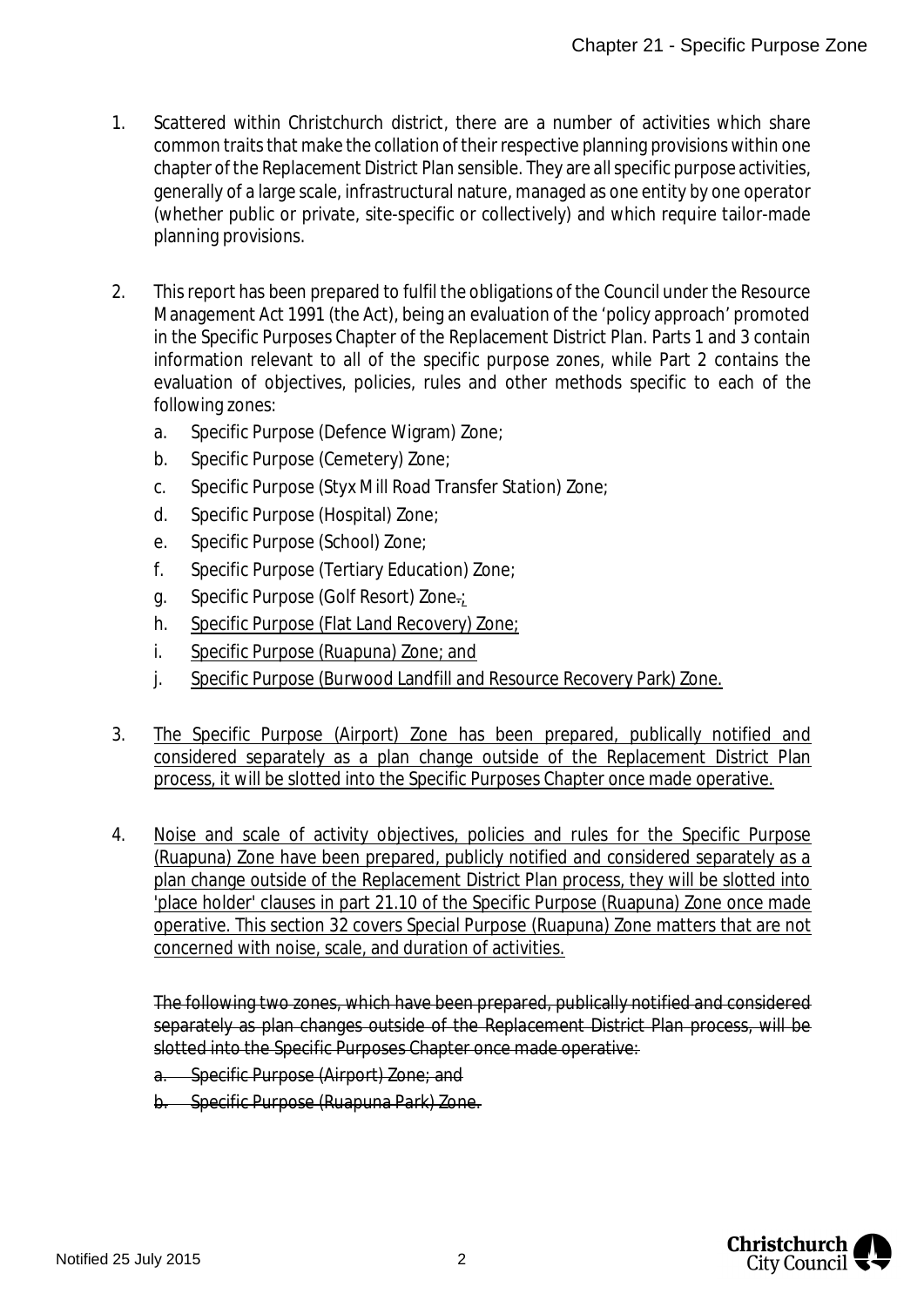- 5. Provisions for a Specific Purposes (Lyttelton Port) zone were prepared but will not now be notified, as the Port will be considered as part of the Lyttelton Port Recovery Plan process.
- 6. This report should be read together with the Specific Purposes Chapter.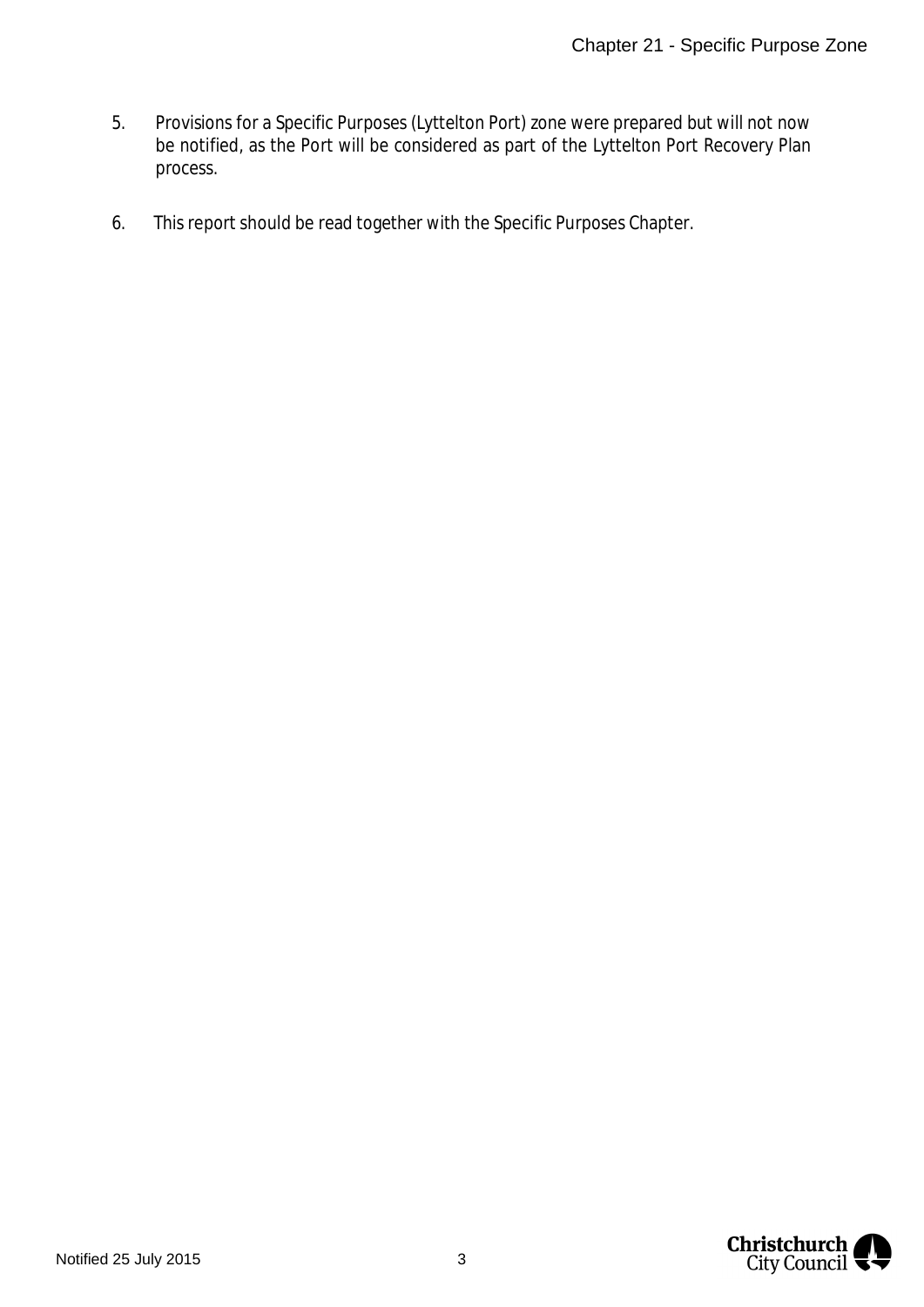## **2.0 SCOPE OF THE SPECIFIC PURPOSES CHAPTER**

### **2.1 Scope of the Specific Purpose (Defence Wigram) Zone**

The land use zone includes the Wigram Airbase and Museum. The provisions of this zone were developed as a plan change and no changes are proposed to those provisions.

### **2.2 Scope of the Specific Purpose (Cemetery) Zone**

The land use zone includes all operational and closed cemeteries owned and/or administered by the Council within the district, and only those crematoria having memorial gardens for the purpose of ash interment. There are 28 individual sites between Christchurch and Banks Peninsula, excluding Central City. The zone does not include private cemeteries, church graveyards and urupa.

Note that cemeteries within the Central City area are covered in the Central City Chapter.

### **2.3 Scope of the Specific Purpose (Styx Mill Road Transfer Station) Zone**

This is a transfer station located on Styx Mill Road to service the northern suburbs. The transfer station required special zoning because it is located near high amenity values zones which are Residential and Open Space Zone.

### **2.4 Scope of the Specific Purpose (Hospital) Zone**

The zone applies to health facilities and infrastructure associated with health delivery. It includes private and public hospitals throughout the district.

Note that hospitals within the Central City area are covered in the Central City Chapter.

### **2.5 Scope of the Specific Purpose (School) Zone**

This zone applies to all schools in Christchurch whether state schools, state integrated or private, and any preschools situated on school sites. The zone also covers two smaller tertiary institutions where the Built Form Standards for schools are more appropriate than the Built Form Standards for the larger tertiary institutions.

Note that schools within the Central City area are covered in the Central City Chapter.

As well there are two preschools zoned as "School zone" on part of the site of a school which was closed several years ago, but which is still designated. All other preschools are zoned as for the base zone that they are located within, which may be school zone where they are co-

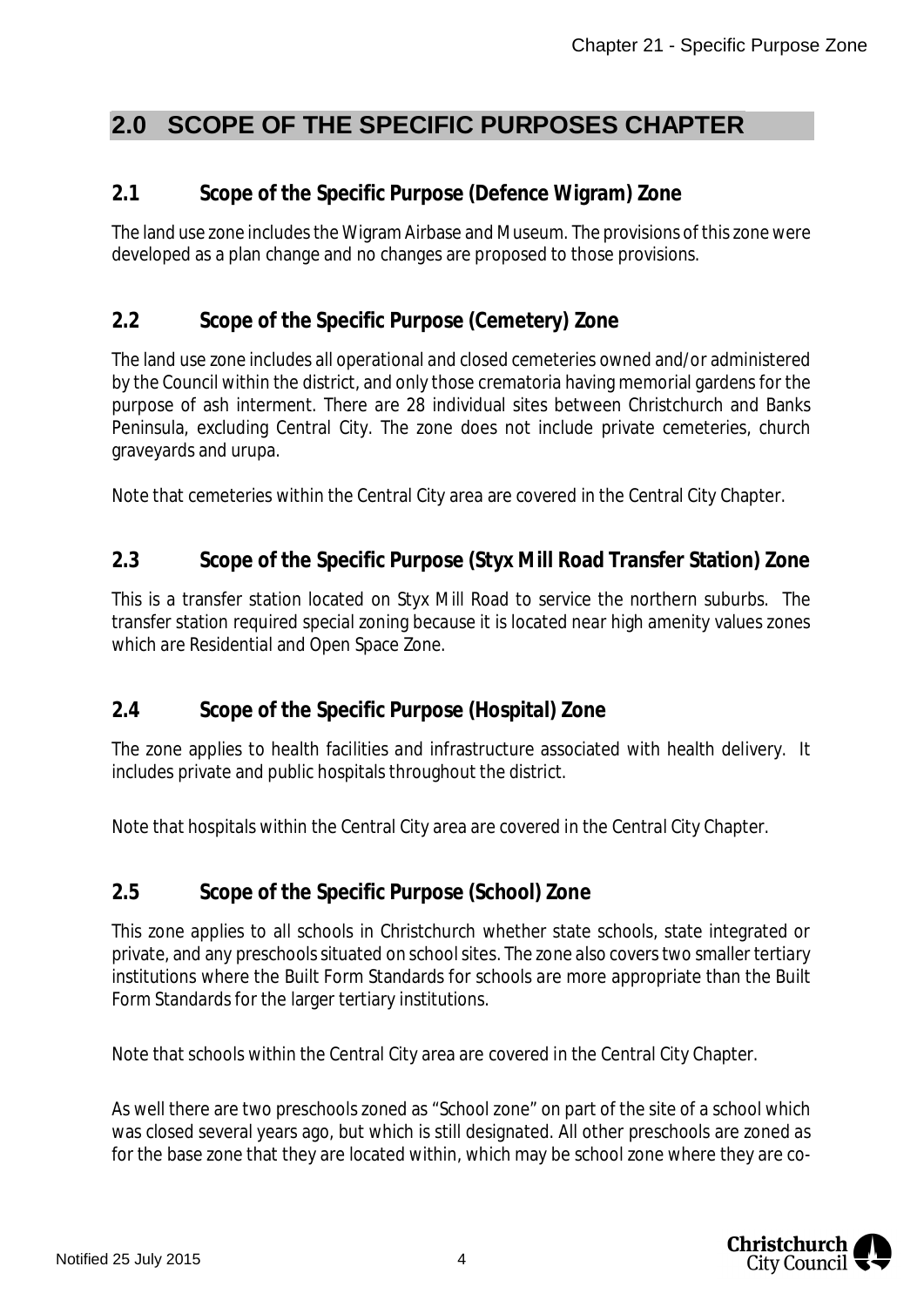located with schools, but in most cases is residential. Many were established by resource consent.

### **2.6 Scope of the Specific Purpose (Tertiary Education) Zone**

The tertiary education zone covers sites and facilities which make up the University of Canterbury (UC) and the Christchurch Polytechnic and Institute of Technology (CPIT). Note that the CPIT Madras Street site is covered in the Central City Chapter.

There are other tertiary institutions in Christchurch, but they are of much smaller scale. These facilities are either zoned as schools as a result of their smaller scale, or are located in commercial or other zones.

### **2.7 Scope of the Specific Purpose (Golf Resort) Zone**

This zone applies to the Clearwater Golf Resort and the proposed Christchurch Golf Resort near Spencerville. For Clearwater, the general approach has been to retain the Operative Plan quotas of residential units and hotel bedrooms in the same locations on the ground as previously, but to adjust the numbers to reflect changes to the airport noise contours. To date there has been no development at the Christchurch Golf Resort, but the zone has been retained in view of the relatively short time for which it has been operative.

### **2.8 Scope of the Specific Purpose (Flat Land Recovery) Zone**

This zone applies to the Canterbury Earthquake Recovery Authority (CERA) 'Red Zone' areas on the flat which were identified by the Crown where rebuilding may not occur in the shortto-medium term. The flat land 'residential red zone' includes land along the Avon River (Avon Loop through Burwood and Avondale to New Brighton), Brooklands and Southshore at New Brighton.

The objective is to protect the flat land 'residential red zone', against development and activity which may compromise or impede options for the long term recovery and the future use of the zone, which will be informed by the outcome of the 'Residential Red Zone' programme. As such, this is a temporary zoning with the outcome of this programme to inform a later plan change to confirm final zoning.

The general approach is to enable existing activities and their limited modification, temporary activities and elements of immediate recovery activity to be undertaken during the interim period, including land management activities, and to discourage new subdivision, intensification and development activities while minimising adverse effects on the surrounding environment.

### **2.9 Scope of the Specific Purpose (Ruapuna) Zone**

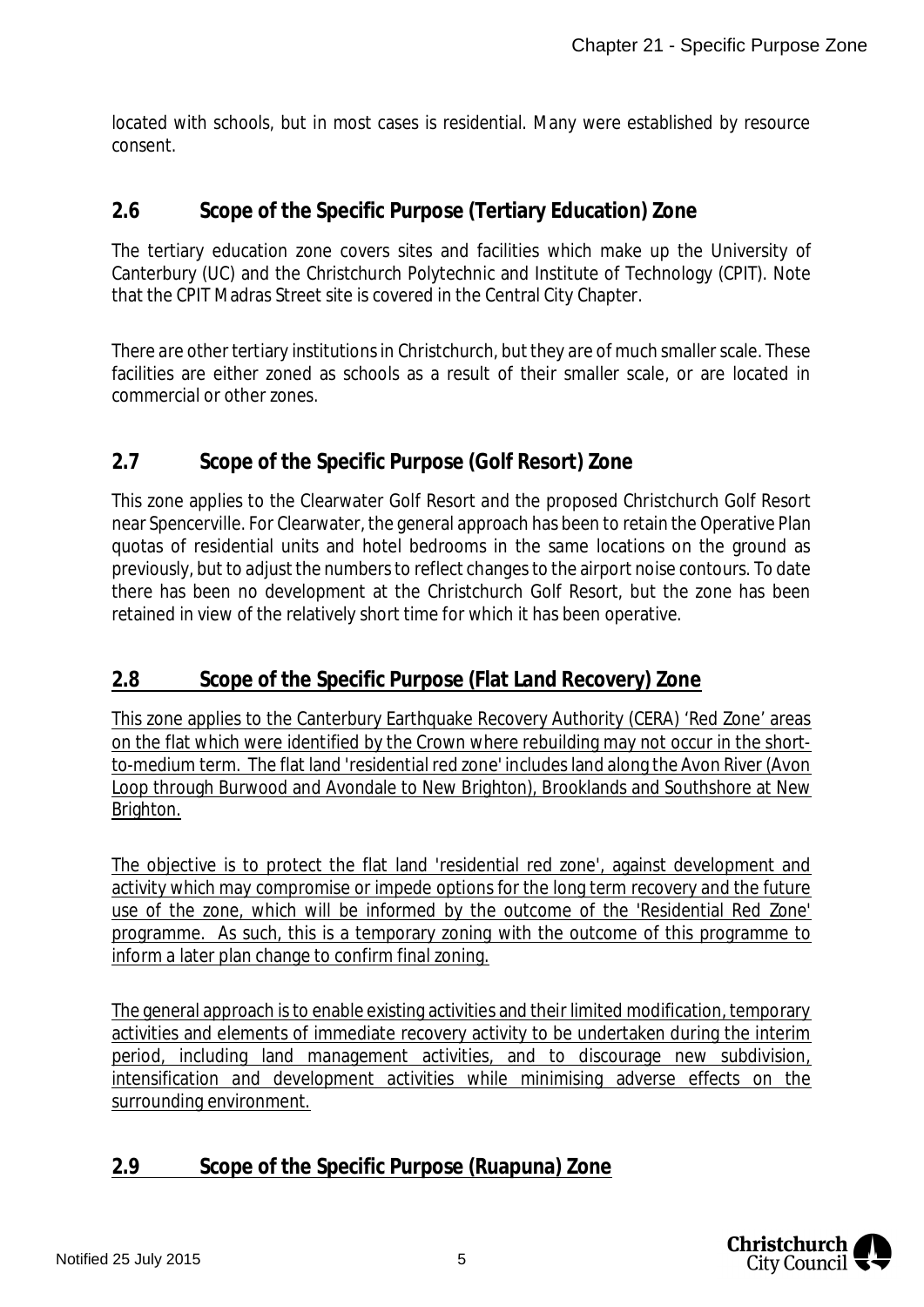This zone applies to the Ruapuna Park. For the Specific Purpose (Ruapuna) Zone , the general approach has been to retain the Operative Plan standards for height, site coverage, impermeable surface coverage, setbacks and screening of storage, permitting one residential unit, and permitting motorsport and recreation activities.

### **2.10 Scope of the Specific Purpose (Burwood Landfill and Resource Recovery Park) Zone**

This zone applies to the areas that are currently zoned Special Purpose (Landfill) in the Operative Plan, the BRRP (located on what is referred to as Site B in the relevant consents and consent maps) and also the site which is currently consented as Site D (noted on relevant consents and consent maps).

Permitted activities will provide for appropriate land use activities, necessary to facilitate the efficient operation of the Burwood Landfill and BRRP. These include: processing and mechanical sorting of demolition materials; recovery of re-usable materials from the demolition materials; temporary storage and stockpiling; permanent disposal of earthquake waste; and disposal of other earthquake waste. Activity specific standards will ensure that the activities are appropriate and unlikely to exceed a scale which may impede the ability of the area to be remediated into an open space public facility and incorporated into the surrounding Bottle Lake Forest Park as planned.

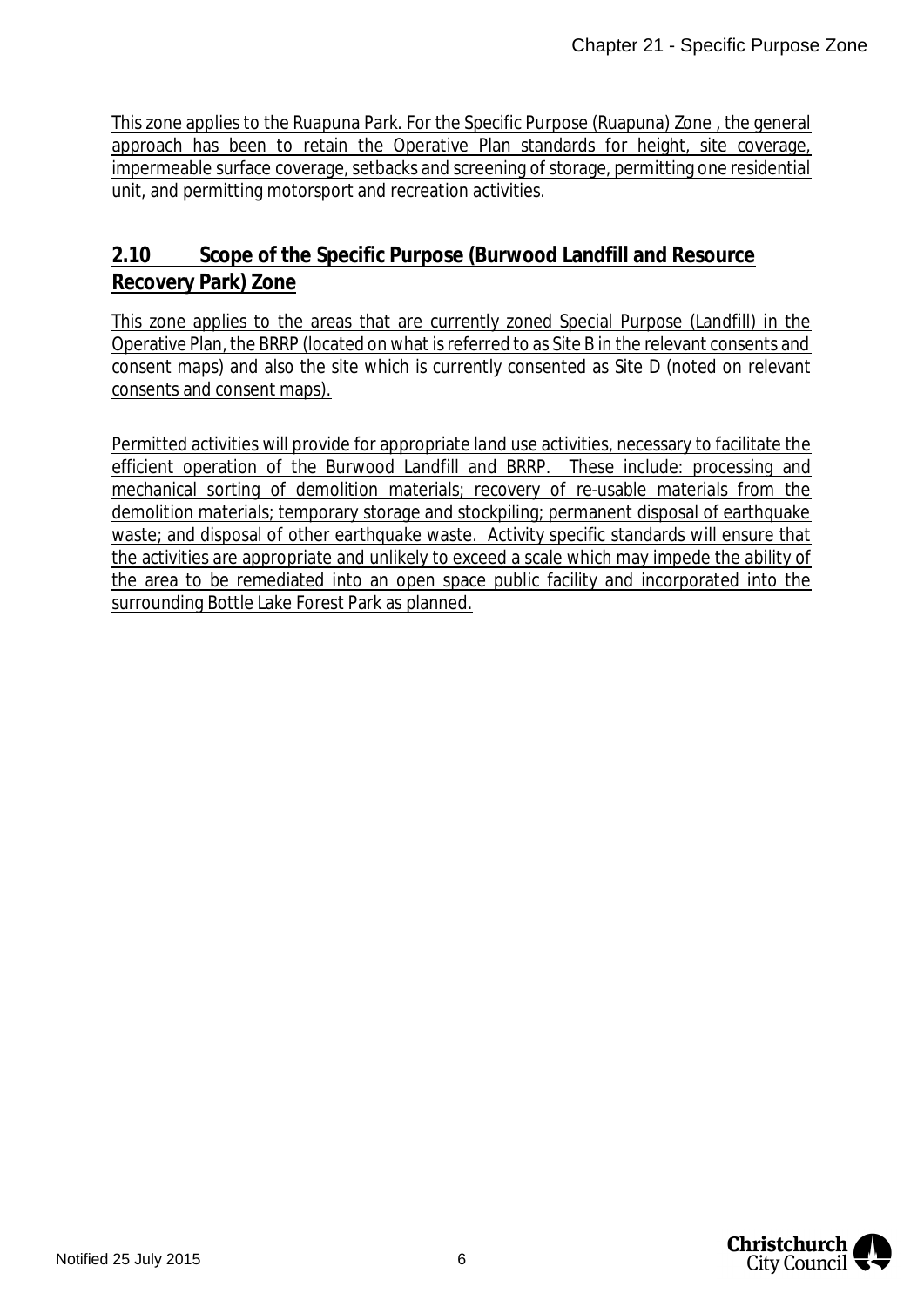## **3.0 STRATEGIC CONTEXT**

### **3.1 Proposed Replacement District Plan overview and synopsis**

- 1. The Specific Purpose Zone applies to a diverse range of unique and specialised land use activities across the District. These land use activities are usually historical, highly specialized and operated by one operator or entity. These activities do not quite fit in the general land use classifications such as Residential or Industrial and therefore classified as Specific Purpose Zone. A suite of tailor made planning provisions are required to enable the operations of such activities without undue limitations from neighbouring land use activities taking into consideration their often strategic nature, mode of operation and other constraints.
- 2. The Strategic Directions Chapter provides the following high-level policy direction about how these issues should be addressed and desired outcomes for the district:
	- a. recognising Manawhenua interests through acknowledgement of the traditional and cultural relationship between Manawhenua and natural and physical resources and the management of those in accordance with the principles of the Treaty of Waitangi and objectives and policies of the Mahaanui Iwi Management Plan;
	- b. providing for recovery and growth through:
		- i. the co-location of complementary and compatible activities and integration of new development with and within existing urban areas, transport networks and other infrastructure, thereby optimising the use of resources, improving people's connectivity and accessibility to employment, services, etc, and providing certainty about where development can occur.
		- ii. providing for and protecting the efficient operation, recovery and upgrade of major community facilities in a way that supports sustainable economic growth while minimising conflict with adjoining activities;
	- c. enhancing the health and wellbeing of communities, including by:
		- i. managing activities that generate health and/or amenity-related nuisance (such as noise and dust) or involve hazardous substances and protecting them from unacceptable risks from natural hazards;
	- d. valuing and protecting the natural environment through:
		- i. protecting and enhancing the district's water/wai resources through land use planning and stormwater management; and
		- ii. integration of land use and infrastructure (particularly strategic) to achieve the efficient and sustainable use of resources.
- 3. The Specific Purposes Chapter includes a land use specific objectives and policies tailor made to suit each zone as outlined in Part 2 of this Report.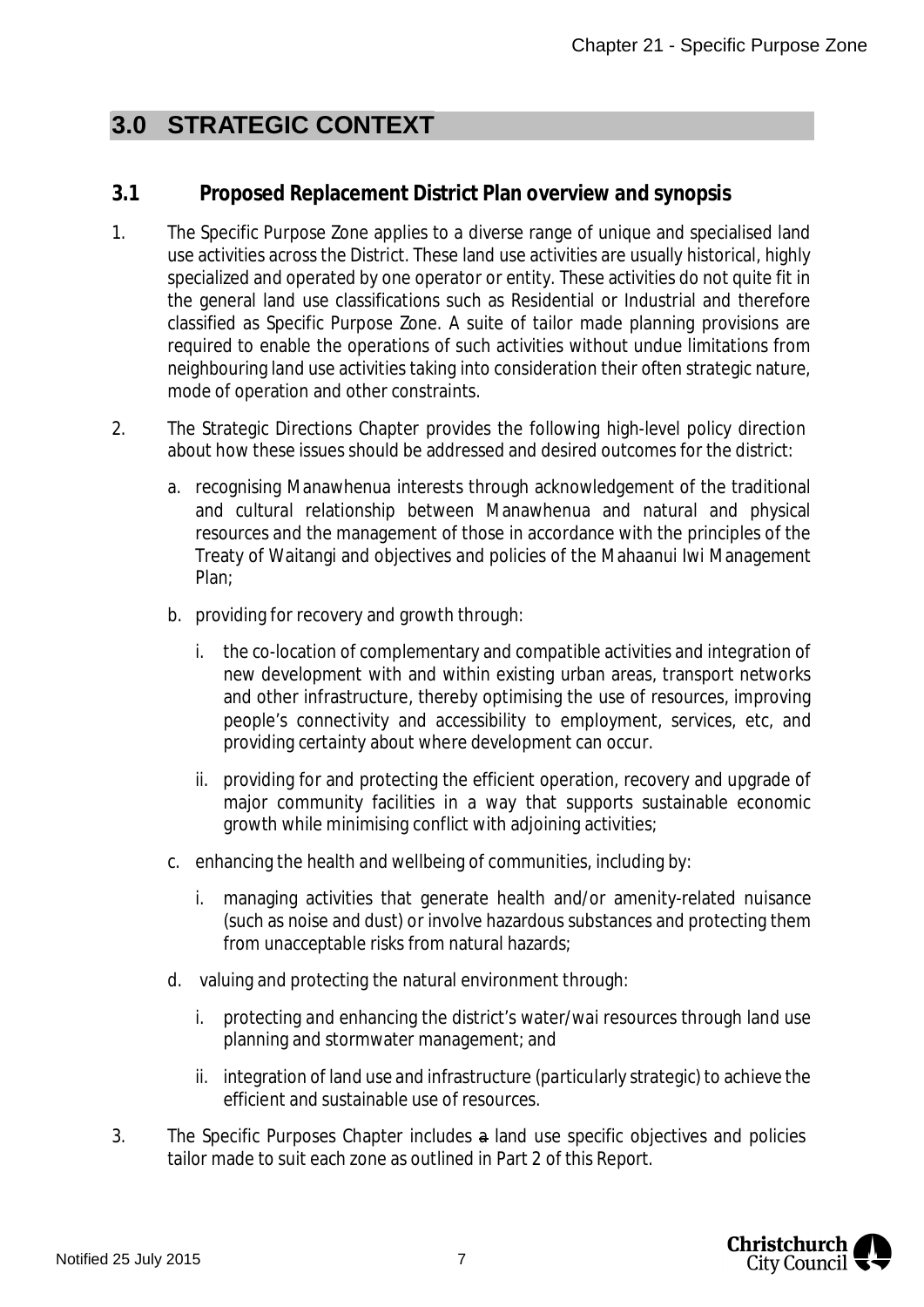#### **3.2 Research**

1. The Council has commissioned technical advice and assistance from various internal and external experts and utilised this, along with internal workshops and feedback from strategic partners and key stakeholders, to assist with setting the plan framework for the Specific Purposes Chapter provisions. This advice includes the following: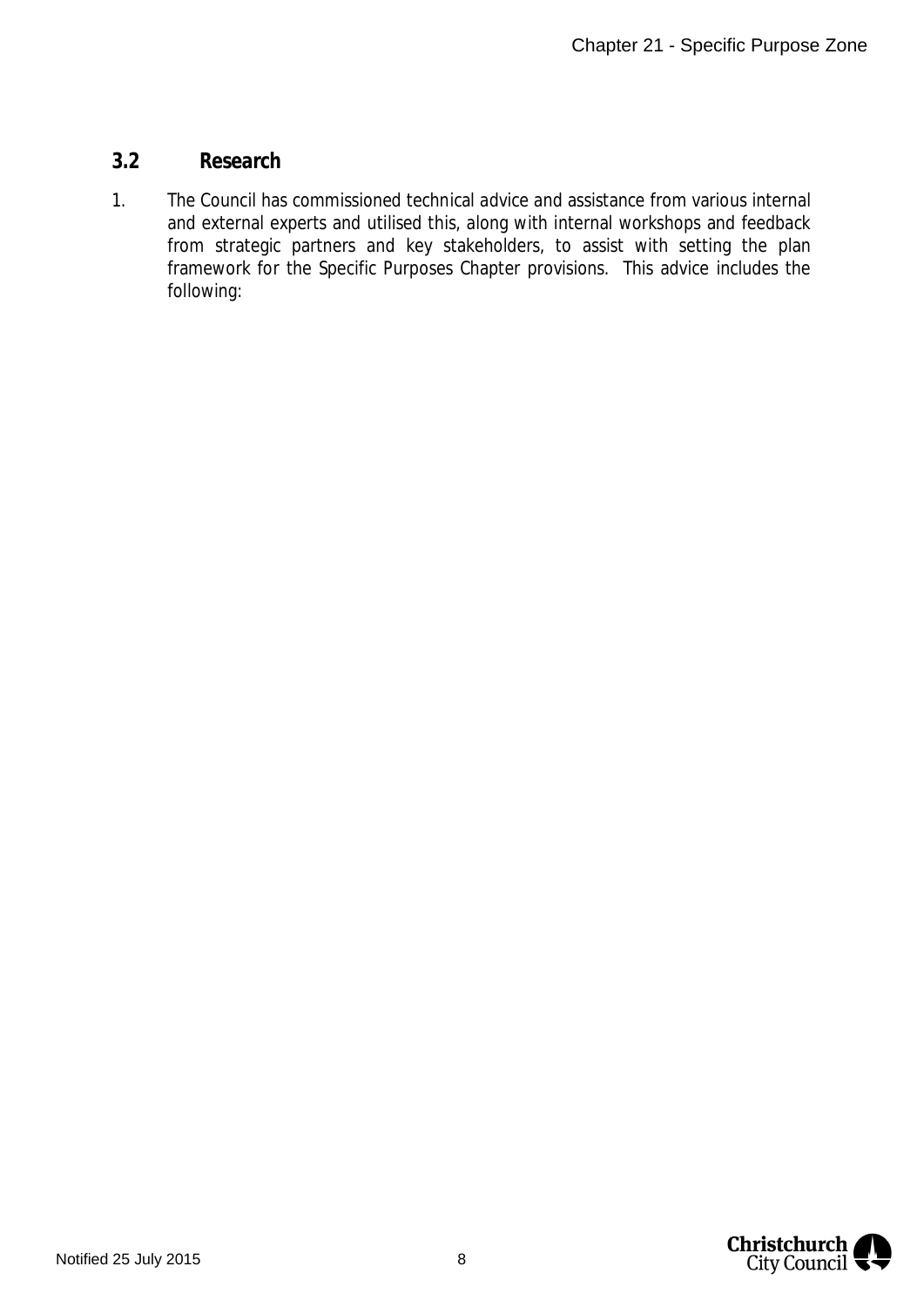| Title                                                                                                                                                                                                                                                         | Author                                       | Description of Report                                                                                                                                                                                                                                                                    |
|---------------------------------------------------------------------------------------------------------------------------------------------------------------------------------------------------------------------------------------------------------------|----------------------------------------------|------------------------------------------------------------------------------------------------------------------------------------------------------------------------------------------------------------------------------------------------------------------------------------------|
| All zones                                                                                                                                                                                                                                                     |                                              |                                                                                                                                                                                                                                                                                          |
| Evaluating the Effectiveness and<br>Efficiency of the Christchurch City<br>Plan - Project Report 28, January<br>2011, and Evaluating<br>the<br>Effectiveness and Efficiency of the<br>Banks Peninsula District Plan -<br>Addendum Report 28, January<br>2011. | Planning<br>Response<br>Consultants Limited. | Evaluate the effectiveness<br>and<br>efficiency of the policies, rules, or<br>other methods in the Christchurch<br>City Plan and Banks Peninsula District<br>Plan. Refer to s5.3, s5.5, s6.2, s6.7<br>and s6.11 of the Christchurch report<br>and s3.4 of the Banks Peninsula<br>report. |

*Table 1: Technical reports informing the Specific Purposes Chapter*

2. In addition to the above report, the Council has compiled, reviewed and developed a collection of material on zone specific issues (refer to Bibliography within each zone evaluation). This information has been used to inform the Replacement District Plan and this Section 32 Report.

#### **3.3 Stakeholder discussions**

- 1. Meetings and discussions have been held with staff from CERA, Environment Canterbury, and Mahaanui Kurataiao Limited in preparation of the draft Specific Purposes Chapter to outline the approach to the chapter, direction of each zone and invite their feedback. A Collaborative Agency Group, comprising representatives of Environment Canterbury, Selwyn District Council, Waimakariri District Council, CERA, New Zealand Transport Agency (NZTA), Ngāi Tahu and the Ministry for Environment (MfE) (in an advisory role), has provided feedback through late 2014 and early 2015.
- 2. Ngai Tahu and the Rununga representing the Christchurch City Rohe have also provided input by way of a Rununga Focus Working Group.
- 3. As part of the development of provisions for each Zone in the Specific Purpose Chapter, discussions have been held with key operators to scope the issues, changes to operations that require new or amended provisions and other matters that need to be addressed. These matters have been taken into account in development of each zone and are discussed in the evaluation of the relevant zone in Part 2 of this Report.

### **3.4 Strategic planning documents**

1. Many issues are of a strategic nature and therefore consideration has already been given to the strategic policy direction in higher order documents that have been carried through into the Strategic Directions Chapter of the District Plan Review.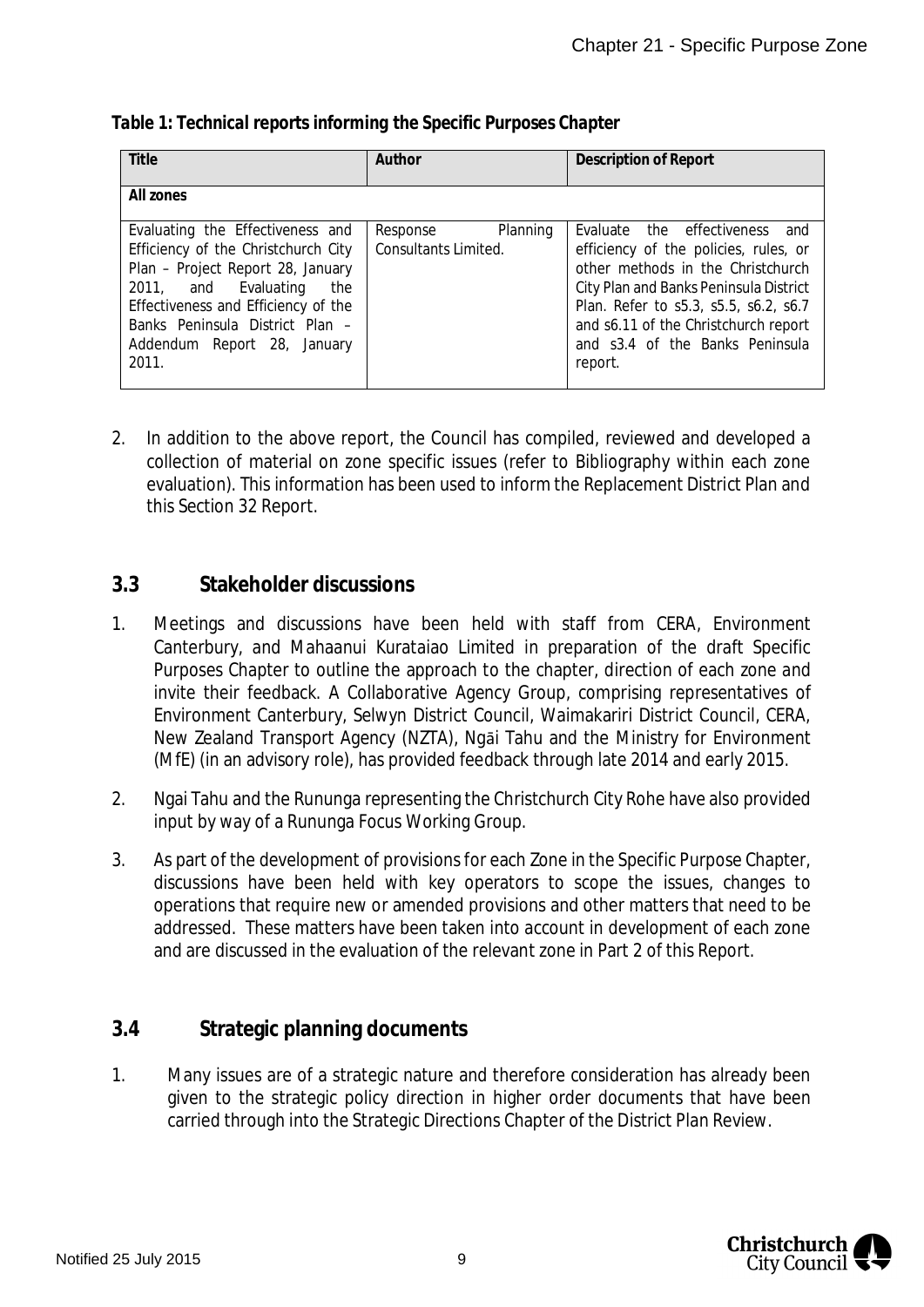- 2. Those strategic matters and provisions that have been specifically given effect to or had regard to in the Specific Purposes Chapter are summarised in the table below. These documents already broadly identify the resource management issues for the District and provide the higher level policy direction to resolve these issues.
- 3. Decision of the Panel on the Strategic Directions Chapter also contains higher order objectives to reflect the outcomes sought in a number of strategic planning documents. A discussion of these objectives is contained within that decision. Those objectives within the Strategic Directions Chapter decision that guide the Specific Purposes are discussed in the evaluation of each zone in Part 2 of this document and set out in the 'Linkages between provisions' appendix with respect to each specific purpose zone. Those Strategic Directions having particular relevance to the Special Purpose Chapter are listed in Part 3.

*Table 2: Higher order and guiding documents relevant to the Specific Purposes Chapter*

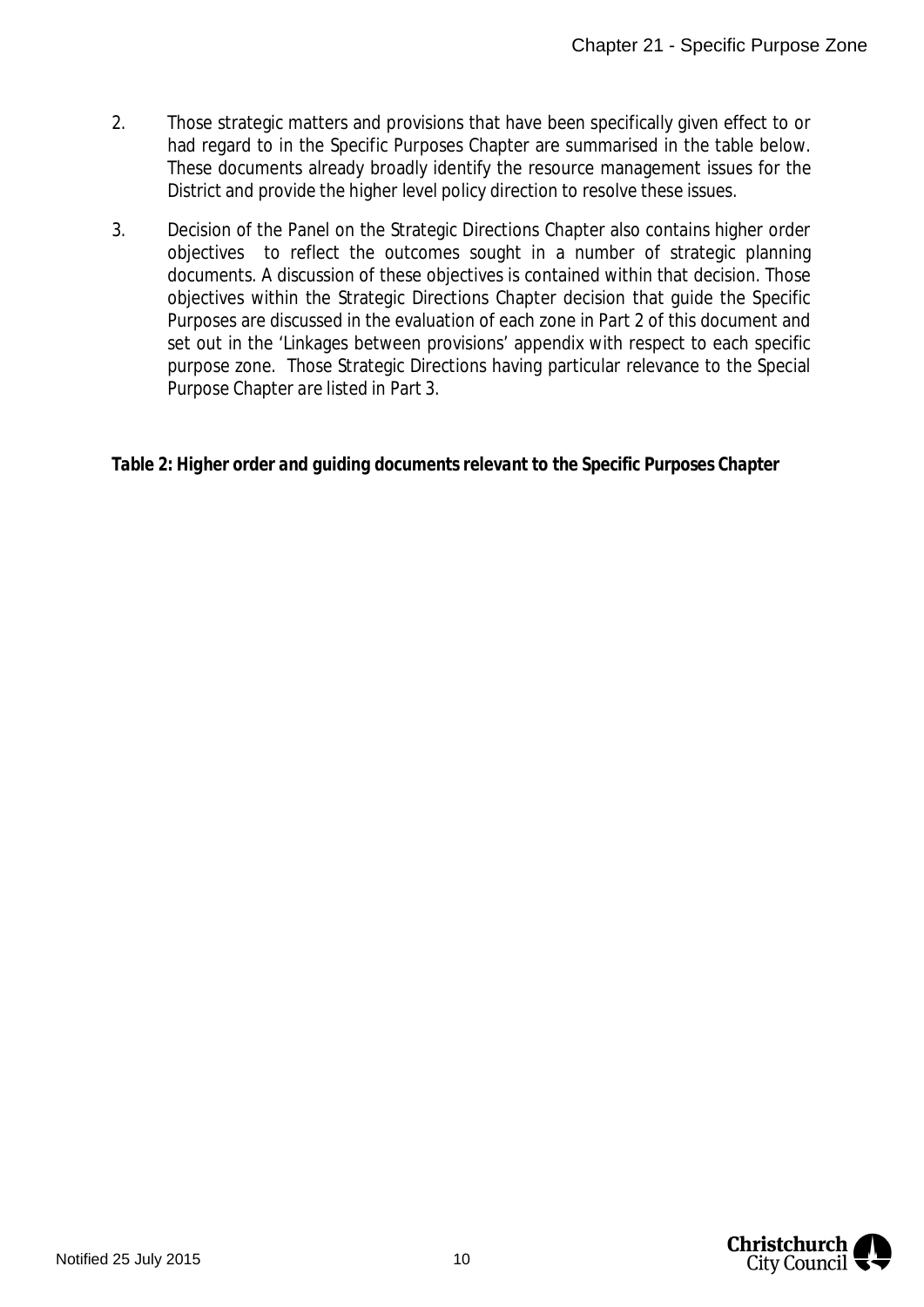| Document (Statutory obligation<br>in italics)                                                          | Relevant provisions the SP Zone part of the Specific Purposes<br>Chapter is required to take into account/give effect to                                                                                                                                                                                                                                                                                                                                                                                                                                                                                                                                                                                                                                                                      |
|--------------------------------------------------------------------------------------------------------|-----------------------------------------------------------------------------------------------------------------------------------------------------------------------------------------------------------------------------------------------------------------------------------------------------------------------------------------------------------------------------------------------------------------------------------------------------------------------------------------------------------------------------------------------------------------------------------------------------------------------------------------------------------------------------------------------------------------------------------------------------------------------------------------------|
| Canterbury Regional Policy<br>Statement (CPRS) 2013 -<br>proposed District Plan must give<br>effect to | Chapter 5 Land use and infrastructure<br>Directs that development in the entire region is located and designed<br>that enables communities to provide for their social, economic and<br>cultural well being which avoids conflicts between incompatible<br>activities.<br>For the wider region provide sustainable development patterns that<br>encourage within urban areas, housing choice, recreation and<br>community facilities that support urban consolidation; encourage<br>high quality urban design.<br>Chapter 6 Recovery and Rebuilding of Greater Christchurch<br>Directs that recovery of Greater Christchurch integrates strategic<br>infrastructure and other infrastructure and services with land use<br>development; the effects of land use activities on infrastructure. |
| Recovery Strategy for Greater<br>Christchurch - proposed District<br>Plan may not be inconsistent with | The Recovery Strategy lists six components of recovery each with<br>associated goals. Those goals that are given specific effect to in this<br>chapter are:<br>(f) delivering smarter council and government planning and services;                                                                                                                                                                                                                                                                                                                                                                                                                                                                                                                                                           |
|                                                                                                        | (g) acknowledging and celebrating the rich and diverse Ngāi Tahu,<br>colonial and other heritages and connections;                                                                                                                                                                                                                                                                                                                                                                                                                                                                                                                                                                                                                                                                            |
| Land Use Recovery Plan (LURP)-<br>proposed District Plan must not be<br>inconsistent with              | Action 45 Directs the District Plan Review to reduce consenting and<br>notification requirements<br>The LURP directed amendments to Chapter 6 of the CRPS to enable<br>rebuilding and redevelopment as outlined above.                                                                                                                                                                                                                                                                                                                                                                                                                                                                                                                                                                        |
| Mahaanui lwi Management Plan<br>(IMP) - proposed District Plan<br>must take into account               | Directs the participation and particular interests of Ngai Tahu Papatipu<br>Runanga are recognised and provided for in development and use of<br>resources relating to water, landscape and coast. The issues and<br>policies of relevance to the chapter include:<br>Issue P3: Ngāi Tahu participation in urban and township planning<br>a.<br>and development.<br>Policy P3.1: To require that local government recognise and<br>i.<br>provide for the particular interest of Ngai Tahu Papatipu<br>Rūnanga in urban and township planning.<br>Policy P3.2: To ensure early, appropriate and effective<br>ii.<br>involvement of Papatipu Rūnanga in the development and<br>implementation of urban township development plans and<br>strategies, including<br>(b) Plan changes              |
| New Zealand Urban Design<br>Protocol - proposed District Plan<br>should promote                        | The New Zealand Urban Design Protocol is a voluntary commitment to<br>specific urban design initiatives by signatory organisations, which<br>include central and local government, the property sector, design<br>professionals, professional institutes and other groups. Christchurch<br>City Council is a signatory to the New Zealand Urban Design Protocol.                                                                                                                                                                                                                                                                                                                                                                                                                              |
| MfE Guidelines for Crime<br>Prevention Through<br>Environmental Design (2005)                          | Sets out a framework for incorporating crime prevention into quality<br>urban designs. Principles include safe movement and connections; See<br>and be seen; clear and logical and orientation; eyes on the street;<br>showing a space is cared for; well-designed, managed and maintained<br>environments; and using active security measures.                                                                                                                                                                                                                                                                                                                                                                                                                                               |
| Health in all Policies Approach                                                                        | An approach to public policies across sectors that systematically takes<br>into account the health implications of decisions, seeks synergies, and<br>avoids harmful health impacts, in order to improve population health<br>and health equity                                                                                                                                                                                                                                                                                                                                                                                                                                                                                                                                               |
| Burial and Cremation Act 1964,<br>and any amendments                                                   | The Act's primary purpose is to ensure provision is made for the burial<br>of the dead in a controlled and respectful manner which meets public<br>expectations. Apart from a number of small amendments, the Act is                                                                                                                                                                                                                                                                                                                                                                                                                                                                                                                                                                          |

Christchurch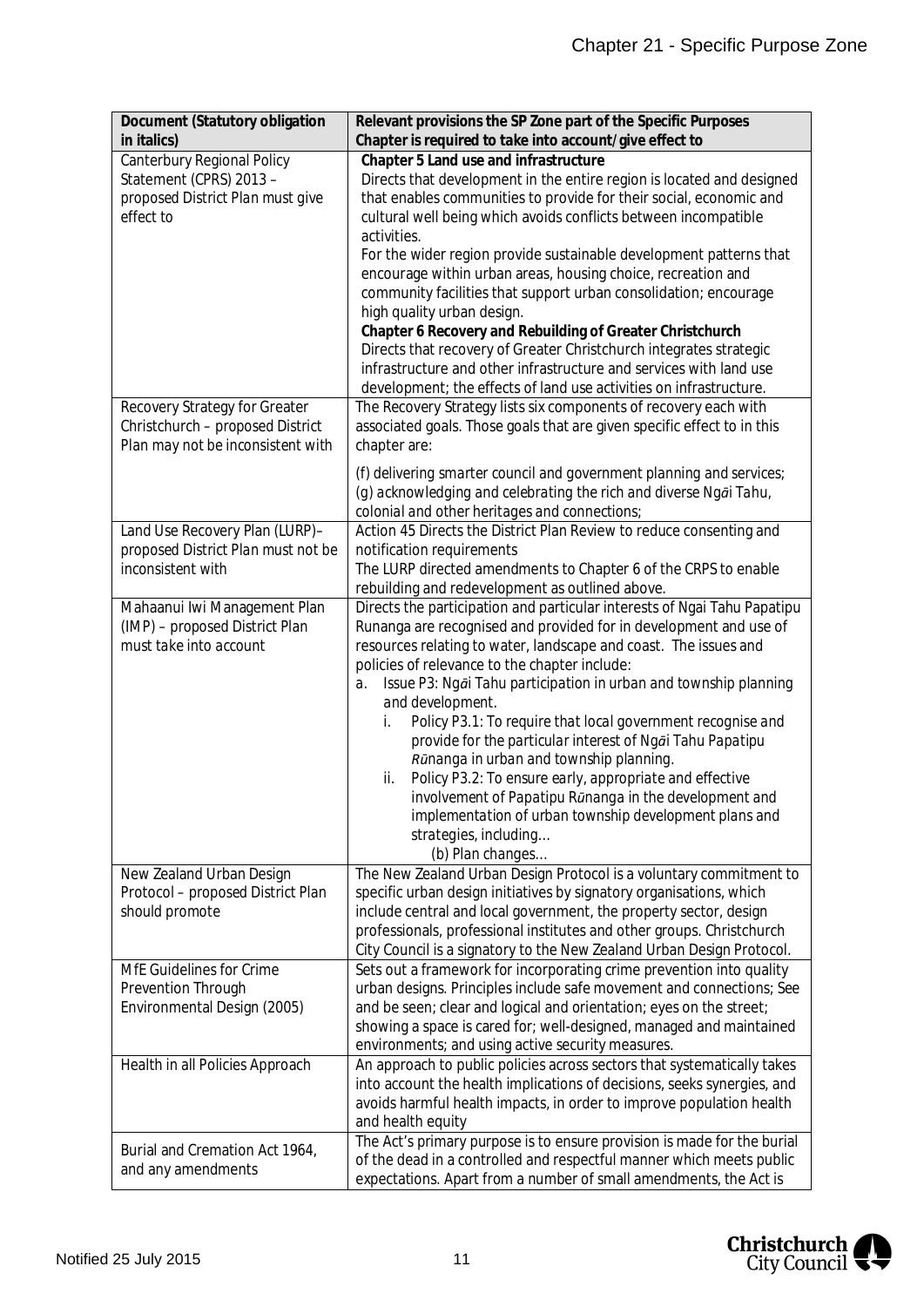|                          | substantially unchanged since its enactment. This is currently under<br>review with the New Zealand Law Commission.                         |
|--------------------------|---------------------------------------------------------------------------------------------------------------------------------------------|
| Historic Places Act 1993 | This Act promotes the identification, protection, preservation, and<br>conservation of the historical and cultural heritage of New Zealand. |

#### **3.5 Order in Council**

- 1. The process for the Replacement District Plan is prescribed by the Order in Council made by Government on 7 July 2014. The Order in Council modifies the Act to provide a streamlined process for the review of the Christchurch City and Banks Peninsula District Plans and preparation of a Replacement District Plan. The Order in Council states that the Council must have particular regard to the Statement of Expectations (Schedule 4 of the order). The relevant expectations for the Specific Purposes Chapter include:
	- *(a) clearly articulates how decisions about resource use and values will be made, which must be in a manner consistent with an intention to reduce significantly (compared with the existing district plans) —*
		- *(i) reliance on resource consent processes; and*
		- *(ii) the number, extent, and prescriptiveness of development controls and design standards in the rules, in order to encourage innovation and choice; and*
		- *(iii) the requirements for notification and written approval:*
	- *(b) contains objectives and policies that clearly state the outcomes that are intended for the Christchurch district:*
	- *(c) provides for the effective functioning of the urban environment of the Christchurch district, reflecting the changes resulting from the Canterbury earthquakes, including changes to population, land suitability, infrastructure and transport:*
	- *…*
	- *(i) uses clear, concise language and is easy to use.*
- 2. Overall the provisions proposed in the Specific Purpose Chapter respond to the Statement of Expectations as follows:
	- The objectives and policies for the Specific Purpose Chapter provide clear direction on the purpose of each zone and the outcomes to be achieved which will contribute to improved consenting and decision making processes.

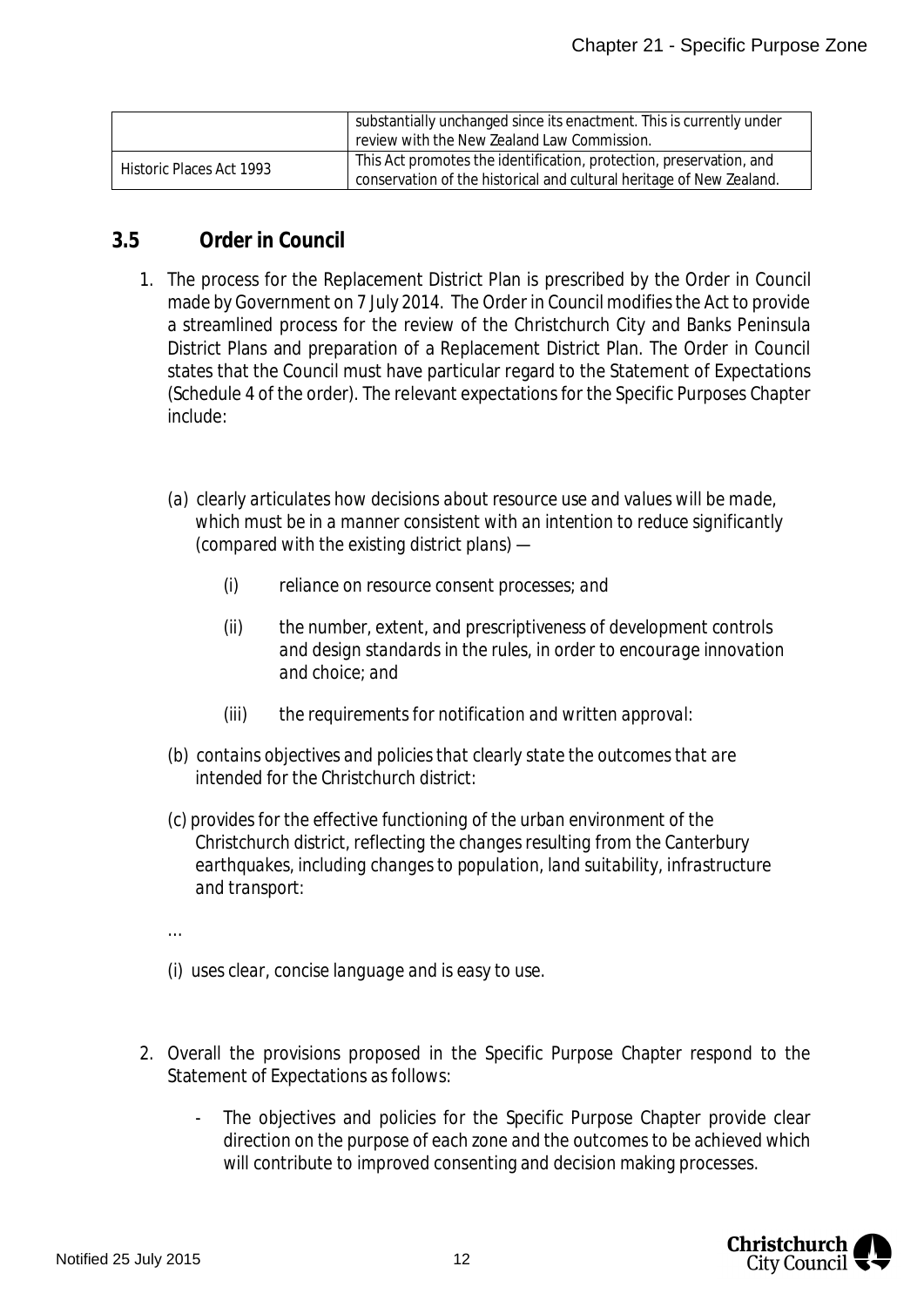- Specific Purpose zones contain fewer development controls and design standards than the equivalent zones in the Operative City Plan (except that the Specific Purpose (Ruapuna) Zone). Controls are generally limited to those necessary to manage effects of core activities along boundaries of sites adjoining sensitive activities. Unnecessary controls have been removed. Some standards have been loosened to provide more flexibility. The development controls that remain are considered appropriate to meet policy directions and manage effects beyond site boundaries.
- Additional development controls have been included in some Specific Purpose Zones, for activities being provided for in addition to core Specific Purpose activities. The controls are considered necessary to avoid effects on wider strategic matters and maintain the operation of the core activity. The controls enable innovation and choice through matters of discretion as part of a consent process.
- Notification and written approval requirements have been used where relevant for non-compliance with Built Form Standards and some activities to ensure clarity in terms of process.

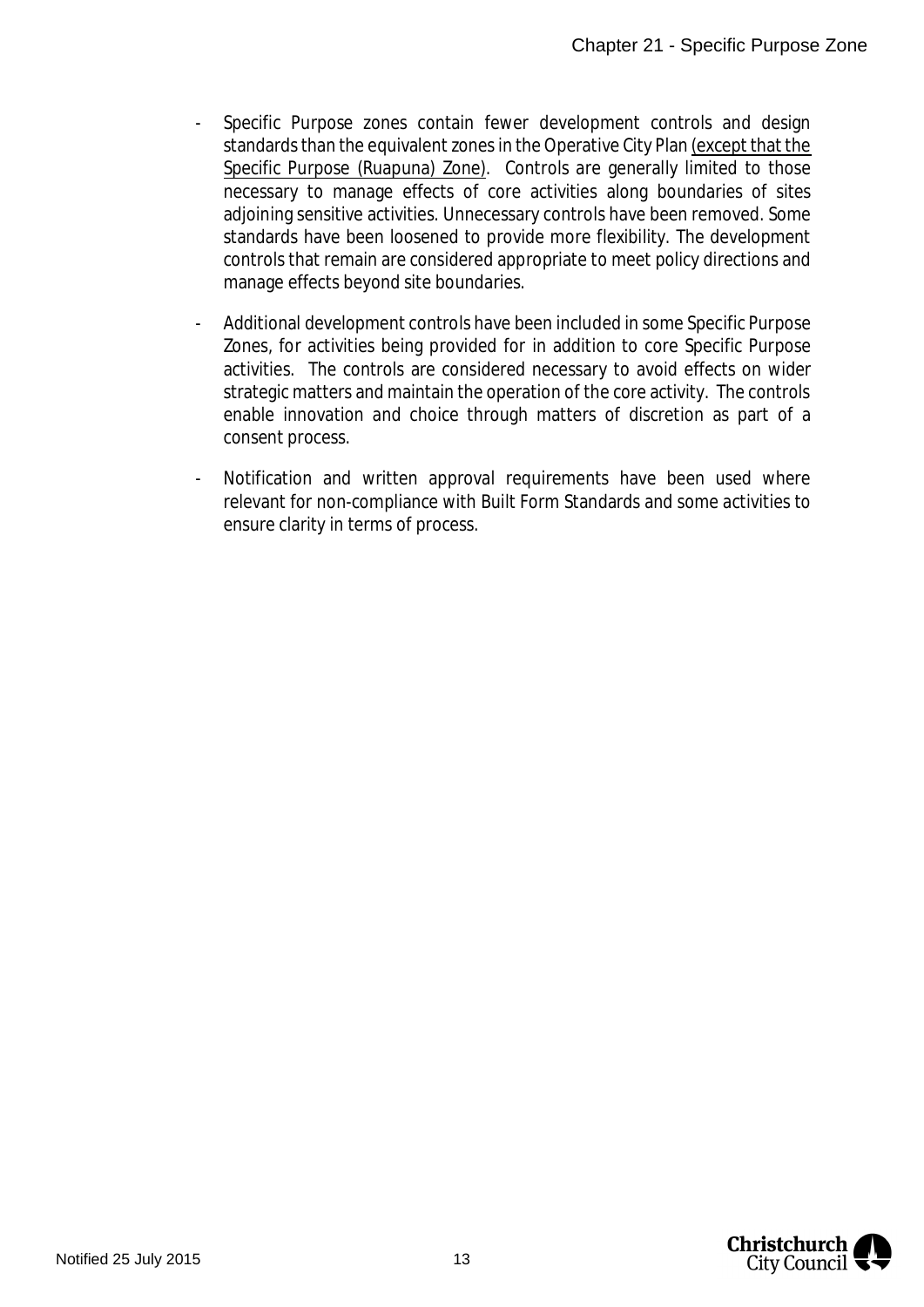# **PART 2**

## **4.0 ZONE-SPECIFIC ASSESSMENTS**

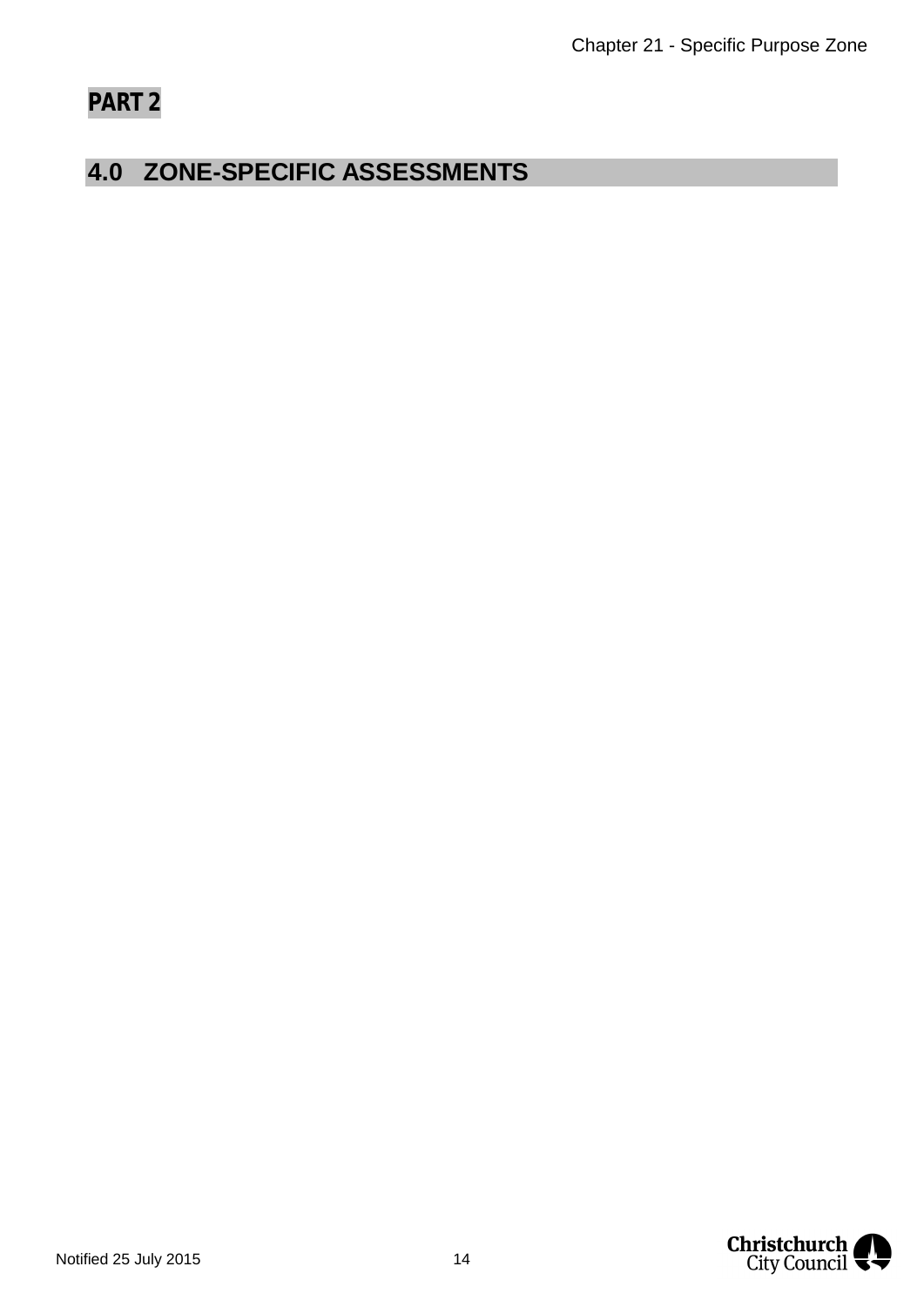## **4.9 Specific Purpose (Flat Land Recovery) Zone**

#### **4.9.1 OVERVIEW**

#### **4.9.1.1 Purpose and Scope of the Chapter**

The purpose of the Specific Purpose (Flat Land Recovery) Zone and associated provisions is;

- a. To protect the land identified as the Canterbury Earthquake Recovery Authority (CERA) flat land 'residential red zone', against development and activity which may compromise or impede options for the long term recovery and the future use of the zone, which will be informed by the outcome of the 'Residential Red Zone' programme;
- b. To enable existing activities and their limited modification, temporary activities and elements of immediate recovery activity to be undertaken during the interim period, consisting of repair and maintenance works and land management activities and to prevent subdivision, intensification and new development activities while minimising adverse effects on the surrounding environment;
- c. To recognise that the zone is subject to multiple natural hazards and the risk associated with these and avoid subdivision and development where they are unacceptable and present a risk of exacerbating the consequences of natural hazards.

CERA 'Red Zone' areas on the flat were identified by the Crown where rebuilding may not occur in the short-to-medium term. The flat land 'residential red zone' includes land along the Avon River (Avon Loop through Burwood and Avondale to New Brighton), Brooklands and Southshore at New Brighton. The Crown went through a process of making offers to purchase the residential properties within the 'Red Zone' areas as part of the 'Residential Red Zone' programme, although a small portion of owners had not settled at the time of this review. The Minister for Canterbury Earthquake Recovery recently announced his decision to direct CERA to develop a Recovery Plan to reconsider the Crown offer for vacant, commercial and uninsured property owners. However, this Recovery Plan will not address the interim or future use of the 'residential red zone' or district plan zoning and provisions.

As part of Phase 3 of the review, consideration has been given to the area subject to the CERA flat land 'residential red zone'. The provisions of this chapter will apply to all the 'Red Zone' areas on the flat. The 'Red Zone' areas on the Port Hills will not be subject to the policy framework or provisions within this Chapter. The Port Hills area has different issues, in terms of natural hazards and mitigation options. It is considered that the proposed Natural Hazard Overlays and the underlying zoning provide appropriately for land use and development of the Port Hills area.

#### **4.9.1.2 Proposed Replacement District Plan**

The District Plan Review (DPR) Specific Purpose (Flat Land Recovery) Zone Chapter has focused on providing a policy framework for managing land use and development in the flat land 'residential red zone'.

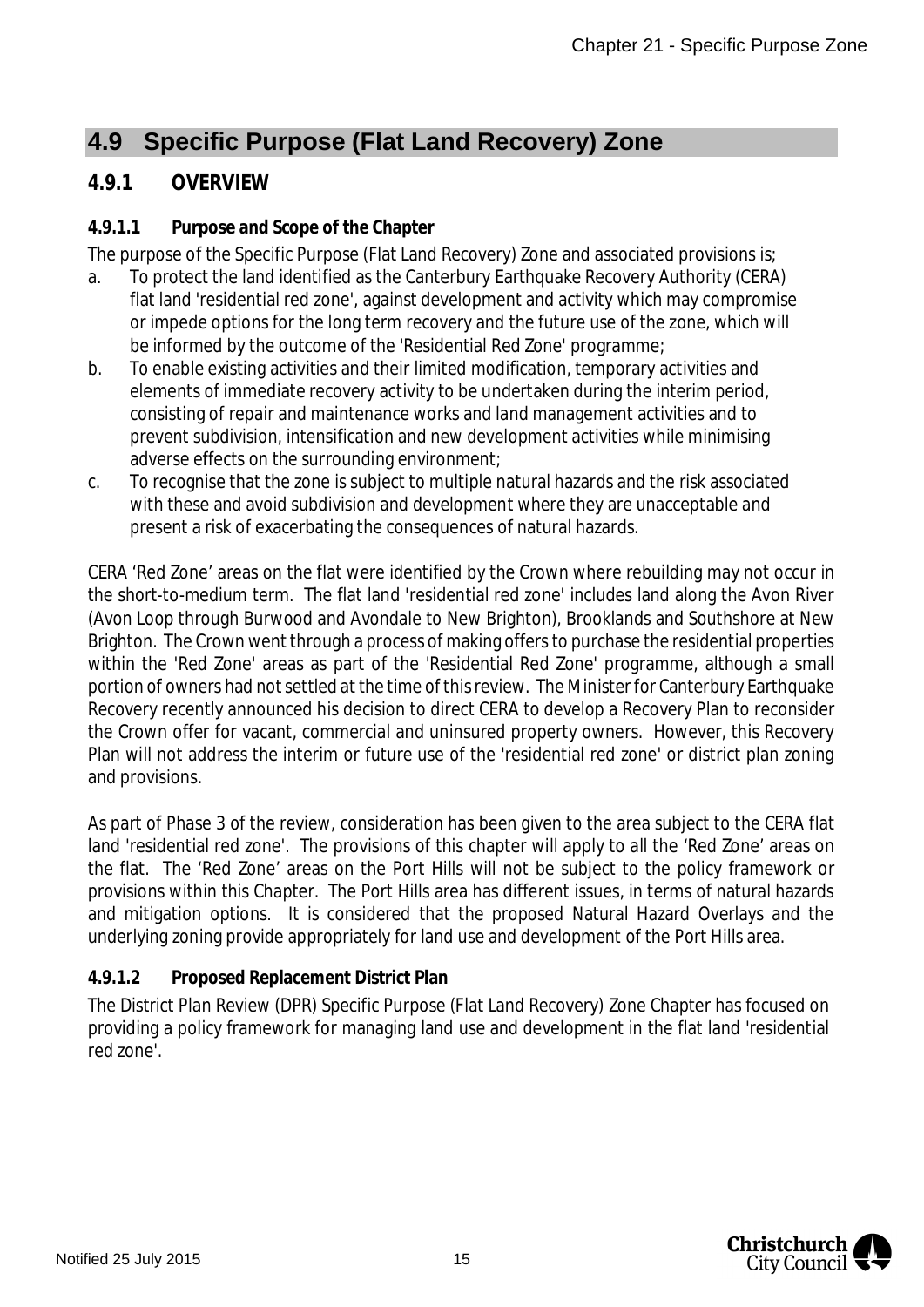The Government's Recovery Strategy for Greater Christchurch states that the '*future long-term use of red zone land will be considered once a substantial proportion of red zone land has been transferred to the Crown'*.

The Land Use Recovery Plan (LURP) was specifically excluded from considering the "Residential Red Zone"-

*"future use of land in the areas known as the residential red zone will be addressed through the Residential Red Zone Programme."*

The future land use and zoning pattern of the flat land 'residential red zone' areas will be informed by the outcome of the 'Residential Red Zone' programme. Through this programme, CERA will undertake a public engagement process to discuss the options for the future use of the 'Residential Red Zone'. This programme is occurring under a separate process and timeframe to the Replacement District Plan process. The outcome of this programme will result in a later plan change to confirm final zoning.

The Strategic Directions chapter of the Replacement Christchurch District Plan provides an overarching policy direction for consideration of land use in the District including the recovery and future enhancement of the district and direction relating to natural hazards, which are considered to play key functions in this Chapter.

Broadly the objective and policies of the Specific Purpose (Flat Land Recovery) Zone seek to address the following key resource management issue:

a. The future intended use, including options for long term recovery, of the flat land 'residential red zone' is uncertain and final zoning will be deferred until a comprehensive planning and consultation process ('Residential Red Zone' programme) has been completed. In the interim period, there is a need to provide for existing activities and elements of immediate recovery activity, which consist of repair and maintenance works and land management activities, and prevent subdivision, intensification and new development that will compromise or impede options for the long term recovery and future use of the zone. Therefore, interim provisions are required to provide certainty about what land use and development is appropriate within the zone prior to the completion of the 'Residential Red Zone' programme and to manage any adverse effects of these activities. In addition, there is a need to recognise the risk to people's safety and property from the effects of natural hazards that this zone is subject to, and that subdivision and development are to be avoided where the activity presents a risk of exacerbating the consequences of these.

The Specific Purpose (Flat Land Recovery) Zone part of the Specific Purposes Chapter includes the following objective, achieved through the associated policies, which provide more specific direction on the matters raised in the Strategic Directions Chapter:

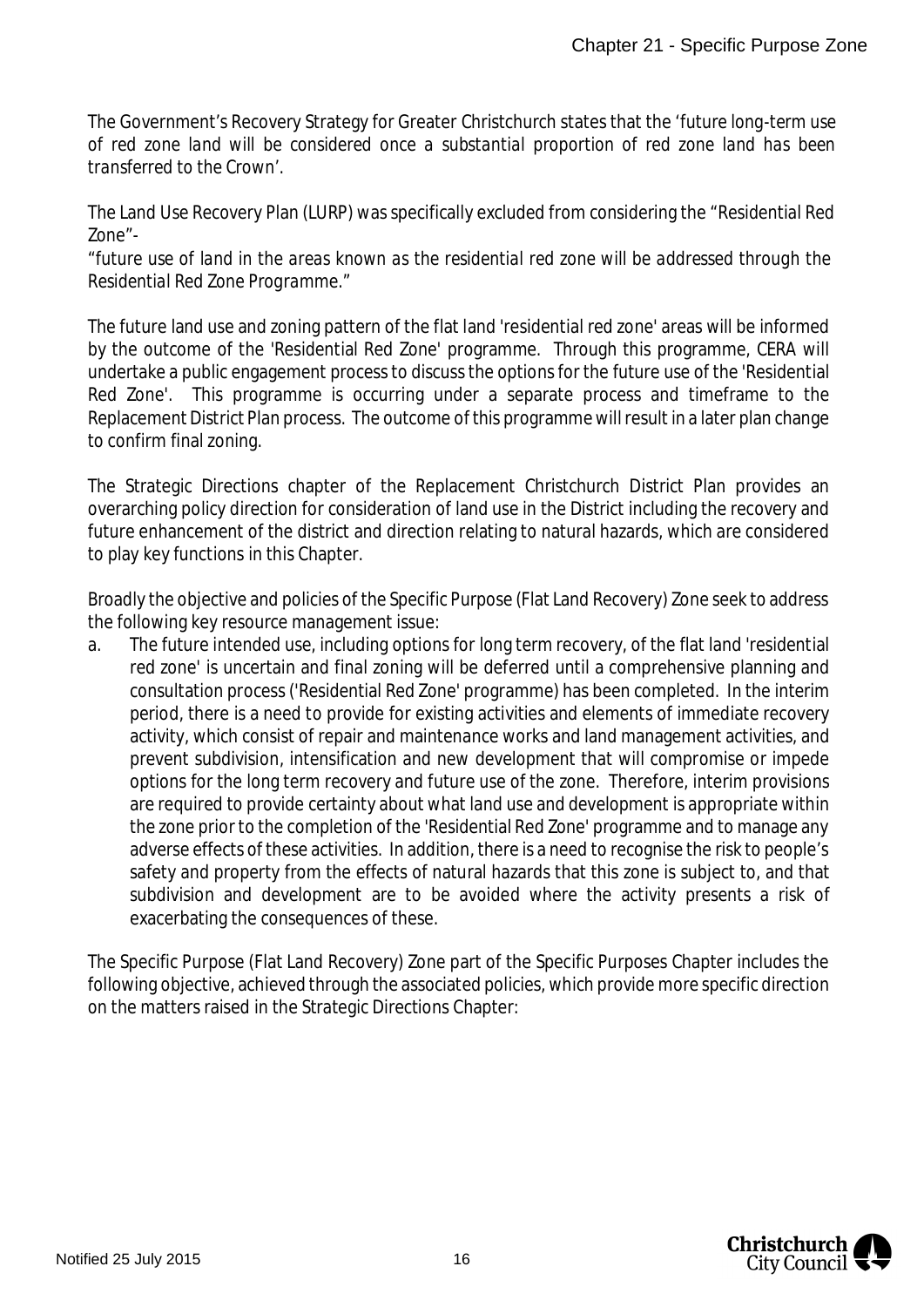| Objective 1: Protection of the Flat Land<br>Recovery Zone<br>Protect the Flat Land Recovery Zone from<br>inappropriate subdivision, land use and<br>development that will:<br>compromise or impede options for<br>İ.<br>the long term recovery and future<br>use of the zone; or<br>increase the risk to people's safety,<br>ii.<br>property and infrastructure from<br>the effects of natural hazards | Achieved through:<br>Policy 1: Interim use of land<br>Only activities comprising existing uses and<br>$\partial$ .<br>their limited modification, temporary<br>activities, and elements of immediate recovery<br>activity including land management activities<br>will be accommodated within the Flat Land<br>Recovery Zone.<br>Policy 2: Recognise risk<br>Recognise that the Flat Land Recovery Zone is<br>a.<br>an area susceptible to the risk of natural<br>hazards. |
|--------------------------------------------------------------------------------------------------------------------------------------------------------------------------------------------------------------------------------------------------------------------------------------------------------------------------------------------------------------------------------------------------------|----------------------------------------------------------------------------------------------------------------------------------------------------------------------------------------------------------------------------------------------------------------------------------------------------------------------------------------------------------------------------------------------------------------------------------------------------------------------------|
|                                                                                                                                                                                                                                                                                                                                                                                                        | Policy 3: Effects at the interface<br>Activities within the Flat Land Recovery Zone<br>a.<br>are managed to:<br>Reduce adverse amenity effects on<br>İ.<br>occupied residential properties and<br>effects at the interface with<br>surrounding residential zones;<br>Sustain the qualities and values of the<br>ii.<br>natural environment                                                                                                                                 |
|                                                                                                                                                                                                                                                                                                                                                                                                        | Policy 4: Future use<br>The future use of land in the Flat Land<br>$\partial$ .<br>Recovery Zone will be considered following the<br>completion of the Residential Red Zone<br>programme which will inform future land use<br>zoning and development options                                                                                                                                                                                                               |

**Table 4.9.1. Flat Land Recovery Zone Objective and Policies Overview**

Alongside the proposed provisions, there needs to be recognition that parts of the Flat Land Recovery Zone are exposed to multiple natural hazards, including high flood hazard, and coastal erosion and coastal inundation management areas. Therefore, the policy framework of the Natural Hazards Chapter will sit closely alongside this policy framework and reinforces what land use and development is inappropriate within the area. The provisions of the Natural Hazards Chapter apply to the Flat Land Recovery Zone through the identification of the hazard overlays.

The objective will be implemented through:

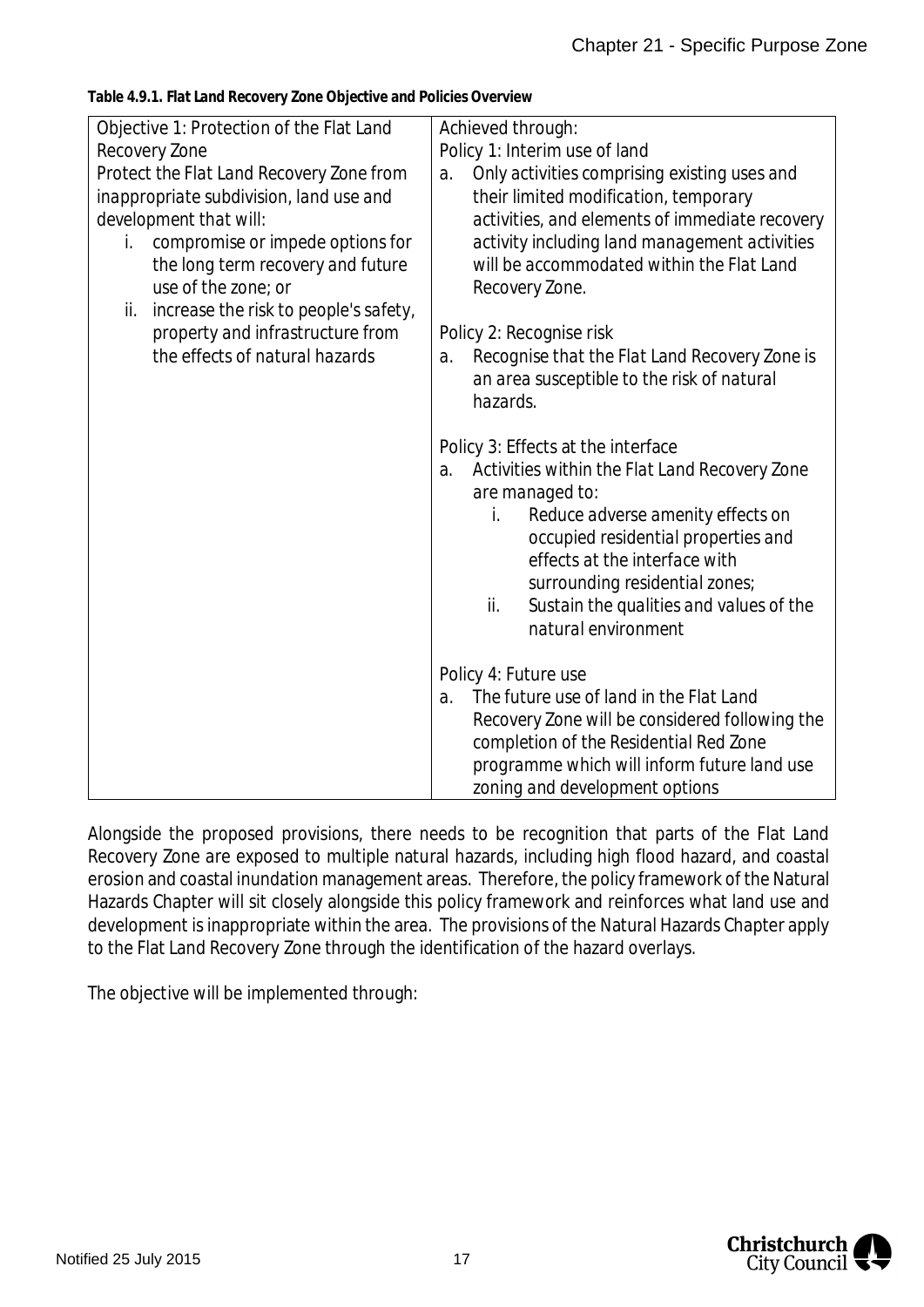- a. Zoning of land: the Specific Purpose (Flat Land Recovery) Zone will identify the areas which are subject to the provisions of this chapter. This will include land along the Avon River (Avon Loop through Burwood and Avondale to New Brighton), Brooklands and Southshore at New Brighton.
- b. Permitted activities will provide for appropriate land use activities within the Flat Land Recovery Zone such as residential activities within existing residential units, including alterations, additions and repairs; existing commercial activities; immediate recovery activity including works that the Crown is required to undertake in terms of its property ownership and management responsibilities including demolition and removal of buildings and land clearance activities; maintenance and repair of existing utilities, maintenance of flood protection works and bank erosion protection works; and hazard mitigation works. Subdivision, intensification and new development activities will only be accommodated where they will not compromise options for long term recovery and future use of the zone.
- c. Activity specific standards will ensure that the activity is appropriate and is unlikely to exceed a scale which may impede options for future use and long term recovery of the area or result in adverse environmental effects. No new Built Form Standards are proposed; the intent is to refer back to those of existing chapters where these apply to the activity taking place.

#### **4.9.1.3 Stakeholder Discussions and Consultation**

The RMA requires the Council to consult with the Minister for the Environment, other Ministers of the Crown who may be affected by the plan, local authorities who may be affected, the tangata whenua of the area affected, and any customary marine title group in the area. The Council may also consult with anyone else during the preparation of the plan.

Consultation undertaken and feedback specific to the Flat Land Recovery Zone is summarised below:

- Several meetings have been held with officers from the Canterbury Earthquake Recovery Authority (CERA) during the preparation of the draft chapter to outline the scope of the chapter and proposed zoning, including the overall approach and draft provisions. CERA is comfortable with the proposed approach and draft provisions.
- A Collaborative Advisory Group (CAG) comprising representatives of the Canterbury Regional Council, Selwyn District Council, Waimakariri District Council, Canterbury Earthquake Recovery Authority, New Zealand Transport Agency, Ngai Tahu and the Ministry for the Environment (in an advisory role), has provided feedback in late 2014 and until March 2015 on the scope of the chapter, the issues and overall approach and on draft provisions.

No further discretionary consultation was undertaken subsequent to the Council decision to adopt a truncated process (from February 2015). Statutory consultation was undertaken following this date, through a second meeting with the CAG to which Ministers of the Crown were also invited.

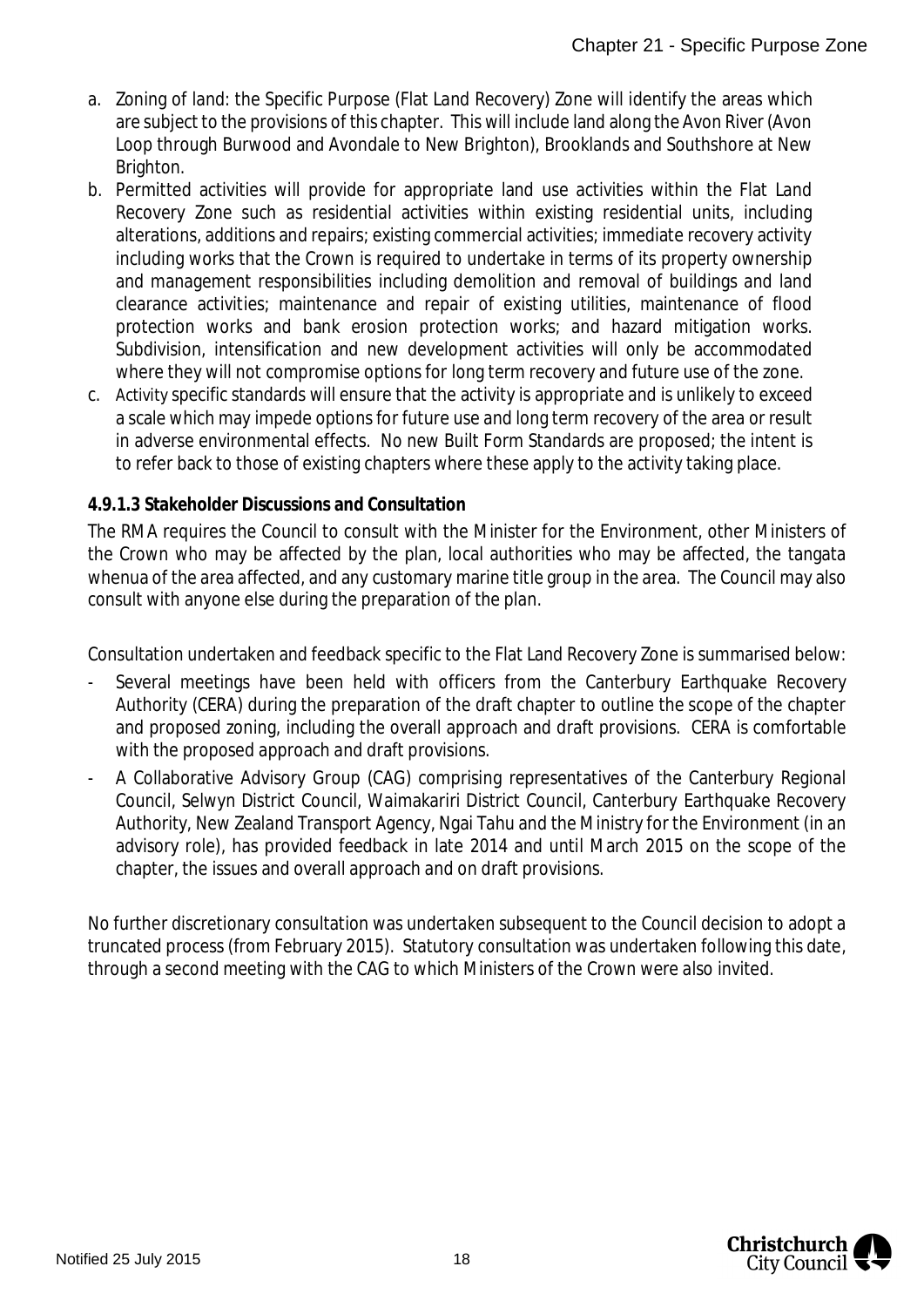### **4.9.2 RESOURCE MANAGEMENT ISSUE**

#### **4.9.2.1 Issue Identification**

The resource management issue set out in this section has been identified through the direction set out within the Government's Recovery Strategy for Greater Christchurch and the LURP, which inform the process by which decisions on the future use of the flat land 'residential red zone' land will be made, and following consultation with CERA and other strategic partners.

#### **4.9.2.2 Strategic Planning Documents**

The strategic planning documents broadly identify the resource management issues for the District and provide the higher level policy direction to resolve these issues. Those strategic provisions that have been taken into account in the Flat Land Recovery Zone Chapter are summarised in the Table below.

The Strategic Directions Chapter contains higher order objectives to reflect the outcomes sought in strategic planning documents. The Independent Hearings Panel decision on the Strategic Directions Chapter was released in March 2015. The Strategic Directions Chapter contains higher order objectives that are applicable to this zone and they have been considered in the preparation of the chapter objectives and provisions.

**Table 4.9.2 Relevant strategic planning documents**

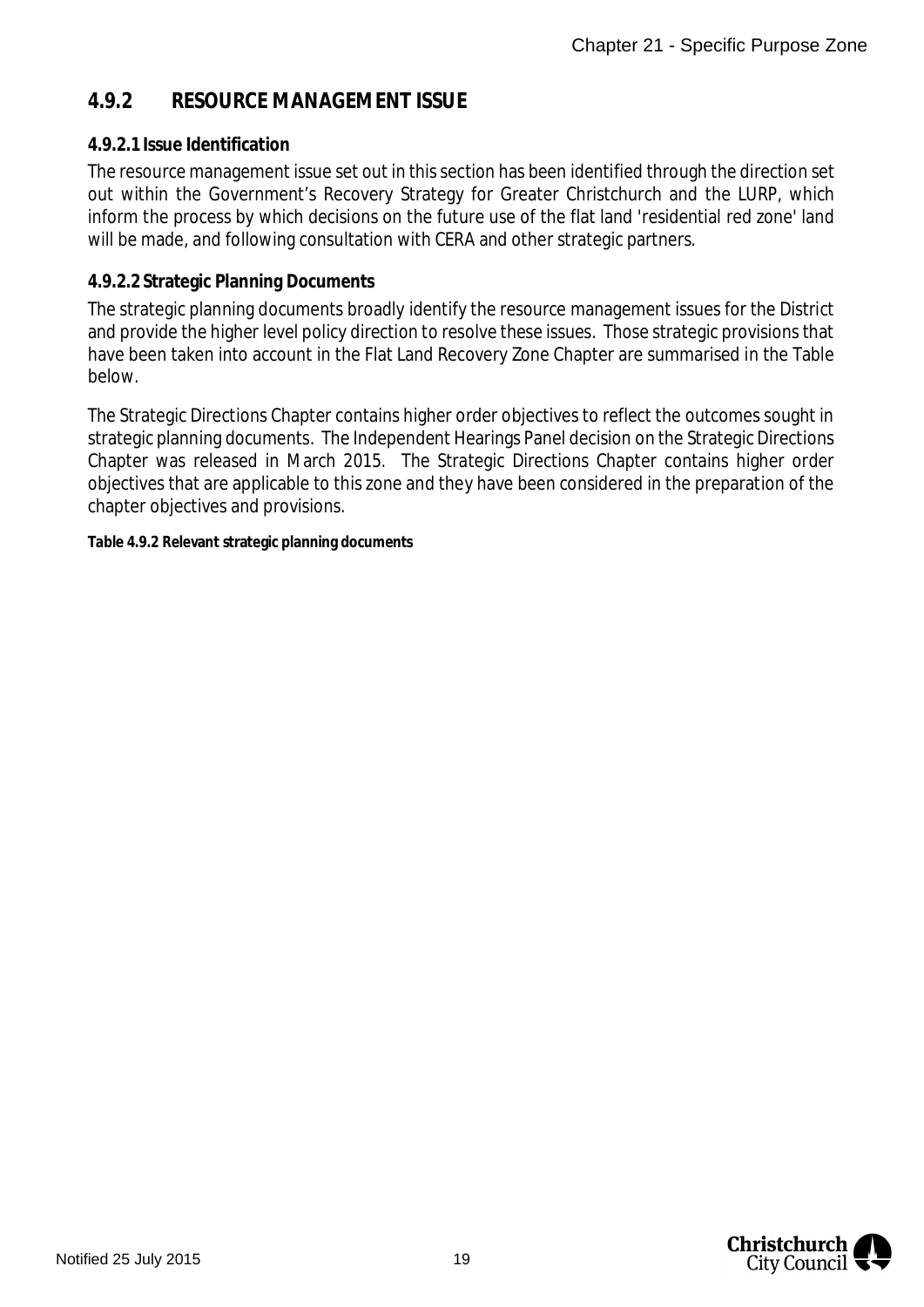|    | Document (Statutory                                                                                             | Relevant provisions the Chapter is required to take into account/give                                                                                                                                                                                                                                                                                                                                                                                                                                  |
|----|-----------------------------------------------------------------------------------------------------------------|--------------------------------------------------------------------------------------------------------------------------------------------------------------------------------------------------------------------------------------------------------------------------------------------------------------------------------------------------------------------------------------------------------------------------------------------------------------------------------------------------------|
|    | obligation in italics)                                                                                          | effect to                                                                                                                                                                                                                                                                                                                                                                                                                                                                                              |
| a. | <b>New Zealand Coastal</b><br>Policy Statement (NZCPS)<br>2010<br>Proposed District Plan<br>must give effect to | The NZCPS contains higher order policies that bind both the CRPS and<br>the District Plan. They require the identification of areas in the coastal<br>environment that are potentially affected by coastal hazards,<br>especially those at high risk of being affected by coastal hazards over<br>at least the next 100 years, they require avoidance of increasing the<br>risk of harm from coastal hazards and avoidance of redevelopment or<br>change of use that would increase the risk.          |
|    |                                                                                                                 | The Flat Land Recovery Zone includes areas projected to be subject to<br>inundation as a result of sea level rise and coastal erosion. The Natural<br>Hazards chapter contains the policy framework and provisions,<br>including overlays, relevant to these areas. The policy framework of<br>this chapter requires the recognition of the risk presented by these<br>natural hazards and requires the avoidance of new subdivision,<br>intensification and development that would increase the risk. |

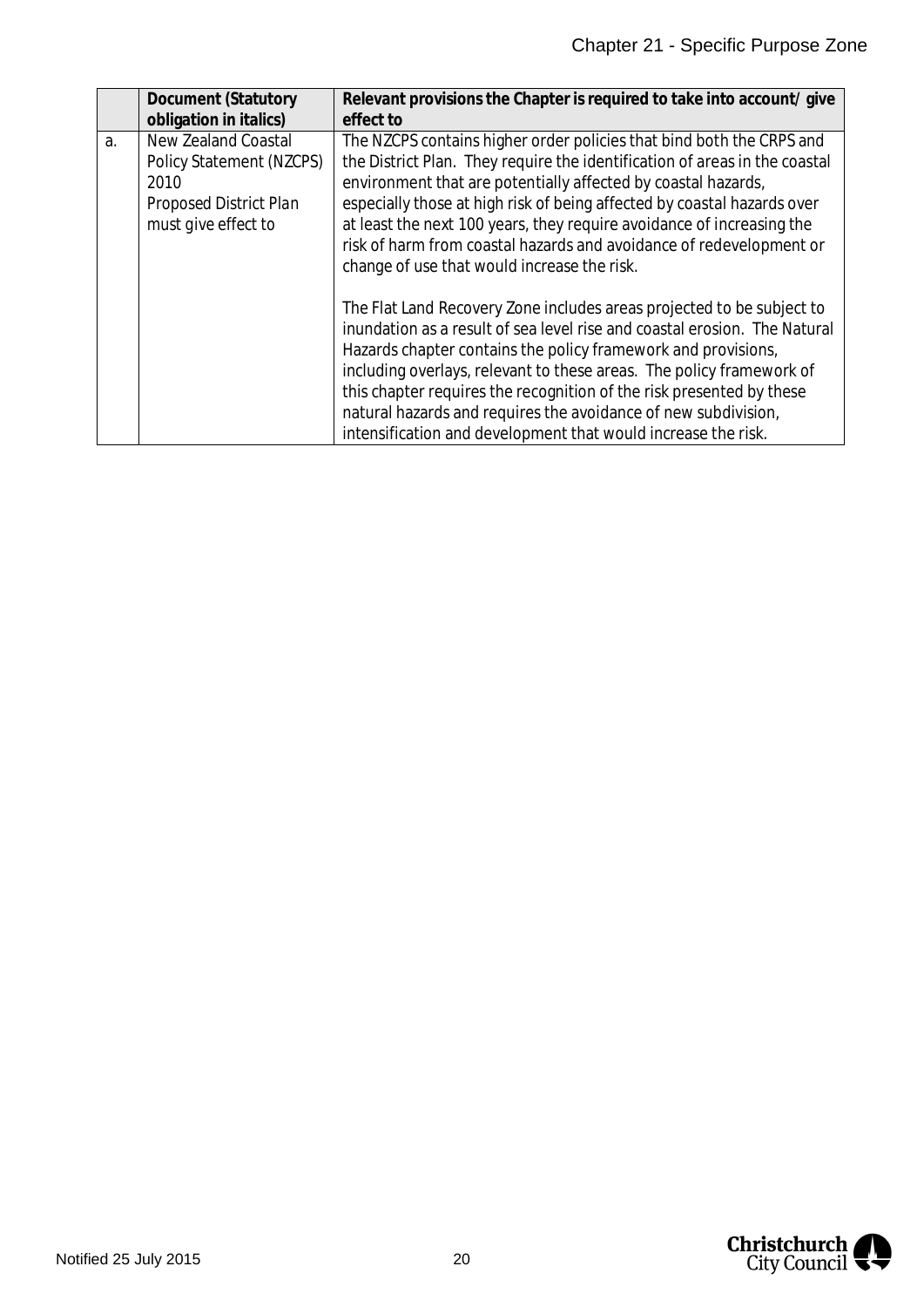|    | Document (Statutory                                                                                    | Relevant provisions the Chapter is required to take into account/ give                                                                                                                                                                                                                                                                                                                                                                                                                                                                                                                                                                                                                                                                                                                                                                                                                                                                                                                                                      |
|----|--------------------------------------------------------------------------------------------------------|-----------------------------------------------------------------------------------------------------------------------------------------------------------------------------------------------------------------------------------------------------------------------------------------------------------------------------------------------------------------------------------------------------------------------------------------------------------------------------------------------------------------------------------------------------------------------------------------------------------------------------------------------------------------------------------------------------------------------------------------------------------------------------------------------------------------------------------------------------------------------------------------------------------------------------------------------------------------------------------------------------------------------------|
|    | obligation in italics)                                                                                 | effect to                                                                                                                                                                                                                                                                                                                                                                                                                                                                                                                                                                                                                                                                                                                                                                                                                                                                                                                                                                                                                   |
| b. | Canterbury Regional<br>Policy Statement (CPRS)<br><b>Proposed District Plan</b><br>must give effect to | Chapter 6 of the CRPS (introduced via the LURP) sets out the intended<br>land use distribution for Greater Christchurch for the period to 2028,<br>and includes an objective of protecting people from unacceptable risk<br>from natural hazards. Chapter 6 recognises that development can<br>result in adverse effects on the environment, which if not identified<br>and avoided, remedied or mitigated where appropriate, could result in<br>inappropriate outcomes for the region's natural and physical<br>resources, and reduce Greater Christchurch's resilience and ability to<br>provide for the needs of people and communities. Poorly planned<br>development can increase risk from natural hazards and the effects of<br>climate change, create resource use conflicts, increase community<br>isolation, prevent the efficient and effective delivery of infrastructure<br>and services, reduce economic viability and result in greater overall<br>energy consumption.                                       |
|    |                                                                                                        | The objective, policies and methods of this chapter recognise that<br>development within this area should be provided at the right time,<br>which is considered to be following the outcome of the Residential<br>Red Zone programme, when a comprehensive consultation and<br>planning exercise has been undertaken which has considered a broad<br>range of matters including hazard risk, opportunities for economic<br>return, natural features and ecology of the land and adjacent<br>waterways. In addition, the Council is required to undertake a<br>process to determine the infrastructure requirements (i.e. for the<br>three waters network) including stormwater and flood management<br>options that would utilise Red Zone land. These requirements will<br>need to be appropriately scoped and integrated with other potential<br>future uses of the Red Zone. Public engagement and consultation<br>with strategic partners and key community leaders will also be<br>required to inform decision-making. |
|    |                                                                                                        | Chapter 11 of the CRPS sets out the framework for managing natural<br>hazards in the region. The Natural Hazards Chapter contains the<br>policy framework and provisions, including overlays, relevant to these<br>areas. The policy framework of this chapter requires the recognition<br>of the risk presented by these natural hazards and relies on the<br>provisions of the Natural Hazards Chapter, requiring the avoidance of<br>new subdivision, intensification and development that would increase<br>that risk For example new buildings and subdivision in high hazard<br>areas are to be avoided.                                                                                                                                                                                                                                                                                                                                                                                                              |

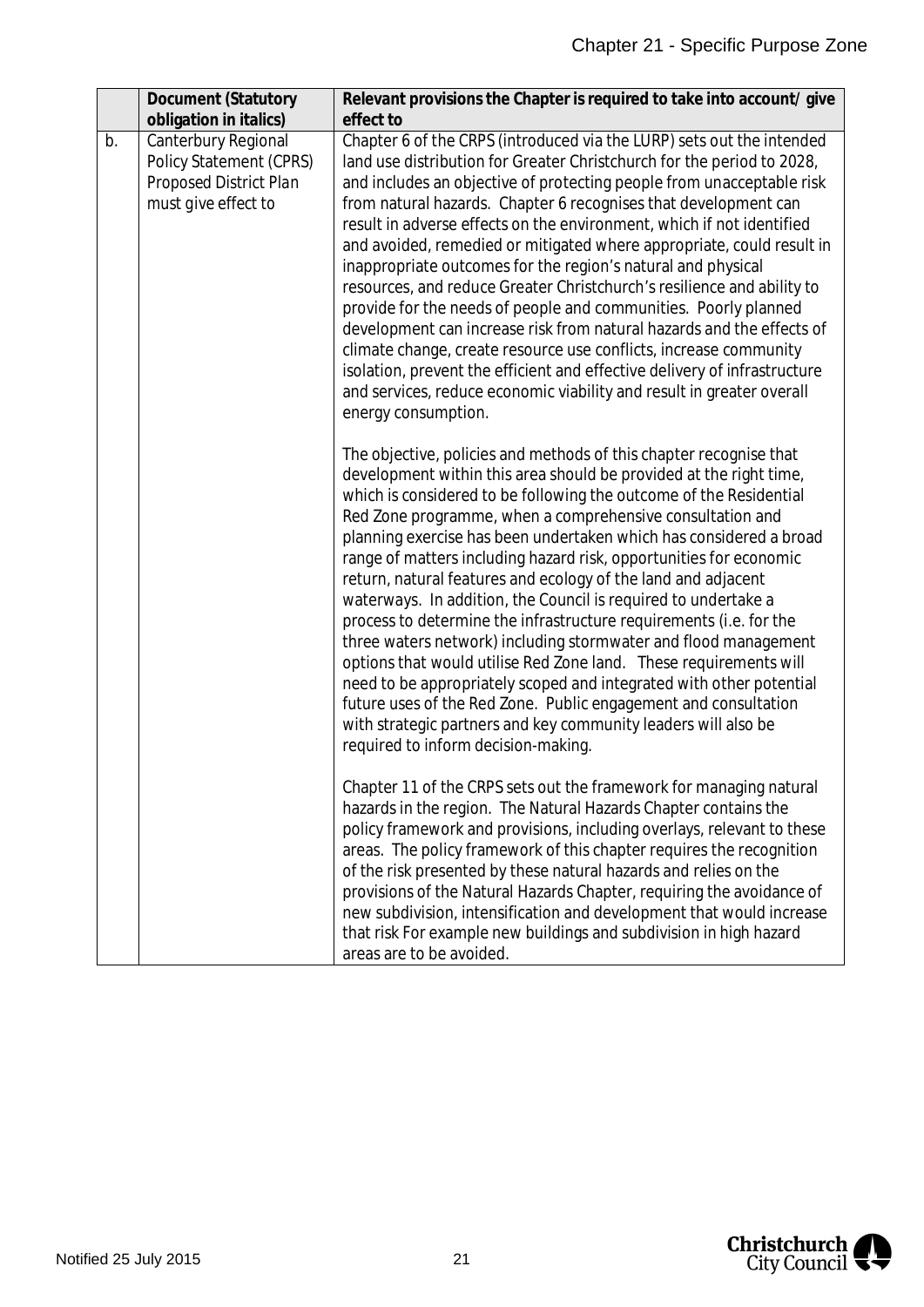|    | <b>Document (Statutory</b><br>obligation in italics)                                              | Relevant provisions the Chapter is required to take into account/ give<br>effect to                                                                                                                                                                                                                                                                                                                                                                                              |
|----|---------------------------------------------------------------------------------------------------|----------------------------------------------------------------------------------------------------------------------------------------------------------------------------------------------------------------------------------------------------------------------------------------------------------------------------------------------------------------------------------------------------------------------------------------------------------------------------------|
| C. | Recovery Strategy for<br><b>Greater Christchurch</b><br>Mahere Haumanutanga o                     | The Recovery Strategy lists six components of recovery each with<br>associated goals. Those goals that have been considered in the<br>preparation of this chapter are:                                                                                                                                                                                                                                                                                                           |
|    | Waitaha 2012<br><b>Proposed District Plan</b><br>must not be inconsistent<br>with                 | 1. CERA, the public and private sector and communities coordinate<br>with each other to contribute to the recovery and future growth of<br>greater Christchurch - by:                                                                                                                                                                                                                                                                                                            |
|    |                                                                                                   | 1.3 reporting and communicating how recovery work programmes<br>are delivering integrated recovery;                                                                                                                                                                                                                                                                                                                                                                              |
|    |                                                                                                   | 1.4 facilitating engagement that will result in constructive and<br>enduring governance, partnerships and relationships for recovery;                                                                                                                                                                                                                                                                                                                                            |
|    |                                                                                                   | 3. Strengthen community resilience, safety and wellbeing, and<br>enhance quality of life for residents and visitors - by:                                                                                                                                                                                                                                                                                                                                                        |
|    |                                                                                                   | 3.2 - growing capacity, knowledge and skills within the community<br>to build resilience                                                                                                                                                                                                                                                                                                                                                                                         |
|    |                                                                                                   | 5. Develop resilient, cost effective, accessible and integrated<br>infrastructure, buildings, housing and transport networks - by:                                                                                                                                                                                                                                                                                                                                               |
|    |                                                                                                   | 5.1 - coordinating and prioritising infrastructure investment that<br>effectively contributes to the economy and community during<br>recovery and into the future                                                                                                                                                                                                                                                                                                                |
| d. | The Land Use Recovery<br>Plan (LURP)<br><b>Proposed District Plan</b><br>must not be inconsistent | The LURP prepared under the CER Act 2011 directs the review of the<br>District Plan. The LURP was specifically excluded from considering the<br>"Residential Red Zone", however requires the Council to provide for<br>the avoidance of hazards via Action 42.                                                                                                                                                                                                                   |
|    | with                                                                                              | The LURP was specifically excluded from considering the<br>"Residential Red Zone"-                                                                                                                                                                                                                                                                                                                                                                                               |
|    |                                                                                                   | "future use of land in the areas known as the residential red<br>zone will be addressed through the Residential Red Zone<br>Programme."                                                                                                                                                                                                                                                                                                                                          |
|    |                                                                                                   | This holding zoning is not inconsistent with the LURP by not pre-<br>determining the future land use and development and instead<br>proposes a holding zone to protect the area until the outcome of the<br>'Residential Red Zone' programme is established.                                                                                                                                                                                                                     |
| е. | Mahaanui lwi<br>Management Plan<br><b>Proposed District Plan</b><br>must take into account        | Directs the participation and particular interests of Ngai Tahu Papatipu<br>Runanga are recognised and provided for in urban and township<br>planning.                                                                                                                                                                                                                                                                                                                           |
|    |                                                                                                   | While effects on water quality are not specifically addressed in the<br>policy framework in respect to sustaining the qualities and values of<br>the natural environment associated with activities within the zone,<br>appropriate regard has been given to the IMP. The policy framework<br>requires the avoidance of new subdivision, intensification and<br>development activities that have the potential to compromise tangata<br>whenua values, including for freshwater. |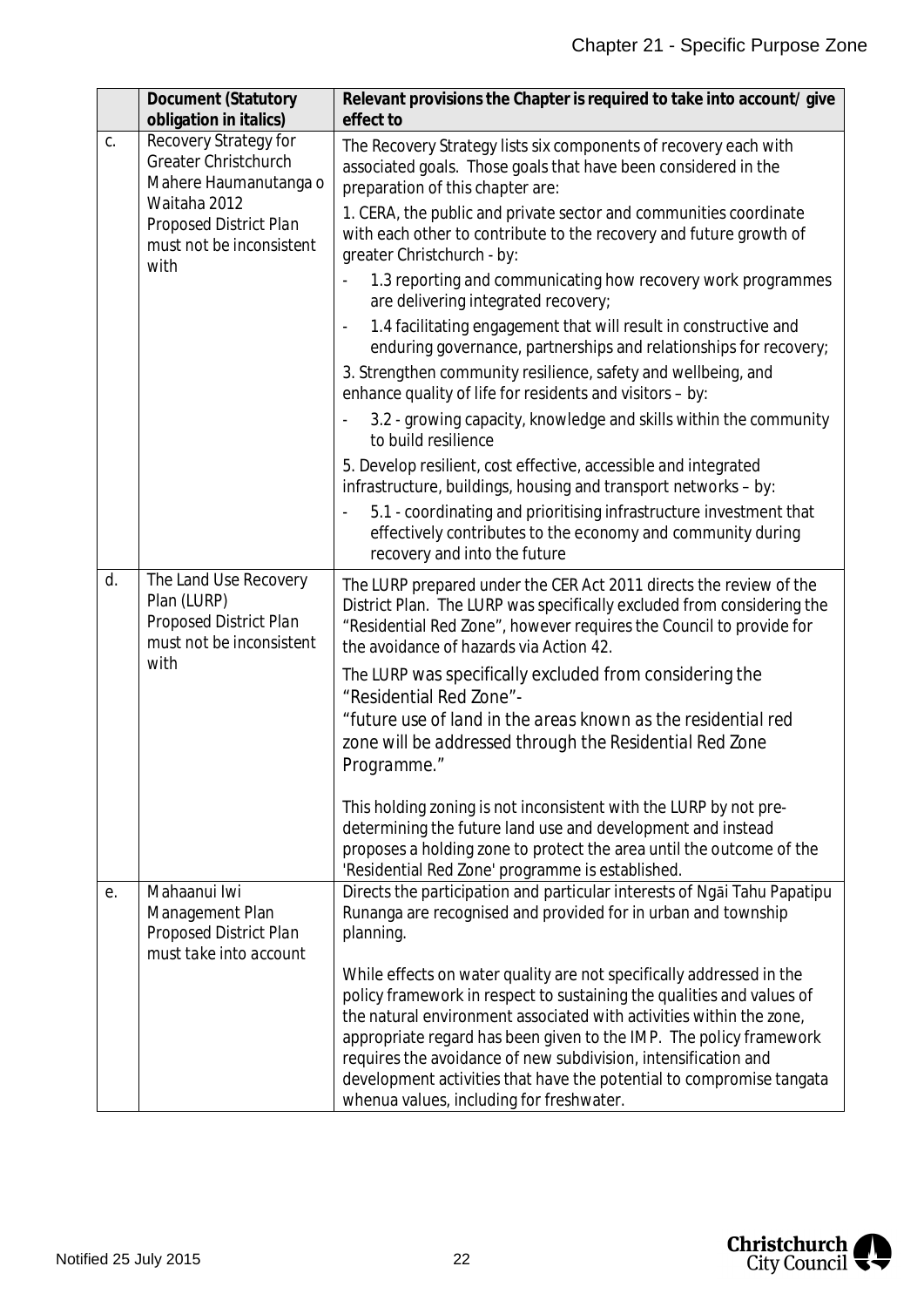#### **4.9.2.3 Order in Council**

The process for the District Plan review is prescribed by the Canterbury Earthquake (Christchurch Replacement District Plan) Order 2014, made by Government on 7 July 2014. The Order modifies the provisions and application of the RMA in relation to the review of the Christchurch district plans and preparation of a replacement District Plan. The Order states that the Council must have particular regard to the Statement of Expectations (Schedule 4 of the Order). The relevant expectations for the Specific Purpose (Flat Land Recovery) Zone Chapter therefore, include:

- *a. Clearly articulates how decisions about resource use and values will be made, which must be in a manner consistent with an intention to reduce significantly (compared with the existing district plans) –*
	- *(i) Reliance on resource consent processes; and*
	- *(ii) The number, extent and prescriptiveness of development controls and design standards in the rules, in order to encourage innovation and choice; and*
	- *(iii) The requirements for notification and written approval;*
- *b. Contains objectives and policies that clearly state the outcomes that are intended for the Christchurch district*
	- *(i) Uses clear, concise language and is easy to use*

The overall response to the Statement of Expectations is set out in the later section of this Section 32 Report.

#### **4.9.2.4 Resource management issue**

**RESOURCE MANAGEMENT ISSUE 1 – The future intended use of the flat land 'residential red zone' is uncertain. Subdivision, intensification and new development will compromise the long term recovery and future use of land in the flat land residential red zone and may increase risk to people, property and infrastructure from natural hazards**

The future intended use, including options for long term recovery, of the flat land 'residential red zone' is uncertain. A comprehensive planning and consultation process will be required to inform the future land use and zoning pattern, including options for recovery of the area. This will be facilitated through the 'Residential Red Zone' programme. Through this programme, CERA will undertake a public engagement process to discuss the options for the future use of the 'Residential Red Zone'. A broad range of matters including hazard risk, opportunities for economic return, natural features and ecology of the land and adjacent waterways will need to be considered during this process. In addition, the Council is undertaking a process to determine the infrastructure requirements including stormwater and flood management options that would utilise Red Zone land. These requirements will need to be appropriately scoped and integrated with other potential future uses of the 'Red Zone'. The outcome of this process will inform a later plan change. This programme is occurring under a separate process and timeframe to the Replacement District Plan process.

Subdivision, intensification and new development in the interim period can have the effect of limiting the future recovery potential and land use and may result in adverse effects on the environment (including people, property and infrastructure) which if not identified and avoided, remedied or mitigated could result in inappropriate outcomes for the region's natural and physical resources, and reduce Greater Christchurch's resilience and ability to provide for

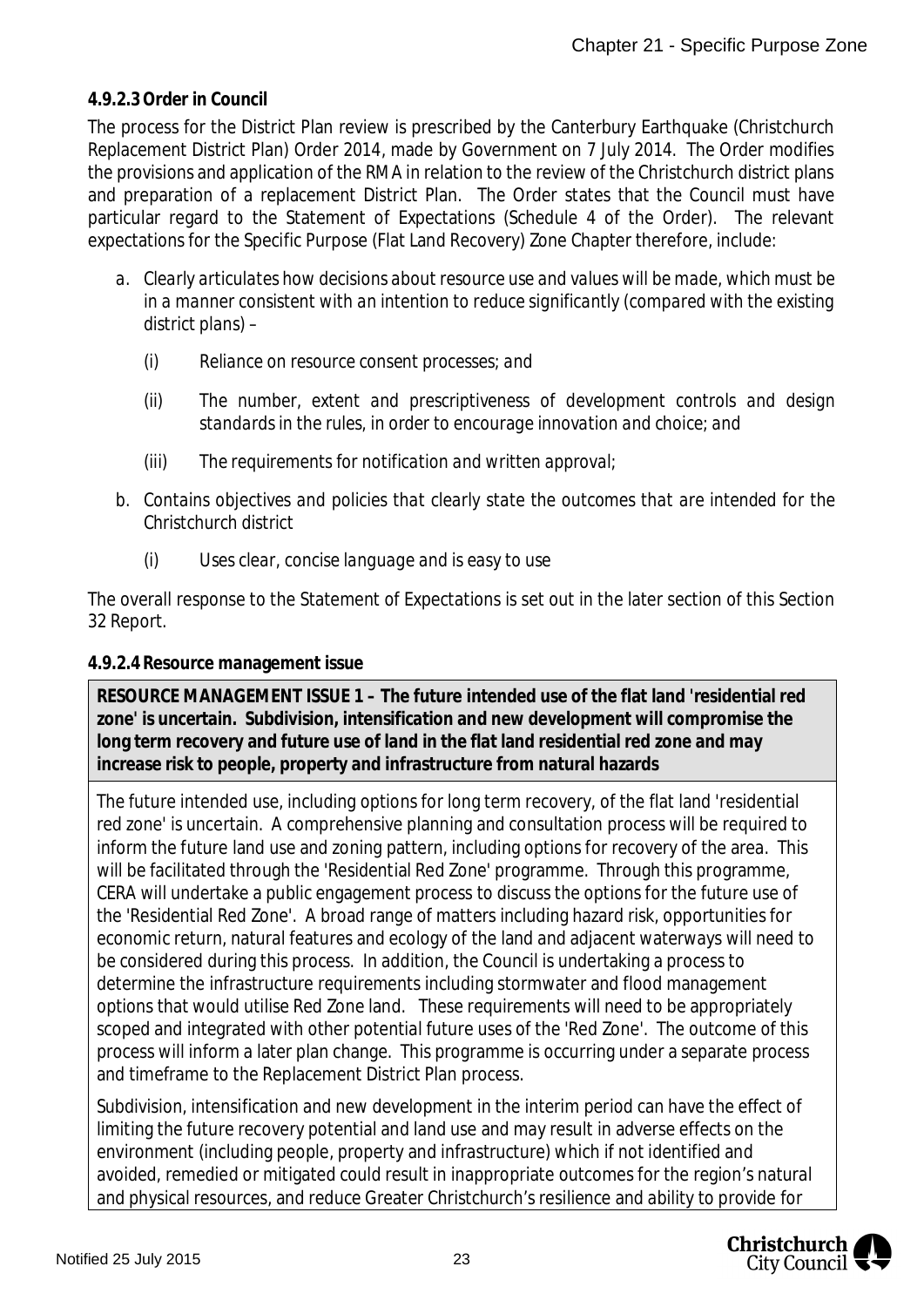the needs of people and communities. In particular, this relates to increasing risks from natural hazards to people, property and infrastructure, increasing community isolation, preventing the efficient and effective delivery of infrastructure and services and reducing economic viability. Protection from these effects will ensure that long term recovery and land use opportunities can be more readily realised in the future.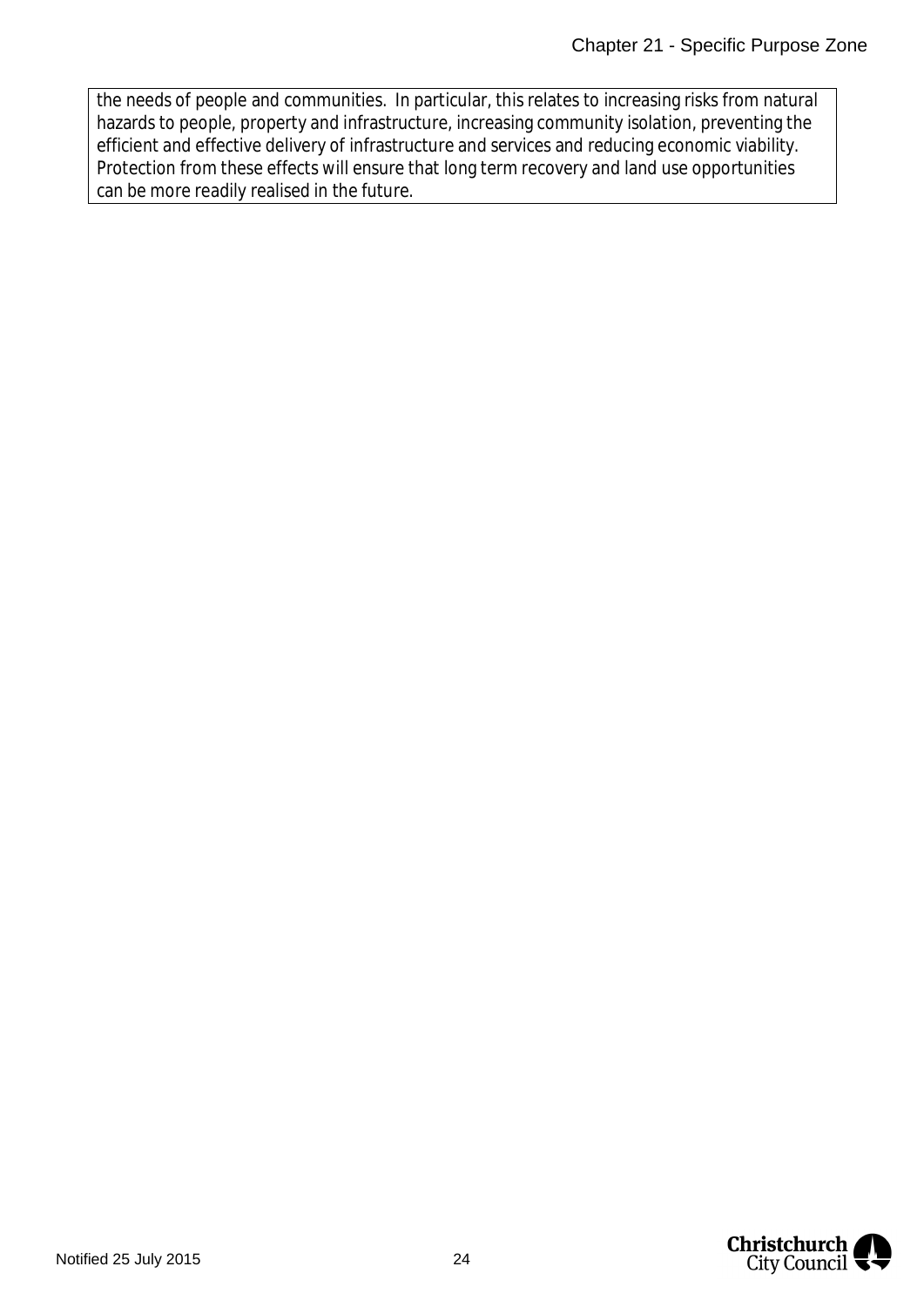### **4.9.3 SCALE AND SIGNIFICANCE EVALUATION**

#### **4.9.3.1 Introduction to Scale and Significance Evaluation**

The level of detail undertaken for the evaluation of the proposed District Plan provisions has been determined by an assessment of the scale and significance of the implementation of the proposed District Plan provisions. The scale and significance assessment considers the environmental, economic, social and cultural effects of the provisions. In making this assessment regard has been had to the following, namely whether the provision;

- a. is of regional or city-wide significance and whether the provision is predetermined to impede the City's recovery;
- b. is important to resolve an issue or problem particularly to protect life and property;
- c. will radically change from current provisions; and/or
- d. will affect reasonable use of land; and/ or
- e. will adversely affect those most directly affected or those with particular interests including Maori (consideration needs to be given as to whether there is certainty of effects based on the availability of information to assess benefits and costs);
- f. limit options for future generations to remedy effects;
- g. will directly assist in the City's recovery.

The level of evaluation able to be undertaken through this Section 32 Report has been significantly influenced by the truncated process and timeframe for the District Plan review. The Section 32 Report will continue to be updated in response to comments from the Minister for Canterbury Earthquake Recovery and submissions from the community and stakeholders.

#### **4.9.3.2 Objective**

The objective within this chapter is consistent with the direction outlined within the Recovery Strategy and LURP, which informs that future use of 'Red Zone' land will be addressed through the 'Residential Red Zone' programme. The proposed objective seeks to protect the zone during the interim period prior to completion of this programme, such that the land use and zoning pattern and requirements for long term recovery can be readily realised in the future. The zoning does not presuppose the future use of land within this zone, and will be a holding zone until a later plan change which is to be informed by the outcome of the programme.

The objective gives effect to the provisions relating to recovery and growth contained within Chapter 6 (Recovery and Rebuilding of Greater Christchurch) and natural hazards contained within Chapter 11 of the CRPS. Those Strategic Directions having particular relevance to the Specific Purpose (Flat Land Recovery) Zone Chapter are 3.3.1 (Enabling recovery and facilitating the future enhancement of the district) through protecting the zone until long term recovery options and future land use is determined and 3.3.6 (Natural Hazards), given that the zone is subject to natural hazards.

The proposed Specific Purpose (Flat Land Recovery) Zone Chapter contains one objective which recognises the need to protect the Flat Land Recovery Zone from subdivision, intensification and new development activities which will compromise options for long term recovery and future use of the land. It also requires recognition of the risk to people, property and infrastructure from natural hazards within this area.

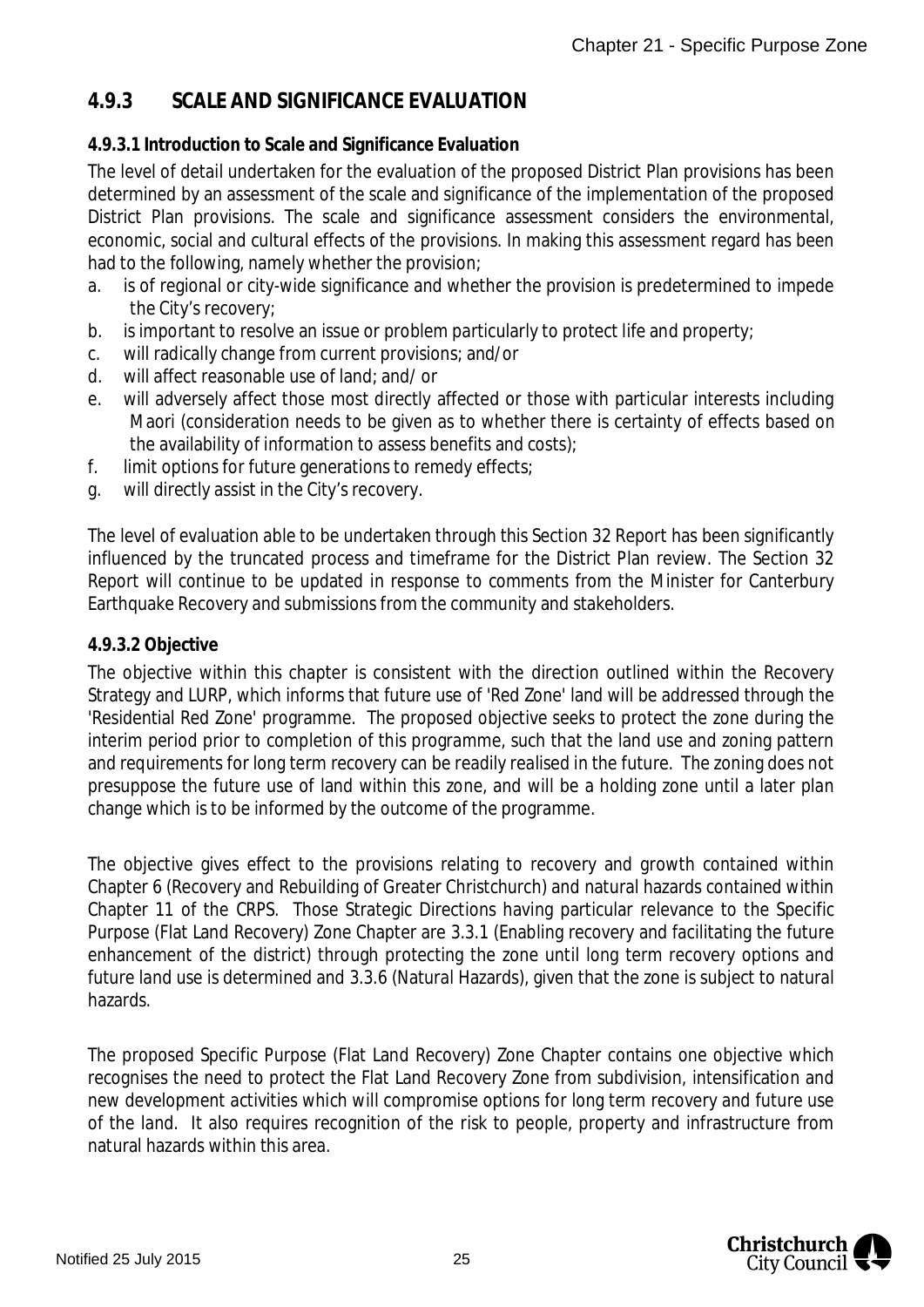#### **4.9.3.3 Policies and Rules**

The evaluation of the policies and rules in this chapter has focused on those provisions needed to effect a substantial change to the management of the flat land 'residential red zone' areas to ensure they are protected from activities that could compromise options for long term recovery and future land use of the zone.

The policies and rules have been evaluated as a package as together they address the issue of needing to protect the area from inappropriate use and development.

The following table lists the policies and rules considered to be of a scale and significance to justify a more comprehensive evaluation of options.

| <b>Issue</b>                |    | Provisions evaluated        | Scale and significance reasoning                           |
|-----------------------------|----|-----------------------------|------------------------------------------------------------|
| The future intended use     | a. | Policies 21.11.1.1.1-       | Protection of the Flat Land Recovery                       |
| of the flat land            |    | 21.11.1.1.4                 | Zone is considered to be a significant                     |
| 'residential red zone' is   | b. | Rules 21.11.2.2.1           | matter for the reasons set out below:                      |
| uncertain. Subdivision,     |    | 21.11.2.2.6                 | The provisions directly relate to the                      |
| intensification and new     | C. | <b>Relevant definitions</b> | requirement to ensure that activities                      |
| development may             |    |                             | within this zone will not compromise                       |
| compromise the long         |    |                             | or impede the City's recovery.                             |
| term recovery and future    |    |                             | The provisions relate to the                               |
| use of land in the flat     |    |                             | requirement to protect life, property                      |
| land 'residential red zone' |    |                             | and infrastructure, through                                |
| and may increase risk to    |    |                             | recognising the risk to people and                         |
| people, property and        |    |                             | property from natural hazards.                             |
| infrastructure from         |    |                             | The provisions represent a departure                       |
| natural hazards             |    |                             | from the existing provisions which                         |
|                             |    |                             | are residential and commercial                             |
|                             |    |                             | zoning. The existing provisions                            |
|                             |    |                             | clearly inform the land use and                            |
|                             |    |                             | expectations of the zone. A holding                        |
|                             |    |                             | zone is now proposed given the                             |
|                             |    |                             | uncertain expectations for long term                       |
|                             |    |                             | recovery and future use of the zone.                       |
|                             |    |                             | The provisions to protect the Flat<br>$\ddot{\phantom{1}}$ |
|                             |    |                             | Land Recovery Zone may reduce the                          |
|                             |    |                             | ability to use private land in the way                     |
|                             |    |                             | that the owner would prefer. This is                       |
|                             |    |                             | balanced against the opportunity to                        |
|                             |    |                             | achieve community benefits,                                |
|                             |    |                             | including resilience, noting that this                     |
|                             |    |                             | will be for a temporary period as it is                    |
|                             |    |                             | a holding zone.                                            |

**4.9.3.4 Scale and significance evaluation**

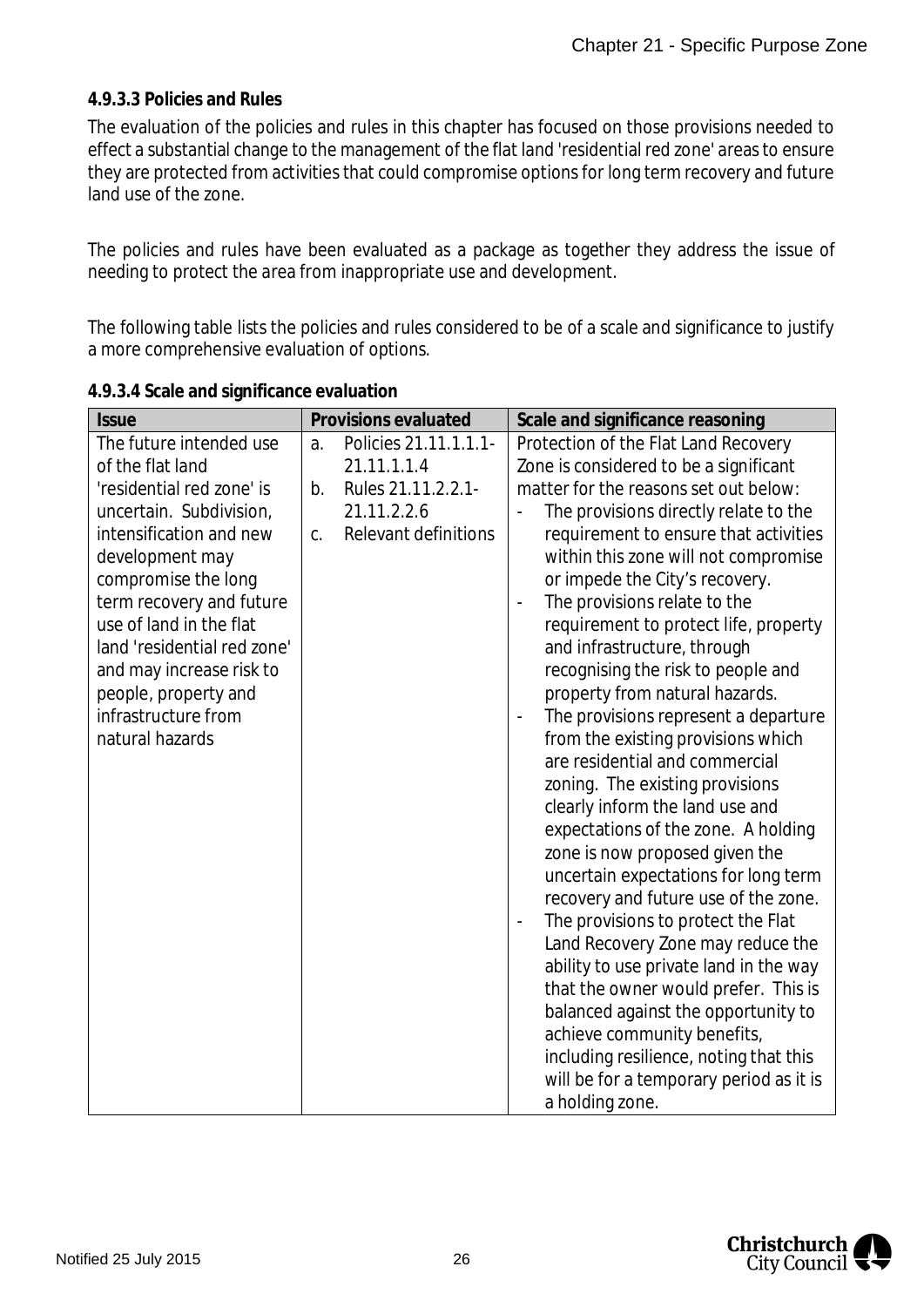### **4.9.4 EVALUATION OF PROPOSED OBJECTIVE**

Section 32(1)(a) of the RMA requires the Council to evaluate the extent to which the objectives are the most appropriate way to achieve the purpose (section 5) of the Act.

#### **4.9.4.1 Evaluation of Proposed Objective 1: Protection of the flat land recovery zone SCALE AND SIGNIFICANCE**

|                                                                                                     | Regard has been had to the following matters in determining the extent and depth of analysis                                  |    |                                                                                                     |  |  |  |
|-----------------------------------------------------------------------------------------------------|-------------------------------------------------------------------------------------------------------------------------------|----|-----------------------------------------------------------------------------------------------------|--|--|--|
| supporting Objective 1 and its subsequent provisions:                                               |                                                                                                                               |    |                                                                                                     |  |  |  |
| a.                                                                                                  | Development can result in adverse effects on the environment, which if not identified and                                     |    |                                                                                                     |  |  |  |
|                                                                                                     | avoided, remedied or mitigated where appropriate, could result in inappropriate outcomes.                                     |    |                                                                                                     |  |  |  |
|                                                                                                     |                                                                                                                               |    | There is a need to provide for development at the right place, at the right time to meet the        |  |  |  |
|                                                                                                     | needs of the community (CRPS);                                                                                                |    |                                                                                                     |  |  |  |
| b.                                                                                                  | Risks from natural hazards are to be avoided in the first instance and otherwise mitigated                                    |    |                                                                                                     |  |  |  |
|                                                                                                     | (CRPS);                                                                                                                       |    |                                                                                                     |  |  |  |
| C.                                                                                                  | Future long term use of 'Red Zone' land will be considered once a substantial proportion of                                   |    |                                                                                                     |  |  |  |
|                                                                                                     | 'Red Zone' has been transferred to the Crown (Recovery Strategy);                                                             |    |                                                                                                     |  |  |  |
| d.                                                                                                  |                                                                                                                               |    | Future use of land will be addressed through the 'Residential Red Zone' Programme (LURP);           |  |  |  |
| е.                                                                                                  |                                                                                                                               |    | The expedited recovery and future enhancement of Christchurch (Strategic Objective 3.3.1);          |  |  |  |
| f.                                                                                                  |                                                                                                                               |    | New subdivision, use and development shall be avoided in areas where the risk of natural            |  |  |  |
|                                                                                                     |                                                                                                                               |    | hazards to people, property and infrastructure are assessed as being unacceptable (Strategic        |  |  |  |
|                                                                                                     | Objective $3.3.6$ );                                                                                                          |    |                                                                                                     |  |  |  |
| g.                                                                                                  |                                                                                                                               |    | If unmanaged, land use and development within the 'Red Zone' in the interim period may              |  |  |  |
|                                                                                                     | impede or constrain options for long term recovery and future use of the area.                                                |    |                                                                                                     |  |  |  |
| h.                                                                                                  |                                                                                                                               |    | The Order in Council is very similar to strategic direction 3.3.2, in that it requires the district |  |  |  |
|                                                                                                     | plan to minimise costs, rules and reliance on consent processes, requirements for notification                                |    |                                                                                                     |  |  |  |
|                                                                                                     |                                                                                                                               |    | and written approval; and to set clear objectives and policies; and use clear concise language.     |  |  |  |
|                                                                                                     | <b>GENERAL DIRECTION</b>                                                                                                      |    |                                                                                                     |  |  |  |
| The issue this objective seeks to address is the uncertainty relating to the long term recovery     |                                                                                                                               |    |                                                                                                     |  |  |  |
| options and future land use of the flat land 'residential red zone'. The objective seeks to provide |                                                                                                                               |    |                                                                                                     |  |  |  |
|                                                                                                     | protection of the zone from inappropriate subdivision, intensification and development that will                              |    |                                                                                                     |  |  |  |
| compromise or impede long term recovery and future use of the zone and increase risk to             |                                                                                                                               |    |                                                                                                     |  |  |  |
|                                                                                                     |                                                                                                                               |    |                                                                                                     |  |  |  |
|                                                                                                     |                                                                                                                               |    |                                                                                                     |  |  |  |
|                                                                                                     | people, property and infrastructure from natural hazards.<br>OBJECTIVE MOST APPROPRIATE WAY TO ACHIEVE THE PURPOSE OF THE RMA |    |                                                                                                     |  |  |  |
|                                                                                                     | Objective                                                                                                                     |    |                                                                                                     |  |  |  |
|                                                                                                     | OBJECTIVE 1: PROTECTION OF THE FLAT                                                                                           |    | <b>Summary of Evaluation</b>                                                                        |  |  |  |
|                                                                                                     | <b>LAND RECOVERY AREA</b>                                                                                                     | a. | The purpose of the Flat Land Recovery Zone is to                                                    |  |  |  |
|                                                                                                     |                                                                                                                               |    | safeguard potential opportunities for long term                                                     |  |  |  |
|                                                                                                     |                                                                                                                               |    | recovery and future use of the area, prior to                                                       |  |  |  |
| a.                                                                                                  | Protect the Flat Land Recovery Zone                                                                                           |    | determining the final zoning. The key outcome                                                       |  |  |  |
|                                                                                                     | from inappropriate subdivision,                                                                                               |    | of the provisions is land use and development                                                       |  |  |  |
|                                                                                                     | land use and development that will:                                                                                           |    | that will not impede but directly assist the City's                                                 |  |  |  |
|                                                                                                     | <i>i.</i> compromise or impede options                                                                                        |    | recovery.                                                                                           |  |  |  |
|                                                                                                     | for the long term recovery and                                                                                                | b. | Consideration was given as to whether                                                               |  |  |  |
|                                                                                                     | future use of the zone; or                                                                                                    |    | alternative objectives would more appropriately                                                     |  |  |  |
|                                                                                                     | ii. increase the risk to people's                                                                                             |    | achieve the purpose of the Act, taking into                                                         |  |  |  |
|                                                                                                     | safety, property and                                                                                                          |    | account circumstances of the zone. The                                                              |  |  |  |
|                                                                                                     | infrastructure from the effects<br>of natural hazards.                                                                        |    | objective satisfies the Councils statutory<br>obligations under the RMA and RPS and is not          |  |  |  |



inconsistent with the direction in the Recovery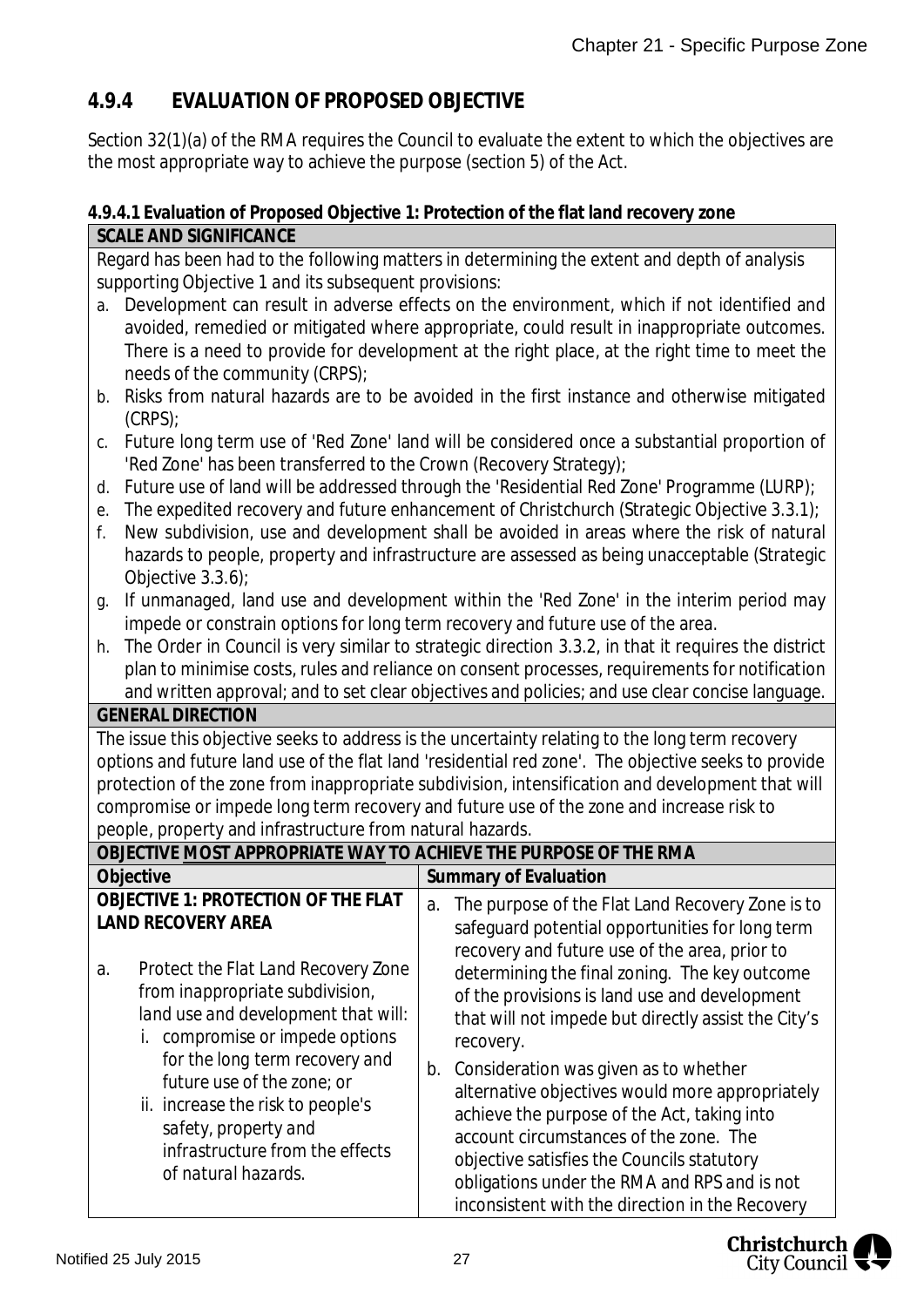Strategy and the LURP. The Council therefore considers that the objective is the most appropriate way to achieve the purpose of the Act and deal appropriately with land use within the flat land 'residential red zone' in the interim period, until the options for long term recovery and future land use have been informed and final zoning realised.

- c. In particular, this objective is the most appropriate to achieve the purpose of the Act because it will enable existing land uses to continue with limited modification and facilitate immediate recovery activities, consisting of repair and maintenance works and land management activities, contributing to the social and economic well being of landowners and Greater Christchurch, without compromising options for long term recovery and future land use. It will also place importance on public health and safety, through preventing subdivision, new development and more intensive land uses, which will limit long term recovery potential and exacerbate the risk to people from natural hazards.
- d. This objective is consistent with section 7(b) of the Act which states that particular regard must be given to the efficient use and development of natural and physical resources. In particular, this objective recognises that inappropriate use and development may result in adverse effects on the environment which if not identified and avoided, remedied or mitigated could result in inappropriate outcomes for the region's natural and physical resources, resulting in their inefficient use.
- e. In relation to the RPS, the objective seeks to avoid development that will result in adverse effects on the environment, which if not identified and avoided could result in inappropriate outcomes for the regions natural and physical resources, and reduce Greater Christchurch's resilience and ability to provide for the needs of people and communities. The objective recognises development at the right place, at the right time in this area is important to meet the needs of the community. The objective also gives effect to the natural hazards provisions of the CRPS by recognising that the area is subject to natural hazards and that

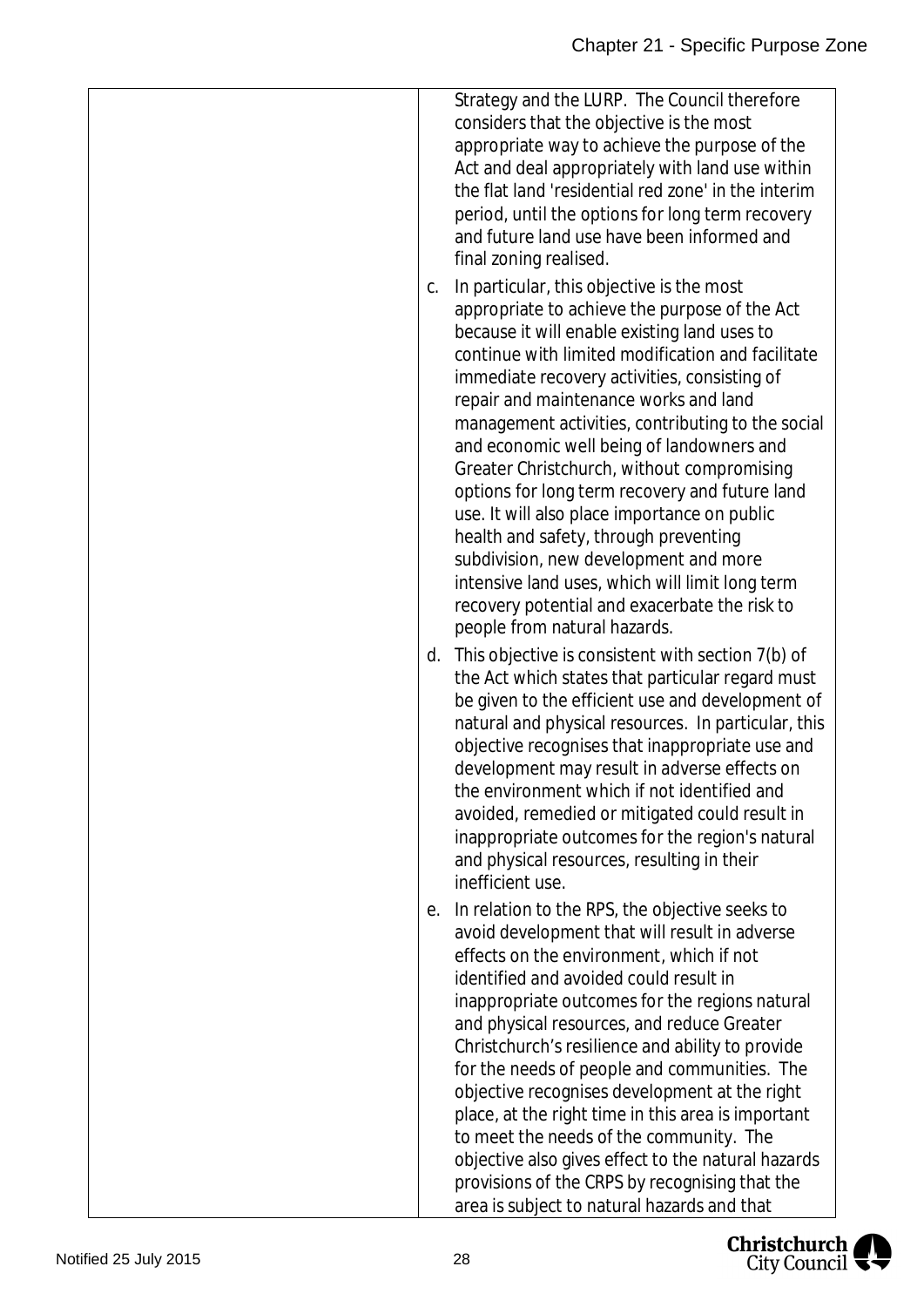|    | development which may increase the risk to<br>people's safety and property should be avoided.                                                                                                                                                                                                                                                                                                                                                                                                                                                               |
|----|-------------------------------------------------------------------------------------------------------------------------------------------------------------------------------------------------------------------------------------------------------------------------------------------------------------------------------------------------------------------------------------------------------------------------------------------------------------------------------------------------------------------------------------------------------------|
| f. | The objective is not inconsistent with the<br>Recovery Strategy or the LURP. Given the<br>direction specified within these documents there<br>is little option to consider land use approaches<br>that differ substantially from that proposed.                                                                                                                                                                                                                                                                                                             |
| g. | This Objective closely aligns with pRDP 3.3.1<br>Objective - Enabling recovery and facilitating the<br>future enhancement of the district which<br>requires recovery to be expedited and<br>enhancement of Christchurch as a dynamic,<br>prosperous, and internationally competitive city.<br>This zoning will facilitate immediate recovery<br>activity while protecting land from inappropriate<br>land use and development to ensure that<br>options for long term recovery and land use<br>opportunities can be more readily realised in the<br>future. |
| h. | The zoning also takes into consideration the risk<br>to people, property and infrastructure<br>associated with multiple natural hazards. As<br>such, this objective closely aligns with pRDP<br>Strategic Objective 3.3.6 - Natural Hazards,<br>which requires new subdivision, use and<br>development to be avoided in areas where the<br>risks of natural hazards are assessed as being<br>unacceptable. It also aligns with proposed<br>Objective 5.1.1 of the Natural Hazards Chapter<br>and associated provisions.                                     |
| i. | In relation to the Order in Council at pRDP<br>Objective 3.3.2 the objective uses clear and<br>concise language.                                                                                                                                                                                                                                                                                                                                                                                                                                            |

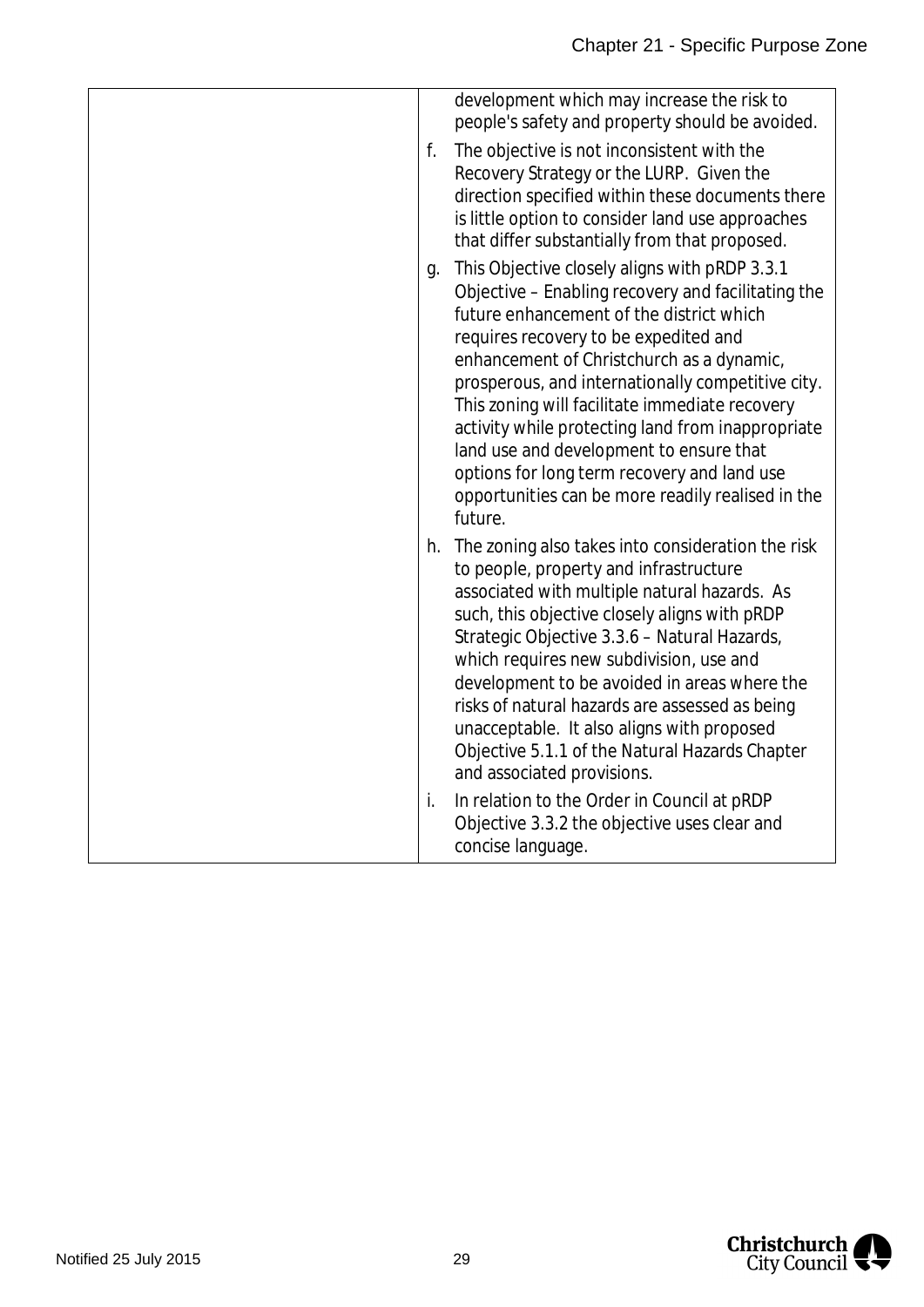### **4.9.5 EVALUATION OF PROPOSED POLICIES, RULES AND METHODS**

Section 32(1)(b) requires an evaluation of whether the provisions are the most appropriate way to achieve the objectives by identifying other reasonable practicable options, assessing the efficiency and effectiveness of the provisions in achieving the objectives, and summarising the reasons for deciding on the provisions.

The assessment must identify and assess the benefits and costs of environmental, economic, social and cultural effects that are anticipated from the implementation of the provisions, including opportunities for economic growth and employment. The assessment must if practicable quantify the benefits and costs and assess the risk of acting or not acting if there is uncertain or insufficient information available about the subject matter.

#### **PROVISIONS (POLICY, RULE, METHOD) MOST APPROPRIATE WAY TO ACHIEVE THE OBJECTIVES**

- **OBJECTIVE 1: PROTECTION OF THE FLAT LAND RECOVERY ZONE**
- *a*. *Protect the Flat Land Recovery Zone from inappropriate subdivision, land use and development that will:*
	- *i. compromise or impede options for the long term recovery and future use of the zone; or*
	- *ii. increase the risk to people's safety, property and infrastructure from the effects of natural hazards.*

| ,,,,,,,,,,,,,,,,,,,,,,,                                                                                           |                                                                                                                                                       |  |  |  |
|-------------------------------------------------------------------------------------------------------------------|-------------------------------------------------------------------------------------------------------------------------------------------------------|--|--|--|
| Provision(s) most appropriate                                                                                     | <b>Effectiveness and Efficiency</b>                                                                                                                   |  |  |  |
| Option 1 - Create a Specific Purpose (Flat                                                                        | <b>EFFECTIVENESS</b>                                                                                                                                  |  |  |  |
| Land Recovery) Zone                                                                                               | The proposed policies and methods:                                                                                                                    |  |  |  |
| a. Policies                                                                                                       | Clearly set out the way the objective will be<br>İ.<br>achieved and where the provisions apply.                                                       |  |  |  |
| Policy - Interim use of land<br>Only activities comprising existing uses<br>a.<br>and their limited modification, | Establish a clear policy for those forms of land<br>ii.<br>use and development that will be<br>accommodated within the zone in the interim            |  |  |  |
| temporary activities, and elements of                                                                             | period;                                                                                                                                               |  |  |  |
| immediate recovery activity including<br>land management activities will be<br>accommodated within the Flat Land  | iii. Establish a clear policy that during the interim<br>period, only existing activities and their limited<br>modification, temporary activities and |  |  |  |
| Recovery Zone.                                                                                                    | immediate recovery activity is to be facilitated<br>within the zone:                                                                                  |  |  |  |
| Policy - Recognise risk                                                                                           | iv. Ensure that land use activities will be of a scale                                                                                                |  |  |  |
| Recognise that the Flat Land Recovery<br>a.                                                                       | and nature that will not compromise options for                                                                                                       |  |  |  |
| Zone is an area susceptible to the risk of<br>natural hazards.                                                    | long term recovery or future use of the zone and<br>any adverse effects associated with these are                                                     |  |  |  |
|                                                                                                                   | managed;                                                                                                                                              |  |  |  |
| Policy - Management of effects                                                                                    | Require the recognition of the risk to people,<br>V.                                                                                                  |  |  |  |
| Activities within the Flat Land Recovery<br>a.                                                                    | property and infrastructure from multiple                                                                                                             |  |  |  |
| Zone are managed to:                                                                                              | natural hazards that are present within this zone;                                                                                                    |  |  |  |
| i. Reduce adverse amenity effects on                                                                              | vi. Clearly set out that the zoning pattern and future                                                                                                |  |  |  |
| occupied residential properties and                                                                               | land use will be informed following the                                                                                                               |  |  |  |
| effects at the interface with                                                                                     | completion of the Residential Red Zone                                                                                                                |  |  |  |
| surrounding residential zones;                                                                                    | programme, therefore establishes this as a                                                                                                            |  |  |  |
| ii. Sustain the qualities and values of                                                                           | holding zone that will be subject to a later plan                                                                                                     |  |  |  |
| the natural environment                                                                                           | change;                                                                                                                                               |  |  |  |
|                                                                                                                   |                                                                                                                                                       |  |  |  |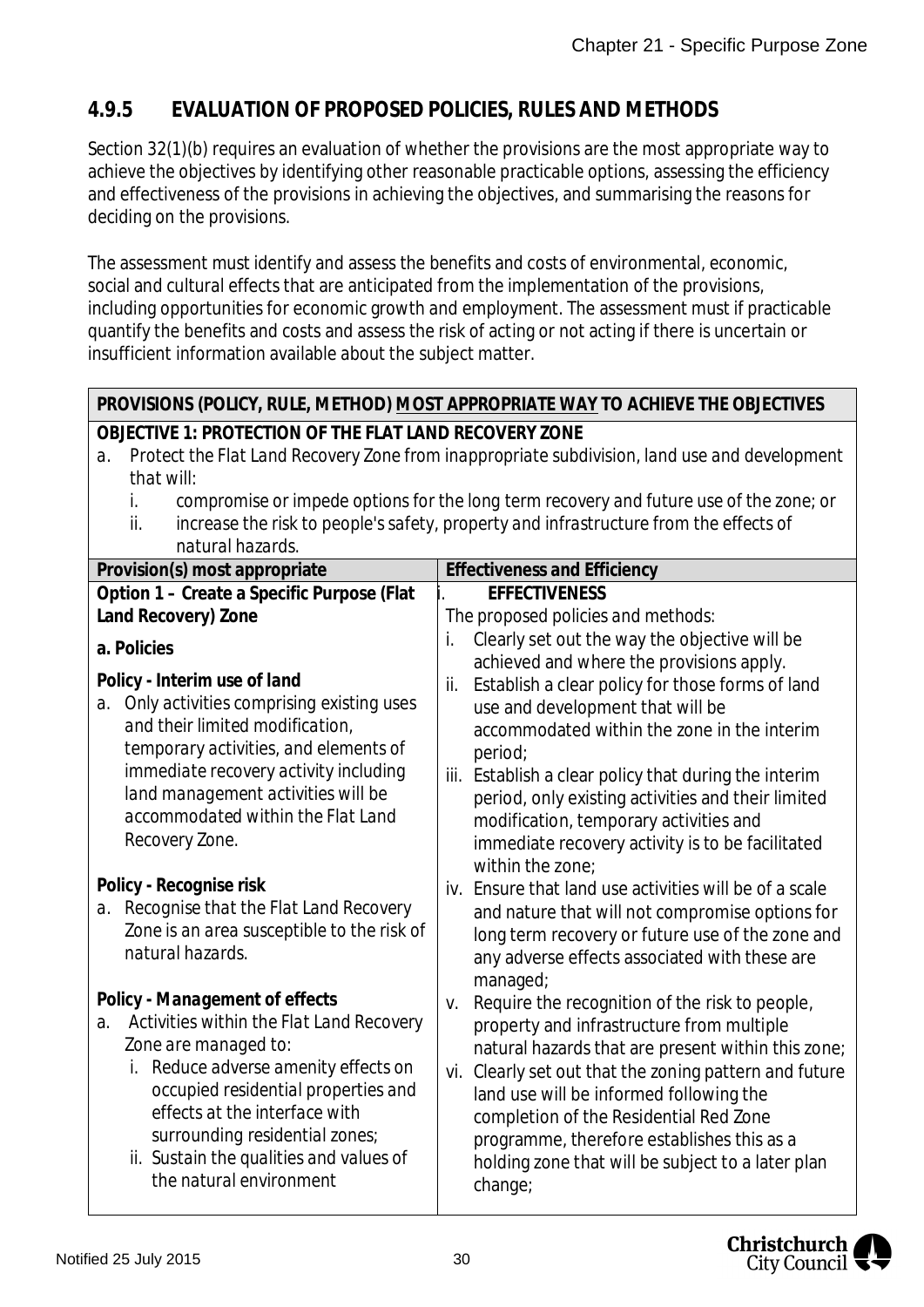| Policy - Future use                        | vii. Overall, it is considered that the policies and                                            |
|--------------------------------------------|-------------------------------------------------------------------------------------------------|
| a. The future use of land in the Flat Land | zoning will be successful in achieving the                                                      |
| Recovery Zone will be considered following | objective.                                                                                      |
| the completion of the Residential Red Zone |                                                                                                 |
| programme which will inform future land    | <b>EFFICIENCY</b>                                                                               |
| use zoning and development options         | <b>Benefits</b><br>a.                                                                           |
|                                            | The proposed policies and methods will:                                                         |
| b. Methods:                                | Signal that land in this zone is in a 'holding' phase<br>İ.                                     |
|                                            | and requires protection until it has been re-                                                   |
| i. Zoning:                                 | zoned once the future land use and options for                                                  |
| Specific Purpose - Flat Land Recovery Zone | long term recovery is certain (following the<br>completion of the 'Residential Red Zone'        |
|                                            | process). Through protecting the zone options                                                   |
|                                            | for long term recovery and future use can be<br>more readily realised;                          |
|                                            | Give owners and occupiers the ability to plan for<br>ii.                                        |
|                                            | social well-being together with some flexibility in                                             |
|                                            | the short to medium term prior to rezoning;                                                     |
|                                            | Ensure activities that are appropriate within the<br>iii.                                       |
|                                            | zone are permitted until such time as the future                                                |
|                                            | potential of the land is realised through rezoning;                                             |
|                                            | Ensure activities that are not appropriate within<br>İV.                                        |
|                                            | the zone are not facilitated, in particular any                                                 |
|                                            | intensification of land use that has the potential                                              |
|                                            | to limit long term recovery potential or increase                                               |
|                                            | risk from natural hazards;                                                                      |
|                                            | v. Facilitates immediate recovery activity by                                                   |
|                                            | specifically allowing activities including repair,                                              |
|                                            | relocation and demolition of buildings; repair                                                  |
|                                            | and replacement of utilities and roads; hazard<br>mitigation works, land management activities, |
|                                            | while ensuring adverse effects are appropriately                                                |
|                                            | managed;                                                                                        |
|                                            | vi. Ensure activities taking place within the zone in                                           |
|                                            | the interim period are managed such that                                                        |
|                                            | adverse effects on amenity and qualities of the                                                 |
|                                            | natural environment are minimised.                                                              |
|                                            |                                                                                                 |
|                                            | b. Costs                                                                                        |
|                                            | The proposed policies and methods will:                                                         |
|                                            | Control proposals to intensify land use and<br>İ.                                               |
|                                            | development by requiring resource consent                                                       |
|                                            | approval creating additional costs for those                                                    |
|                                            | activities that are not facilitated within the zone;                                            |
|                                            | Limit existing development potential of land<br>ii.                                             |
|                                            | during the interim period;                                                                      |
|                                            | Not provide opportunities for economic growth<br>iii.                                           |
|                                            | or employment during the interim period. The                                                    |
|                                            | exception to this is that temporary earthquake                                                  |

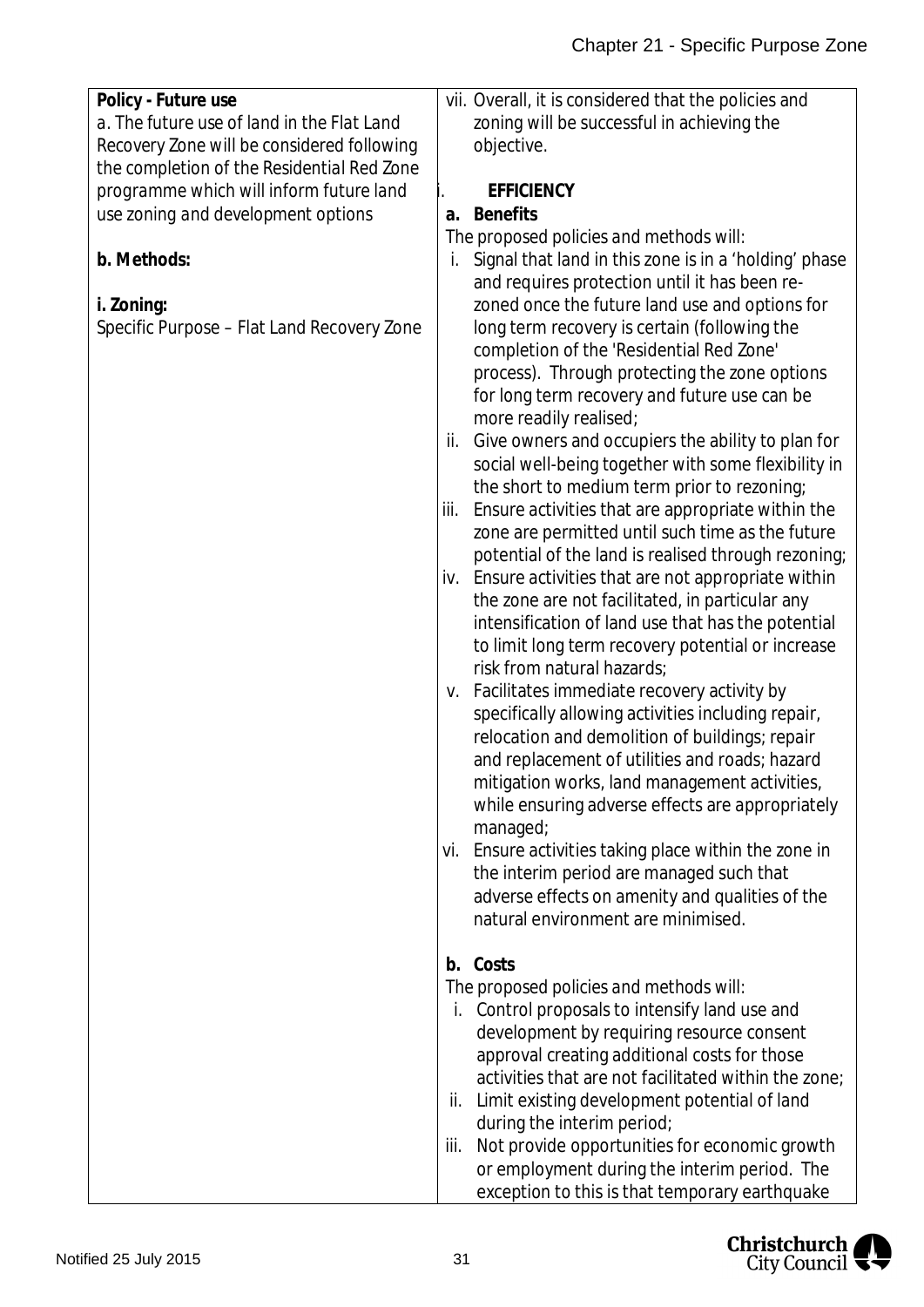|                                      | recovery activities are facilitated within this zone                                            |
|--------------------------------------|-------------------------------------------------------------------------------------------------|
|                                      | under those provisions.                                                                         |
| b. Methods                           | 1. EFFECTIVENESS                                                                                |
| ii. Relevant definitions             | The proposed rules will:                                                                        |
| Land management activities           | Effectively manage the types of activities and<br>i.                                            |
|                                      | development that could comprise or impede                                                       |
| iii. Rules:                          | long term recovery or future use of the zone;                                                   |
| 21.11.2.2.1 Permitted Activities     | Have had appropriate consideration given to the<br>ii.                                          |
| 21.11.2.2.2 Controlled Activities    | application of activity status for various activities.                                          |
|                                      | This aligns with those of other chapters (where                                                 |
| 21.11.2.2.3 Restricted Discretionary | relevant) as the same rationale can be applied                                                  |
| Activities                           | within this zone. In this way it is intended that                                               |
| 21.11.2.2.4 Discretionary Activities | the rules provide direction in terms of what                                                    |
| 21.11.2.2.5 Non-complying Activities | activities are anticipated, accepted if well<br>managed, or not anticipated. Where it is likely |
|                                      | that an activity will lead to adverse effects that                                              |
|                                      | cannot be adequately avoided, remedied or                                                       |
|                                      | mitigated, then it has been set as a non-                                                       |
|                                      | complying activity to give clear direction that                                                 |
|                                      | such activities are seen as inappropriate within                                                |
|                                      | the Flat Land Recovery Zone.                                                                    |
|                                      | iii. Allow consideration of activities and                                                      |
|                                      | development that do not meet permitted activity                                                 |
|                                      | standards, beyond those identified as                                                           |
|                                      | inappropriate, in relation to how a proposal can                                                |
|                                      | be implemented while maintaining the identified                                                 |
|                                      | values. It is intended that the rules for restricted                                            |
|                                      | discretionary activities be used as a mechanism                                                 |
|                                      | to trigger a process between the Council and the                                                |
|                                      | applicant to ensure adverse effects are                                                         |
|                                      | appropriately managed.<br>iv. Overall, it is considered that the rules will be                  |
|                                      |                                                                                                 |
|                                      | successful in achieving the objective.                                                          |
|                                      | <b>EFFICIENCY</b><br>2.                                                                         |
|                                      | <b>Benefits</b><br>a.                                                                           |
|                                      | The proposed rules will:                                                                        |
|                                      | Enable activities to be facilitated within the zone<br>İ.                                       |
|                                      | without requiring consent (where appropriate)                                                   |
|                                      | and subject to standards, minimising the number                                                 |
|                                      | of consents required for activities anticipated                                                 |
|                                      | within the zone.                                                                                |
|                                      | Enable existing residential and commercial<br>ii.                                               |
|                                      | activity to continue by specifically allowing these                                             |
|                                      | activities without requiring consent (where                                                     |
|                                      | appropriate) and providing a small amount of                                                    |
|                                      | flexibility in their use (through alterations,                                                  |
|                                      | extensions and repairs) subject to standards to                                                 |
|                                      | manage the scale of activity, while ensuring                                                    |

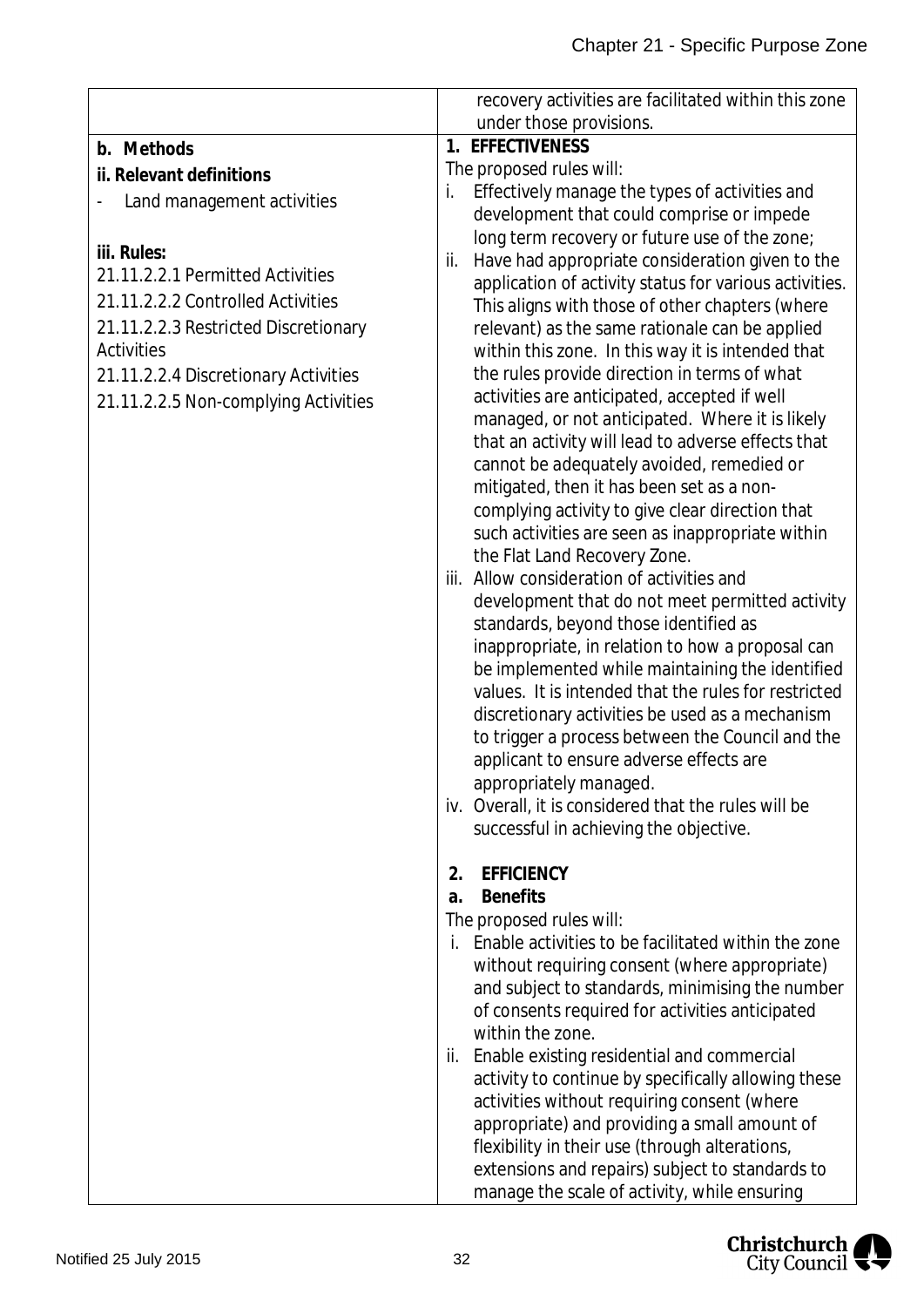adverse effects are appropriately managed. An addition of 25m<sup>2</sup> GFA is permitted for existing residential or commercial units as this allows a room addition while ensuring that the site is not intensively developed to a level that will compromise recovery.

- iii. Facilitate immediate recovery activities including repair, relocation and demolition of buildings; repair and replacement of utilities and roads; hazard mitigation works, land management activities by specifically allowing these activities without requiring consent (where appropriate) and subject to standards (where relevant). The standards rely on existing activity specific standards or Built Form Standards where these are considered relevant to managing the adverse amenity effects, adverse effects associated with natural hazards or effects on the natural environment.
- iv. Enable relocation of buildings from the Flat Land Recovery Zone as a permitted activity without the requirement for consent.
- v. Prevent subdivision, intensification and new development activities that are not seen as appropriate within the zone.
- vi. For some of the consents required these are proposed to be not publicly or limited notified.
- vii. The benefits of the protection of this zone support long term recovery and community resilience.
- **b. Costs**

*The proposed rules will:*

- i. Place a cost on landowners of properties within the Flat Land Recovery Zone, where the application of rules to that area reduce the scope or number of potential activities that can be undertaken as of right. ii. Control proposals to intensify land use and development by requiring resource consent approval creating additional resource consent requirements for activities that they previously did not need consent. This is a cost in terms of preparation for consent and application fees, as
	- well as time related costs. iii. In addition, it is possible that there may be some activities that landowners had aspirations for that can no longer be realised during the interim

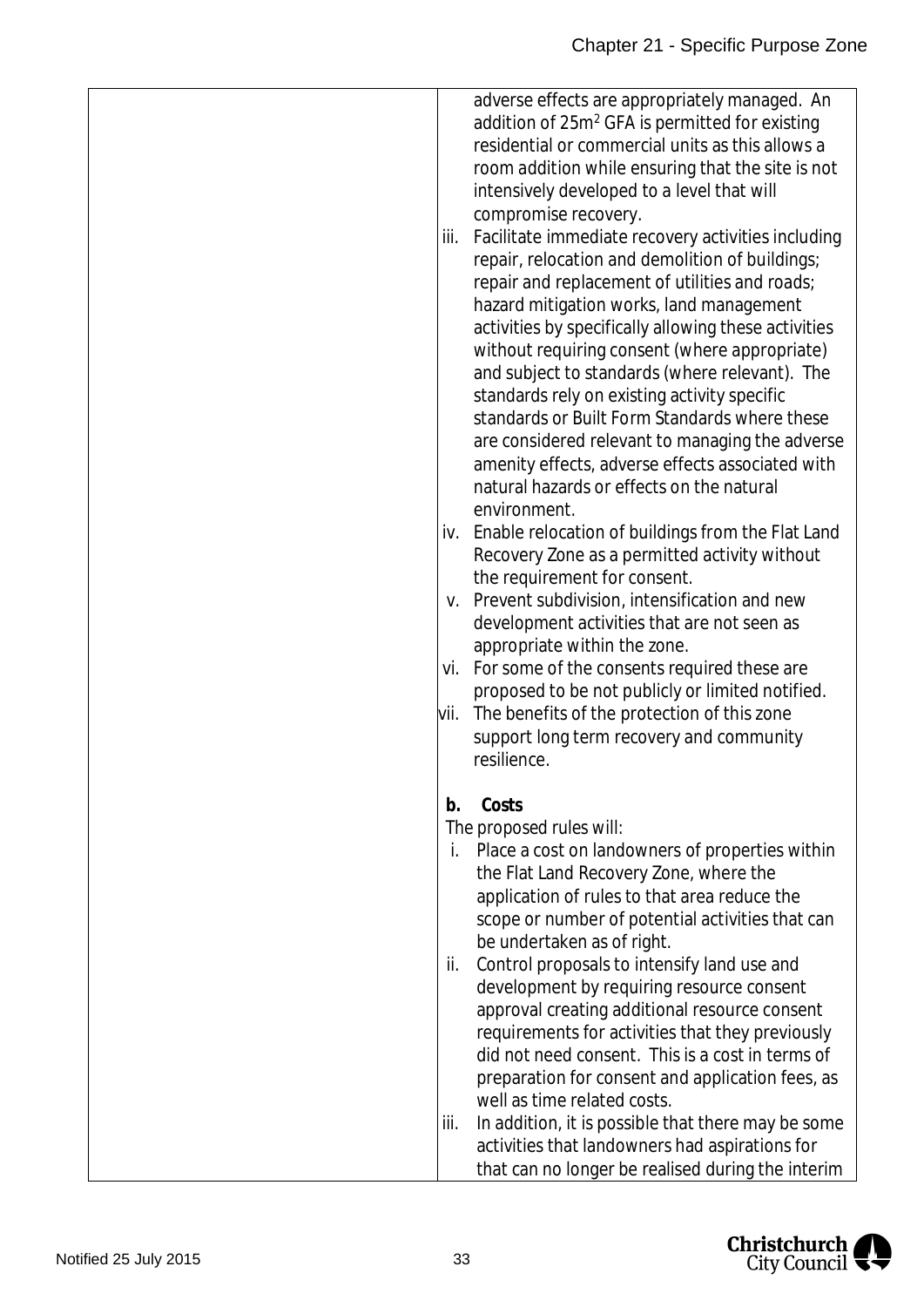| Options less or not as appropriate to achieve the Objectives and policies:                                                                                                                                                                                 | period as they would not be appropriate within<br>this zone;<br>As this is a holding zone, the provisions only<br>iv.<br>provide certainty for the interim period, with<br>uncertainty in relation to future use.<br>The provisions may result in an area which has<br>V.<br>low residential amenity values.                                                                                                                                                                                                                                                                                                                                                                                                                                                                                                                                                                                                                                                                                                                                                                                                                                                                                                                                                                                                                                                                                                                                                                                                                                                                                                                                                                                                                                                  |
|------------------------------------------------------------------------------------------------------------------------------------------------------------------------------------------------------------------------------------------------------------|---------------------------------------------------------------------------------------------------------------------------------------------------------------------------------------------------------------------------------------------------------------------------------------------------------------------------------------------------------------------------------------------------------------------------------------------------------------------------------------------------------------------------------------------------------------------------------------------------------------------------------------------------------------------------------------------------------------------------------------------------------------------------------------------------------------------------------------------------------------------------------------------------------------------------------------------------------------------------------------------------------------------------------------------------------------------------------------------------------------------------------------------------------------------------------------------------------------------------------------------------------------------------------------------------------------------------------------------------------------------------------------------------------------------------------------------------------------------------------------------------------------------------------------------------------------------------------------------------------------------------------------------------------------------------------------------------------------------------------------------------------------|
| Option 2: Status quo - roll over existing<br>City Plan zoning and provisions<br>Rely on existing zoning and proposed<br>provisions of the Christchurch City Plan<br>with no consideration of a zoning specific<br>to the flat land 'residential red zone'. | a. Appropriateness<br>This approach is very limited in achieving the<br>objective and policies for protection of the Flat Land<br>Recovery Zone for the following reasons:<br>Does not ensure land is protected from new<br>i.<br>intensification and development activities, as<br>these activities may be permitted under the<br>existing zone provisions. This would compromise<br>long term recovery and land use potential in<br>future.<br>Does not give appropriate recognition to the fact<br>ii.<br>that this is a recovery area requiring<br>comprehensive planning to inform future land<br>use, and the existing provisions would not<br>promote an integrated approach to future<br>development within the area, by establishing<br>what this use is during the DPR. This would lead<br>to poorly planned development which would<br>lead to inappropriate outcomes on natural and<br>physical resources, including increasing risk from<br>natural hazards, reduction of resilience, increase<br>community isolation, and prevent efficient and<br>effective delivery of infrastructure and services.<br>This is inconsistent with the direction specified<br>within the RPS.<br>iii. Does not reflect the direction provided in the<br>Recovery Strategy and LURP which outlines the<br>future consideration of land use is to be decided<br>through the 'Residential Red Zone' Programme.<br>iv. It is likely to place pressure on Council to service<br>these areas for those permitted land uses when<br>their future use is uncertain, which would result<br>in costs to Council to provide this infrastructure<br>which may not be required to support future<br>land use. This is not considered to be an efficient<br>use of resources. |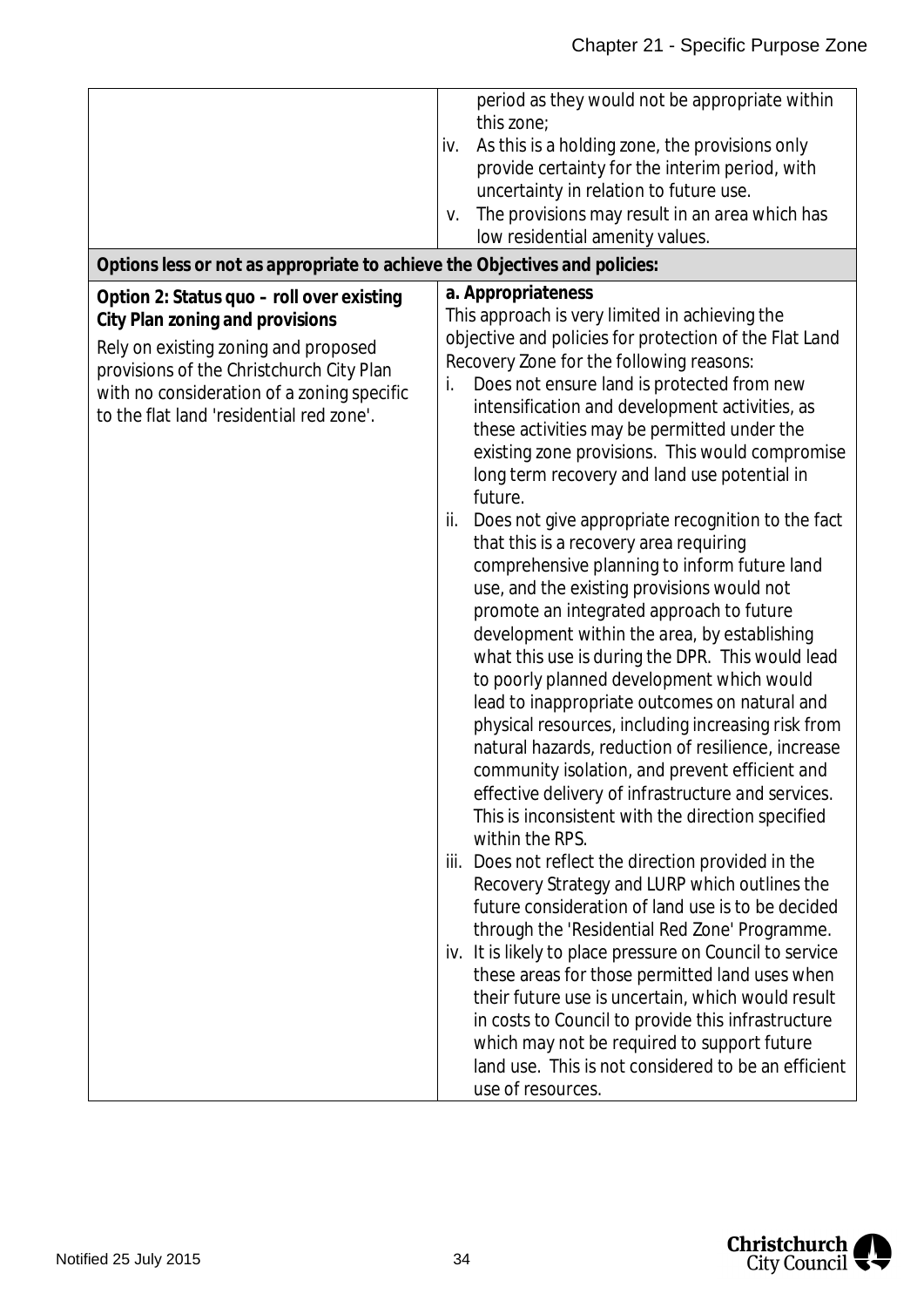| Option 3 – Determine land use zoning<br>through the DPR        | This zoning will make it difficult to integrate<br>V.<br>infrastructure requirements, including<br>stormwater and flood management options<br>which need to utilise Red Zone land. These<br>requirements will need to be appropriately<br>scoped and integrated with other potential<br>future uses of the zone.<br>a. Appropriateness<br>This approach is very limited in achieving the                                                                                                                                                                                                                                                                                                                                  |
|----------------------------------------------------------------|---------------------------------------------------------------------------------------------------------------------------------------------------------------------------------------------------------------------------------------------------------------------------------------------------------------------------------------------------------------------------------------------------------------------------------------------------------------------------------------------------------------------------------------------------------------------------------------------------------------------------------------------------------------------------------------------------------------------------|
| $D(x) = E A x + \frac{1}{2}$<br>$\sim$ N $\sim$ 1. A $\sim$ 1. | objective and policies for protection of the Flat Land<br>Recovery Zone for the following reasons:<br>It is not consistent with the LURP which outlines<br>i.<br>that the future use will be addressed through the<br>'Residential Red Zone' programme;<br>ii. Zoning will not be determined prior to any<br>comprehensive consultation and planning<br>exercise, and before the requirements for<br>stormwater and flood management are able to<br>be integrated, as these have not yet been<br>finalised.<br>iii. As a result, land use and development may be<br>inappropriate and result in the reduction of<br>Greater Christchurch's resilience as it may<br>constrain or impede options for long term<br>recovery. |

#### **Risk of Acting or Not Acting**

- a. A risk of not acting to create a Flat Land Recovery Zone is that an expectation is created that this land can be developed as part of the District Plan review in accordance with the pRDP. This expectation is likely to result in intensification and development which could impede options for long term recovery and future use of the land. In addition, it is likely to place pressure on Council to service areas when their future is uncertain.
- b. Identifying areas as Flat Land Recovery Zone will help to control development within the area, recognising that it is a holding zone that needs appropriate management until the long term recovery and future use is informed through the 'Residential Red Zone' programme.
- c. In addition, by not acting to rezone this area to a holding zoning the Council risks inappropriate development occurring in an uncoordinated manner that subsequently diminishes the capacity of the area to be efficiently utilised for recovery purposes with the potential to create additional, unnecessary costs.
- d. A risk of acting to create the Flat Land Recovery Zone is that certainty is not provided to landowners in relation to the land use expectations of the zone in the future, and there will be temporary reduction in the scope of activities that can be undertaken as of right on their property during the interim period.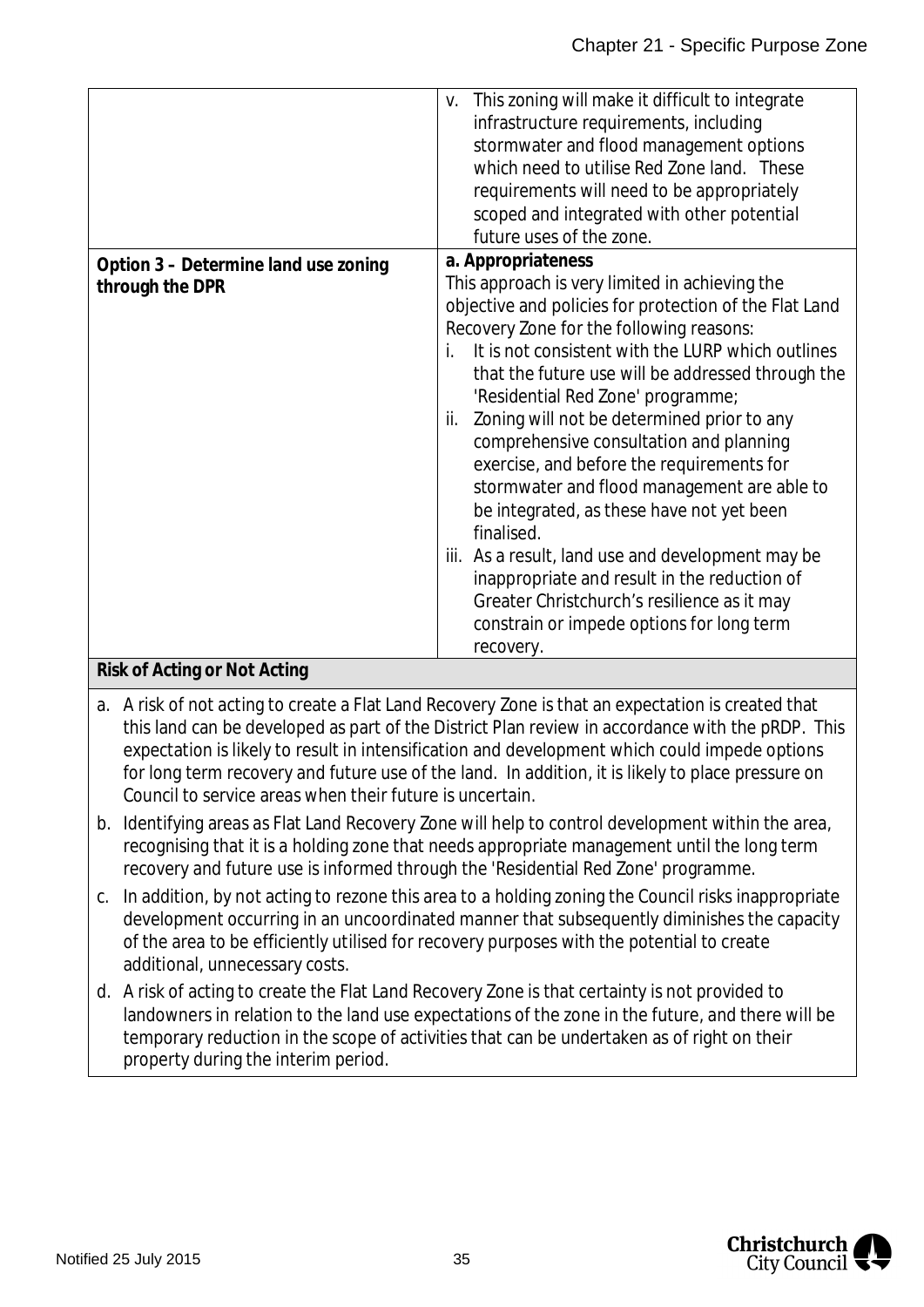### **4.9.6 CONCLUSIONS - INCLUDING RESPONSE TO STATEMENT OF EXPECTATIONS**

The Specific Purpose (Flat Land Recovery) Zone is a 'holding zone' that will be subject to a later plan change to confirm the zoning pattern which will be informed by the outcome of the 'Residential Red Zone' programme.

In the interim period, the chapter includes objectives and policies to protect the Flat Land Recovery Zone from subdivision, intensification and development activities that will impede or compromise long term recovery and future use of the zone and will increase the risk to people's safety, property and infrastructure from natural hazards.

The provisions enable existing activities, elements of immediate recovery consisting of repair and maintenance works and land/ property management activities, while prevent subdivision, intensification and new development activities.

The chapter responds to the Statement of Expectations as follows:

- Regulatory controls are applied where appropriate to achieve the objectives for the protection of the Flat Land Recovery Zone, this is in the context that Council must give effect to the CRPS and must not be inconsistent with the LURP.
- Wherever possible activities are permitted (subject to standards) for those activities that are to be facilitated within the zone, so that there is less reliance on resource consent processes for these activities. The chapter is enabling of elements of immediate recovery activity, including repairs and maintenance work, as well as for works that the Crown are required to undertake in terms of their land management responsibilities.
- A more onerous activity status is proposed only where necessary and especially important to protect the Flat Land Recovery Zone from activities that will compromise or impede long term recovery or future use of the zone or result in adverse environmental effects, including increasing the risk to people's safety, property and infrastructure from natural hazards that this zone is subject to.
- The requirement for notification and written approval is limited to activities which are inappropriate and may need to be assessed through such a process.
- Objectives and policies clearly state outcomes and expectations within the zone which will aid in plan interpretation, administration and preparation of proposals for development.

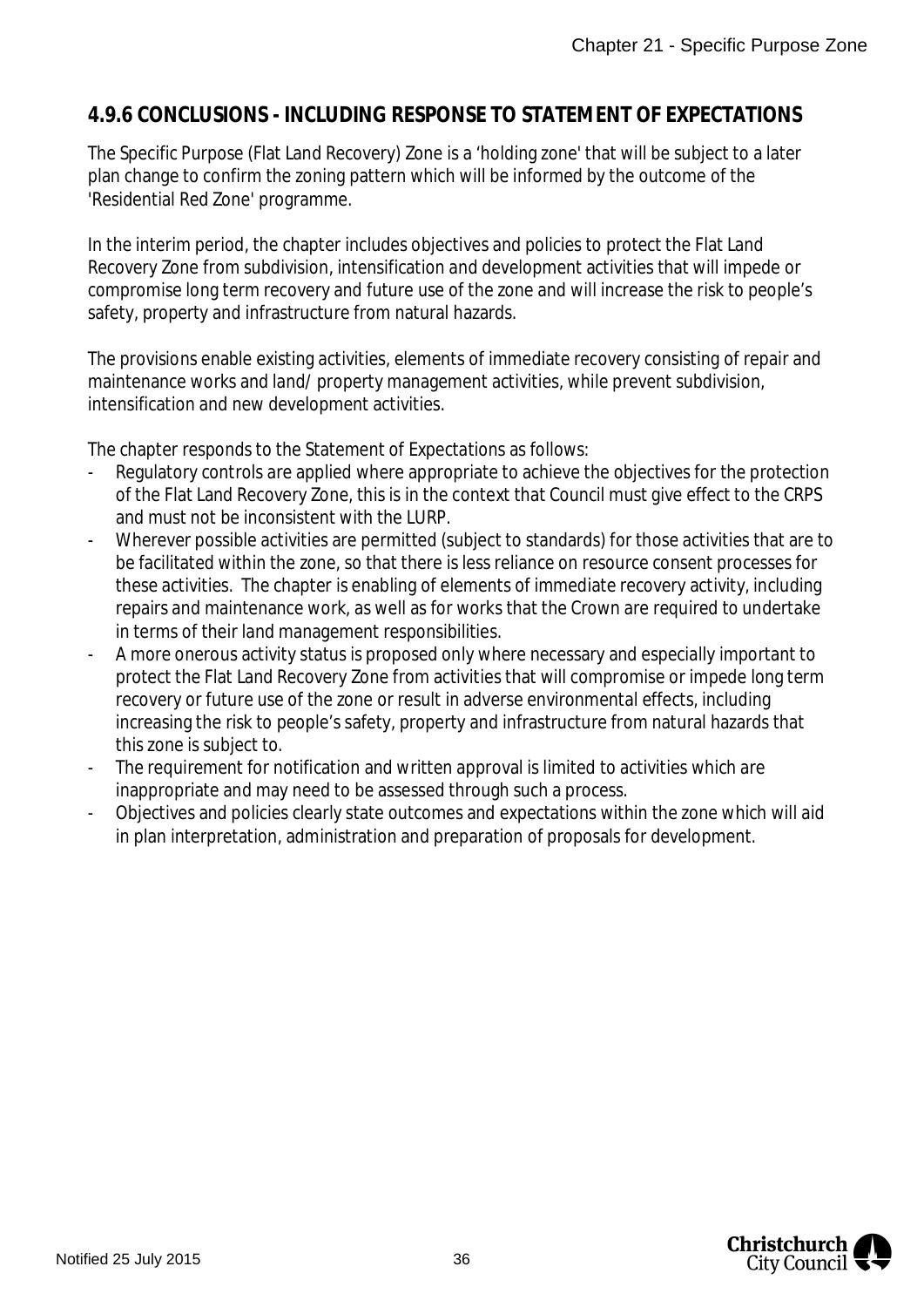## **4.10 Specific Purpose (Ruapuna) Zone**

### **4.10.1 RESOURCE MANAGEMENT ISSUES**

**4.10.1.1 RESOURCE MANAGEMENT ISSUE – HOW TO ENSURE THE CONTINUED EFFICIENT OPERATION OF THE RUAPUNA PARK, WHILST MITIGATING ADVERSE VISUAL AMENITY EFFECTS AND AVOIDING, REMEDYING OR MITIGATING ADVERSE NOISE EFFECTS ON SURROUNDING LANDUSES**

The Specific Purpose (Ruapuna) Zone is required for motorsport and associated activity purposes.

#### **4.10.1.2 RESOURCE MANAGEMENT ISSUE 2 – CLARIFY OBJECTIVE, POLICIES AND RULES FOR BETTER USER-FRIENDLY INTERPRETATION**

The existing provisions have been reviewed, there is no existing overarching objective for the Park. A new overarching objective specific to this site is being considered by the Environment Court in Quieter Please (Templeton) Inc and Canterbury Car Club Inc v CCC, ENV-2013-CHC-085/086. The lack of an objective means a lack of an integrated approach to and an understanding of the objective, policies and rules. This will be rectified when the Court makes a final decision and orders the Council to amend the plan to include the objective.

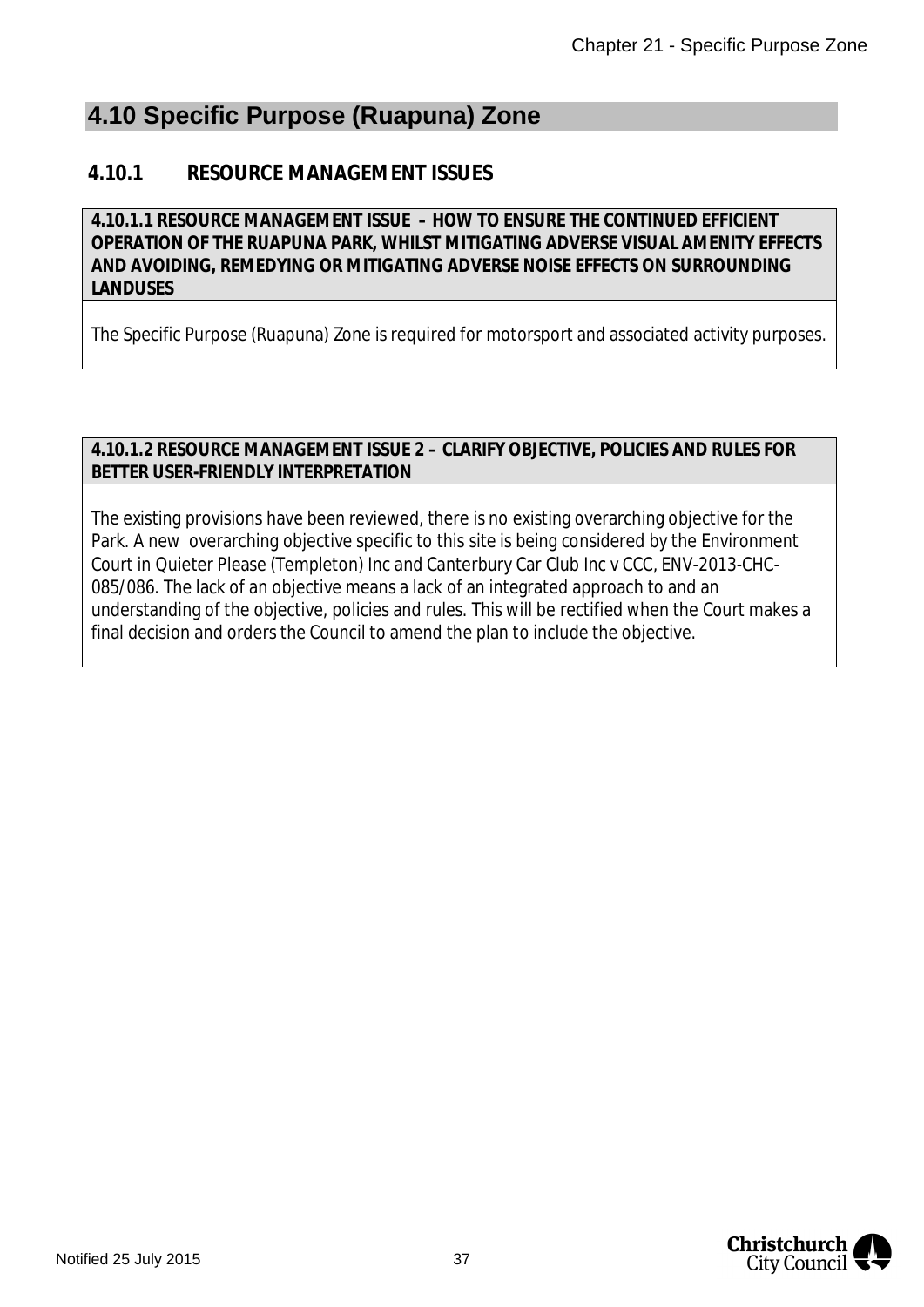### **4.10.2 SCALE AND SIGNIFICANCE EVALUATION**

The level of detail undertaken for the evaluation of the proposed District Plan provisions has been determined by an assessment of the scale and significance of the implementation of the proposed District Plan provisions. The scale and significance assessment considers the environmental, economic, social and cultural effects of the provisions and whether the provision;

- § is predetermined by a higher order document; and/or
- § is important to resolve an issue or problem particularly to protect life and property; and/or
- § there are a wide range of policy options or only variations of a theme; and/or
- § the policy direction (provision) will radically change from business and usual; and/or
- § the policy will affect reasonable use of land; and/or
- § adversely affects specific stakeholder interests including Maori; and/or
- § gives rise to adverse effects and whether there is certainty of effects based on the availability of information to assess benefits and costs.

This issue is largely a site specific matter with the most significant matter being "the continued efficient operation of the Ruapuna Park whilst mitigating adverse visual amenity effects on surrounding land uses ". The issue in relation to noise is currently before the Environment Court in *Quieter Please (Templeton) Inc and Canterbury Car Club Inc v CCC, ENV-2013-CHC-085/086* in a reference against the decisions of the Council on Plan Change 52. Pursuant to Clauses 4(3) and (4) of the Canterbury Earthquake (Christchurch Replacement District Plan) Order 2014 the Council shall incorporate the noise related objectives, policies and rules as settled in any Environment Court Decision.

### **4.10.2.1 Objectives**

The existing provisions have been reviewed recently, but there is no overarching objective specific to this site. Plan Change 52 to the operative district plan seeks to introduce a new objective relating to noise effects from motorracing at the Park.

The Objective 14.6 of Plan Change 52 to the Operative Plan is currently being considered by the Environment Court in *Quieter Please (Templeton) Inc and Canterbury Car Club Inc v CCC, ENV-2013-CHC-085/086* in a reference against the decisions of the Council on Plan Change 52. Pursuant to Clauses 4(3) and (4) of the Canterbury Earthquake (Christchurch Replacement District Plan) Order 2014 the Council shall incorporate the objective as settled in any Environment Court Decision.

### **4.10.2.2 Policies and Rules**

The Proposed policies and rules in this Chapter have been drafted in response to the key issue 1 identified above and to implement the new objective. The new policy providing explicitly for the mitigation of adverse non noise related amenity effects specifically related to this zone is the only significant policy shift in this Chapter.

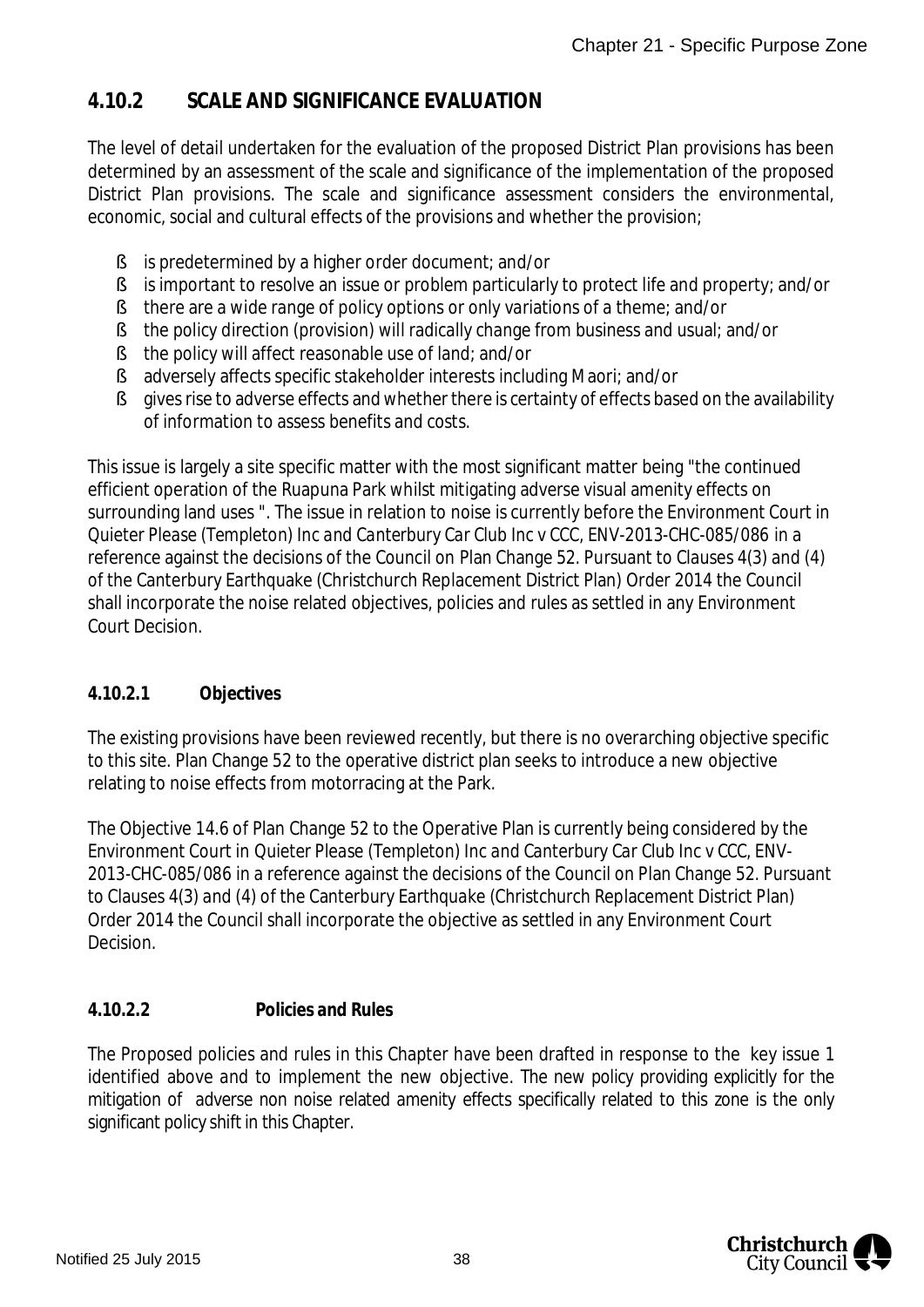This motorsport events venue provides an important asset for the City, particularly given the loss of other sporting venues recently. The proposed non noise related standards echo the function of the site and the existing permitted activities and standards in the operative plan.

To support the rules, a new definition of Ruapuna Motorised Activities is proposed. The definition is largely based on the form, terminology and listing of activities in PC 52 so that rules are compatible with the eventual settled noise related rules currently before the Environment Court (refer to the next paragraph for more detail).

Frequency, hours of operation, and noise levels of activities are not part of this proposal, but are currently being considered by the Environment Court in *Quieter Please (Templeton) Inc and Canterbury Car Club Inc v CCC, ENV-2013-CHC-085/086* in a reference against the Decisions of the Council on Plan Change 52. Pursuant to Clauses 4(3) and (4) of the Canterbury Earthquake (Christchurch Replacement District Plan) Order 2014 the Council shall incorporate the standards as settled in any Environment Court Decision.

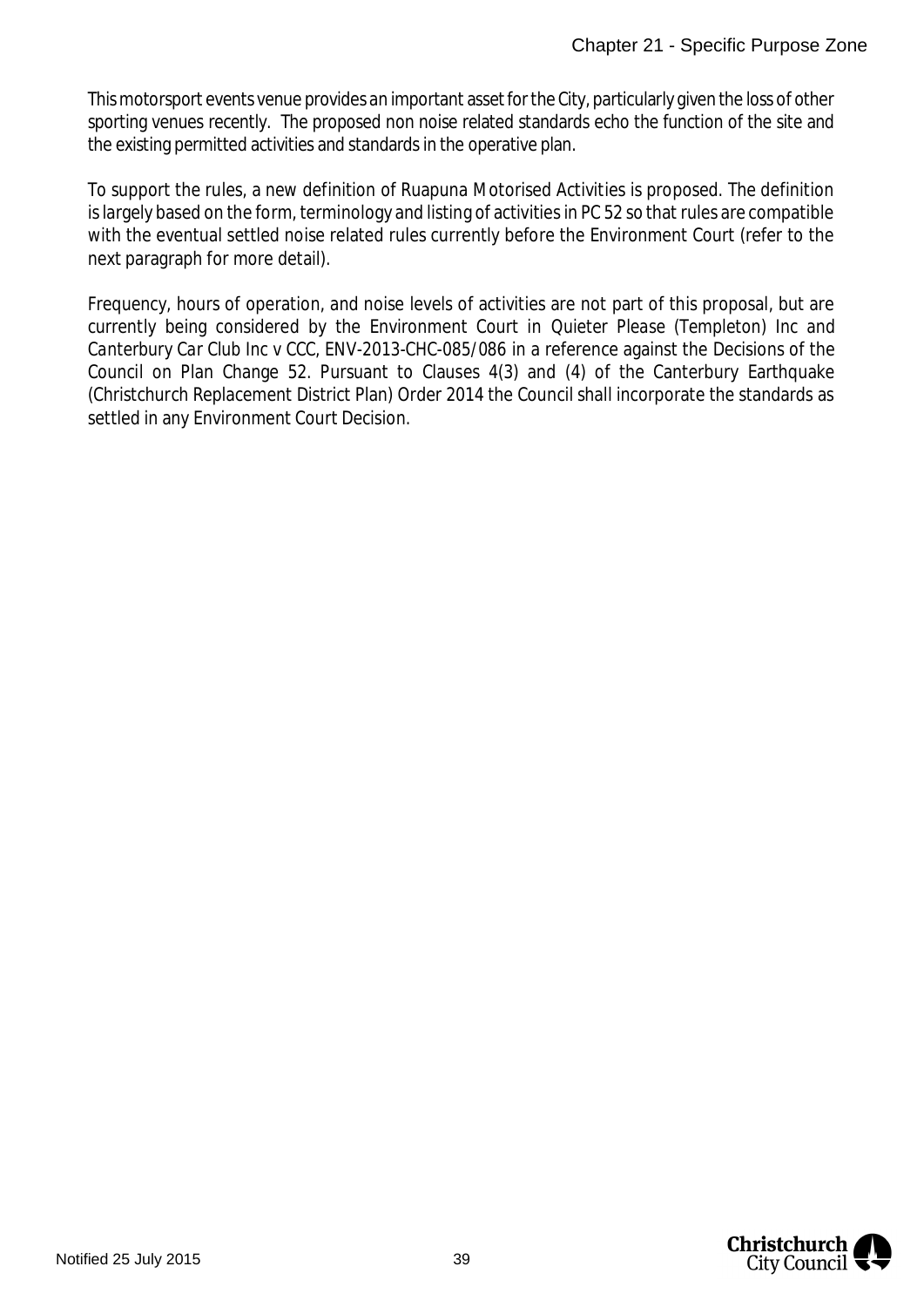### **4.10.3 EVALUATION OF OBJECTIVES**

Section 32(1) (a) of the Act requires the Council to evaluate the extent to which the objectives are the most appropriate way to achieve the purpose (Section 5) of the Act.

#### **4.10.3.1 Evaluation of Proposed Objective**

#### **GENERAL POLICY DIRECTION OPTIONS & RECOMMENDATIONS**

1. Status Quo – retain existing rules and assessment matters without an explicit Ruapuna based objective or (non-noise related) policy.

2. Add a new objective, new policy and retain the limits in the standards in the existing plan. Use assessment matters for breaches of similar Stage 2 Open Space Zone standards for restricted discretionary activities.

Option 2 is the preferred option. It is considered most likely to address the key management issues identified above and give effect to the relevant statutory planning documents.

**OBJECTIVE MOST APPROPRIATE WAY TO ACHIEVE THE PURPOSE OF THE ACT**

The evaluation of the proposed objective is being considered by the Environment Court in *Quieter Please (Templeton) Inc and Canterbury Car Club Inc v CCC, ENV-2013-CHC-085/086.* Pursuant to Clauses 4(3) and (4) of the Canterbury Earthquake (Christchurch Replacement District Plan) Order 2014 the Council shall incorporate the objective as settled in any Environment Court Decision.

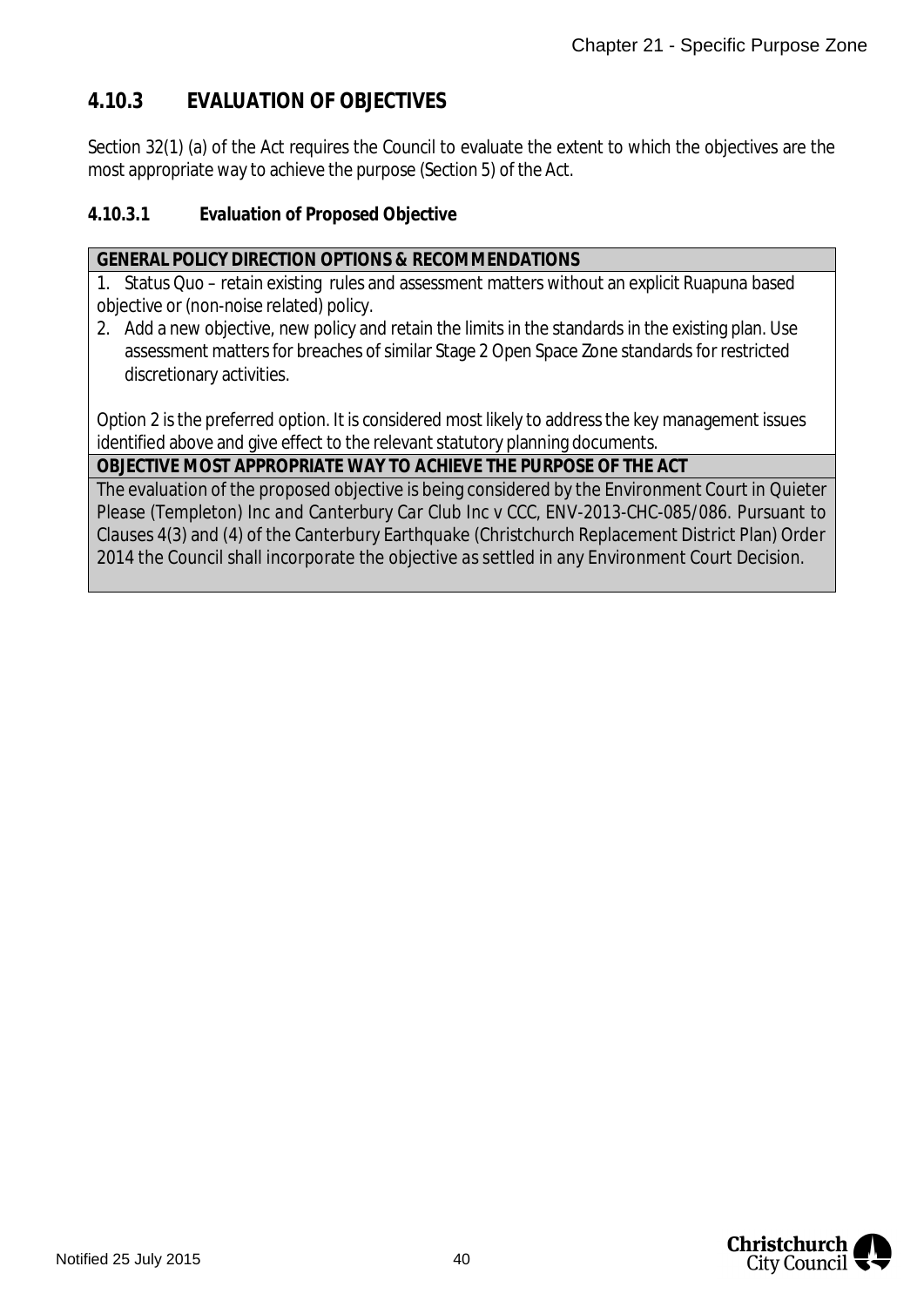### **4.10.4 EVALUATION OF PROPOSED POLICIES, RULES AND METHODS**

Section 32 (1) (b) requires an evaluation of whether the provisions are the most appropriate way to achieve the objectives by identifying other reasonable practicable options, assessing the efficiency and effectiveness of the provisions in achieving the objectives, and summarising the reasons for deciding on the provisions.

The assessment must identify and assess the benefits and costs of environmental, economic, social and cultural effects that are anticipated from the implementation of the provisions, including opportunities for economic growth and employment. The assessment must if practicable quantify the benefits and costs and assess the risk of acting or not acting if there is uncertain or insufficient information available about the subject matter.

| Provision(s) most appropriate                                                                                                                                                                                                                                                                                                                            | <b>Effectiveness and Efficiency</b>                                                                                                                                                                                                                                                                                                                                                                                                                                                                                     |
|----------------------------------------------------------------------------------------------------------------------------------------------------------------------------------------------------------------------------------------------------------------------------------------------------------------------------------------------------------|-------------------------------------------------------------------------------------------------------------------------------------------------------------------------------------------------------------------------------------------------------------------------------------------------------------------------------------------------------------------------------------------------------------------------------------------------------------------------------------------------------------------------|
| Option 2                                                                                                                                                                                                                                                                                                                                                 | Effectiveness                                                                                                                                                                                                                                                                                                                                                                                                                                                                                                           |
| 21.10.1.4 Policy - Other environmental<br>effects of activity at Ruapuna Park<br>a. Ensure that the adverse effects from<br>activities and the scale, form, and<br>design of facilities on the amenity<br>values of adjoining land uses and the<br>surrounding environment are mitigated,<br>including through:<br>İ.<br>sufficient separation distances | Option 2 is considered more effective in achieving<br>the objective as it will:<br>Give effect to the relevant objectives and<br>policies in the listed statutory documents,<br>particularly those relating to amenity and<br>the provision of infrastructure.<br>Provide for the primary purpose of the<br>site.<br>Recognising and providing the historical<br>importance of the site to motorsport.<br>Enables a broad recreational use of the<br>facility that will assist in maintaining<br>viability of the park. |
| limiting the height of<br>and                                                                                                                                                                                                                                                                                                                            | Efficiency                                                                                                                                                                                                                                                                                                                                                                                                                                                                                                              |
| buildings;<br>İ.<br>limiting the site and impervious<br>surface coverage; and<br>ii.<br>landscaping and screening.                                                                                                                                                                                                                                       | <b>Benefits</b><br>Ensure the continued use of the site for its<br>ş<br>primary purpose.<br>Ensure the adverse effects on amenity<br>ş<br>values of adjoining land uses are                                                                                                                                                                                                                                                                                                                                             |
| Ensuring activities and facilities are<br>a.<br>consistent with the role and function of<br>the park.                                                                                                                                                                                                                                                    | minimised.<br>Enable the provision of recreational and<br>ş<br>activities, which makes efficient use of the<br>existing.<br>$\S$<br>Consenting requirements are minimised.                                                                                                                                                                                                                                                                                                                                              |
|                                                                                                                                                                                                                                                                                                                                                          | Costs<br>ş<br>When the various limits in the proposed<br>built form standards and permitted activity<br>standards are met there will be consenting                                                                                                                                                                                                                                                                                                                                                                      |

**PROVISIONS (POLICY, RULE, METHOD) MOST APPROPRIATE WAY TO ACHIEVE THE OBJECTIVES**

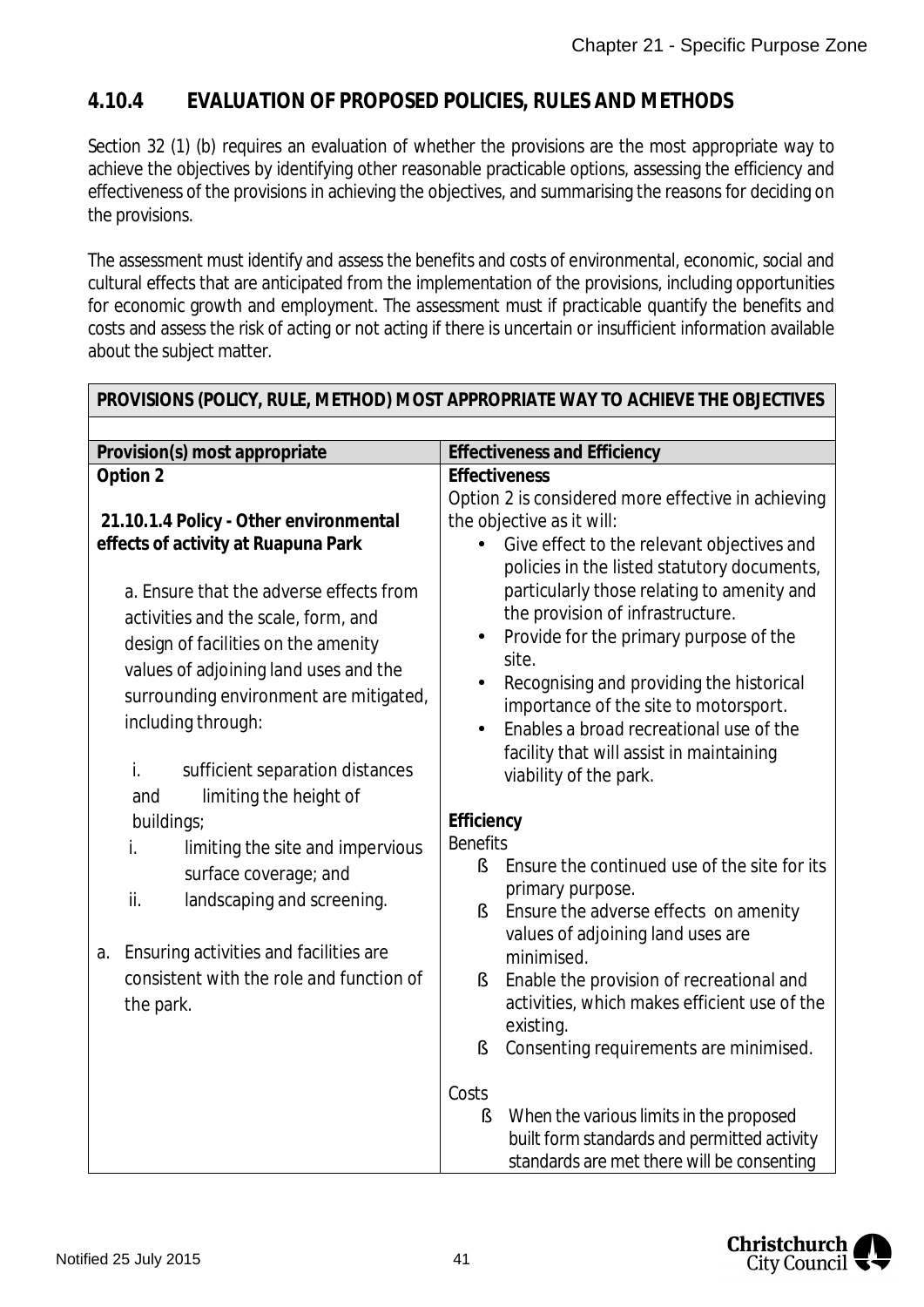|                                                                            | costs associated with any new breach of the<br>standard.<br>When then various limits in the proposed<br>ş.<br>built form standard or permitted activity<br>standards are met, new activities may be<br>prevented from establishing.<br>Establishment of activities that are not<br>$\S$<br>listed as permitted activities will incur<br>consenting costs or will be prevented from<br>establishing.<br>However it is noted that these benefits and<br>costs of the standards exist under the<br>operative district plan.<br>Benefits are considered to outweigh costs and are<br>greater than for Option 1 because there is explicit |  |
|----------------------------------------------------------------------------|--------------------------------------------------------------------------------------------------------------------------------------------------------------------------------------------------------------------------------------------------------------------------------------------------------------------------------------------------------------------------------------------------------------------------------------------------------------------------------------------------------------------------------------------------------------------------------------------------------------------------------------|--|
|                                                                            | objective and policy direction.                                                                                                                                                                                                                                                                                                                                                                                                                                                                                                                                                                                                      |  |
| Options less or not as appropriate to achieve the Objectives and policies: |                                                                                                                                                                                                                                                                                                                                                                                                                                                                                                                                                                                                                                      |  |
| Option 1 (Status quo - current policy and<br>rules)                        | Appropriateness<br>Option 1 would retain the existing rules and<br>assessment matters without any explicit Ruapuna<br>based objectives and policies relating to maintaining<br>the predominance of open space at the Park,<br>ensuring compatibility of uses of the Park with<br>motorsport and minimising effects on then amenity<br>values of adjacent land uses and surrounding<br>environment.                                                                                                                                                                                                                                   |  |
| Risk of Acting or Not Acting                                               |                                                                                                                                                                                                                                                                                                                                                                                                                                                                                                                                                                                                                                      |  |
| are considered necessary.                                                  | The information available is considered sufficient to inform the review. The amendments proposed                                                                                                                                                                                                                                                                                                                                                                                                                                                                                                                                     |  |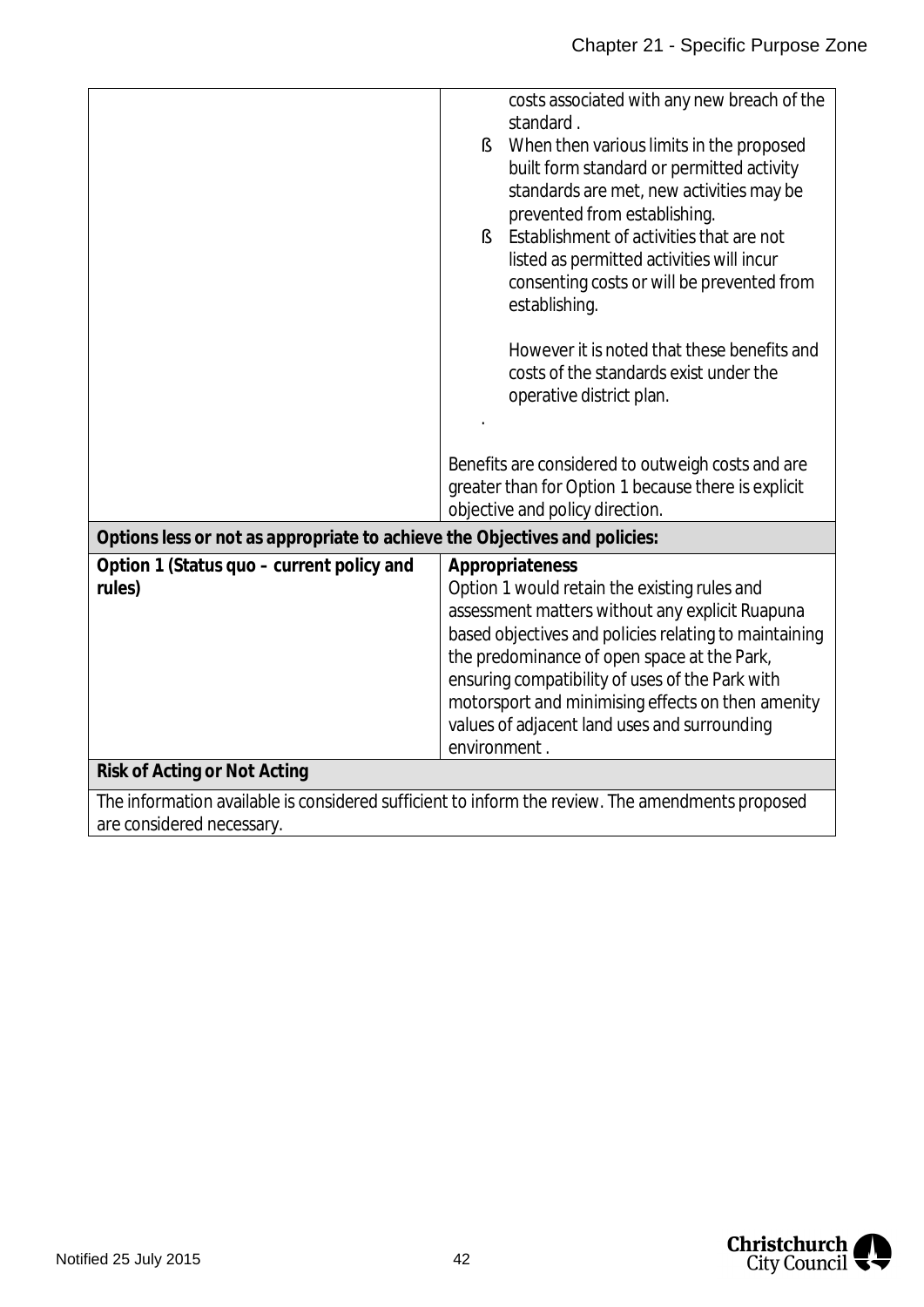## **APPENDIX 4.10.5: Linkages between provisions – Specific Purpose (Ruapuna Motorspot) Zone**

| <b>Issue</b>                                                       | <b>Directions</b>                                                                                                     | Objectives                                                                                   | Policies                                                                     | Rules                                                                                                                                                                                                                                              | <b>Assessment Matters</b>                                                                                                               |
|--------------------------------------------------------------------|-----------------------------------------------------------------------------------------------------------------------|----------------------------------------------------------------------------------------------|------------------------------------------------------------------------------|----------------------------------------------------------------------------------------------------------------------------------------------------------------------------------------------------------------------------------------------------|-----------------------------------------------------------------------------------------------------------------------------------------|
| 3.4.1 Providing for<br>the different needs of<br>the community     | 3.5.3.5 People have access to<br>recreational opportunities.<br>3.5.4.4 Efficient and<br>sustainable use of resources | 21.10.1.2 - Objective -<br>Environmental<br>Other<br>effects at Ruapuna Park                 | 21.10.1.4<br>Other<br>Policy-<br>Effects at<br>Environmental<br>Ruapuna Park | 21.10.2.3.1 Permitted activities<br>21.10.2.3.2<br>Controlled<br>activities<br>21.10.2.3.3<br>Restricted<br><b>Discretionary Activities</b><br>21.10.2.3.4<br>Discretionary<br><b>Activities</b><br>21.10.2.3.5 Non-Complying<br><b>Activities</b> | Setback from road<br>boundaries 18.7.2.1<br>Setback from internal<br>boundaries 18.7.2.2<br>Outdoor storage 18.7.2.3<br>Height 18.7.2.4 |
|                                                                    |                                                                                                                       |                                                                                              |                                                                              | 21.10.2.4 Built form standards                                                                                                                                                                                                                     |                                                                                                                                         |
| 3.4.3 Improving the<br>quality of the urban<br>environment         | 3.5.3.5 People have access to<br>recreational opportunities.<br>3.5.4.4 Efficient and<br>sustainable use of resources | $\overline{21.10.1.2}$ -<br>Objective -<br>Environmental<br>Other<br>effects at Ruapuna Park | 21.10.1.4<br>Policy-<br>Other<br>Effects at<br>Environmental<br>Ruapuna Park | 21.10.2.3.1 Permitted activities<br>21.10.2.3.2<br>Controlled<br>activities<br>21.10.2.3.3<br>Restricted<br><b>Discretionary Activities</b><br>21.10.2.3.4<br>Discretionary<br><b>Activities</b><br>21.10.2.3.5 Non-Complying<br><b>Activities</b> | Setback from road<br>boundaries 18.7.2.1<br>Setback from internal<br>boundaries 18.7.2.2<br>Outdoor storage 18.7.2.3<br>Height 18.7.2.4 |
|                                                                    |                                                                                                                       | Objective -<br>$21.10.1.2 -$                                                                 | 21.10.1.4<br>Policy-<br>Other                                                | 21.10.2.4 Built form standards<br>21.10.2.3.1 Permitted activities                                                                                                                                                                                 |                                                                                                                                         |
| 3.4.4 Protecting our<br>resources, values,<br>health and wellbeing | 3.5.3.5 People have access to<br>recreational opportunities.<br>3.5.4.4 Efficient and<br>sustainable use of resources | Environmental<br>Other<br>effects at Ruapuna Park                                            | Effects at<br>Environmental<br>Ruapuna Park                                  | 21.10.2.3.2<br>Controlled<br>activities<br>21.10.2.3.3<br>Restricted<br><b>Discretionary Activities</b><br>21.10.2.3.4<br>Discretionary<br>Activities<br>21.10.2.3.5 Non-Complying<br><b>Activities</b><br>21.10.2.4 Built form standards          | Setback from road<br>boundaries 18.7.2.1<br>Setback from internal<br>boundaries 18.7.2.2<br>Outdoor storage 18.7.2.3<br>Height 18.7.2.4 |

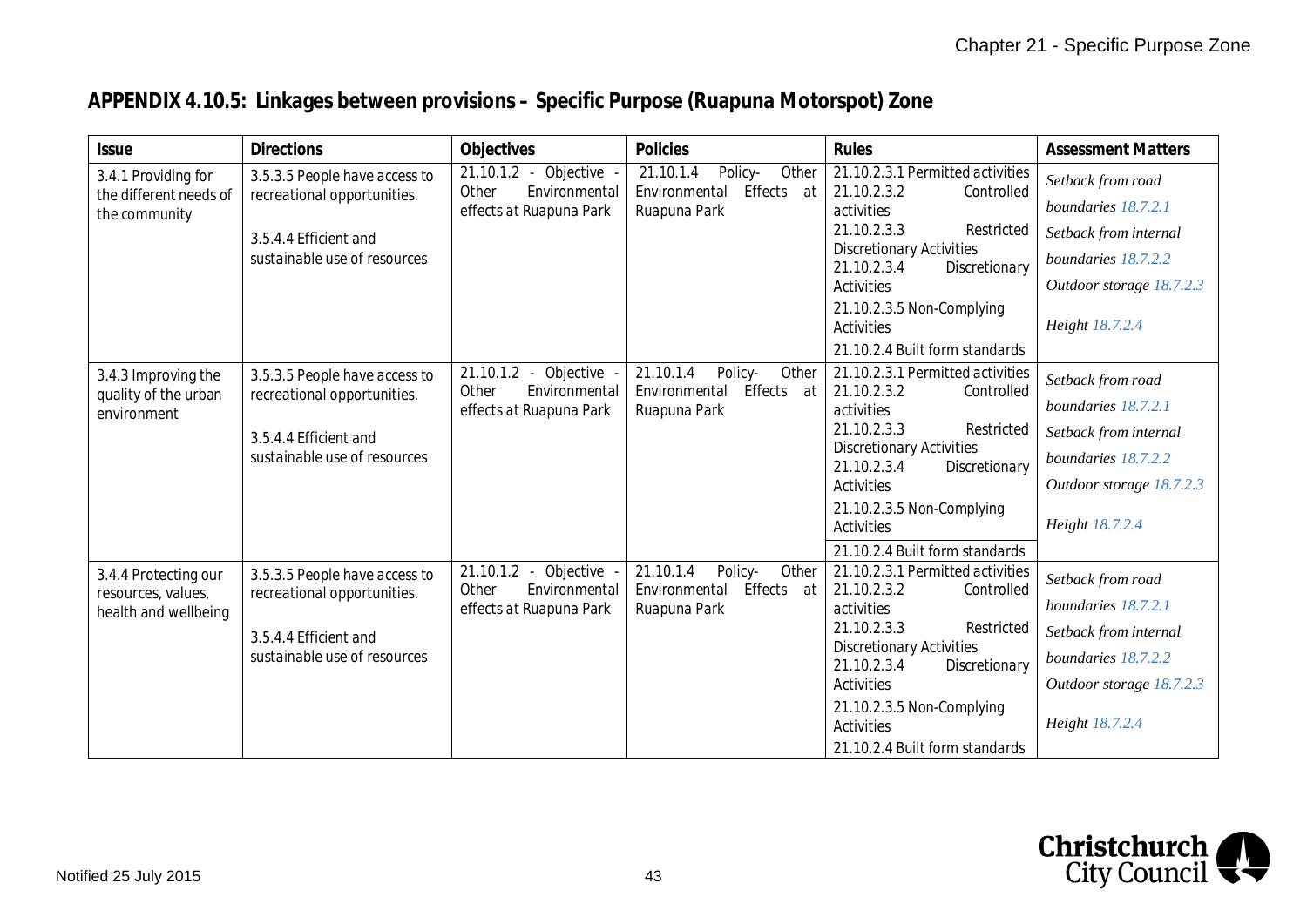## **4.11 Specific Purpose (Burwood Landfill and Resource Recovery Park) Zone**

### **4.11.1 OVERVIEW**

**4.11.1.1 Purpose and scope of the Specific Purpose (Burwood Landfill and Resource Recovery Park) Zone**

The purpose of the Specific Purpose (Burwood Landfill and Resource Recovery Park) Zone and associated provisions is:

- a. To provide a planning framework to facilitate the continued efficient operation and management of the Burwood Landfill and Burwood Resource Recovery Park (BRRP), to allow the existing earthquake waste processing and disposal activities to continue and for the progressive restoration of the landfill. The Specific Purpose (Burwood Landfill and Resource Recovery Park) Zone provisions will provide a streamlined, focused and updated framework and process for the management of the Burwood Landfill and BRRP.
- b. To provide certainty and clarity around the rules and standards that apply to resource recovery and landfill activities within the Specific Purpose (Burwood Landfill and Resource Recovery Park) Zone.
- c. To recognise the zone and to provide for the necessary activities that include the processing, and permanent disposal of earthquake waste (sourced from earthquake demolition materials). The continuance of the existing activities taking place within the current Special Purpose (Landfill) Zone is considered necessary to ensure recovery in an efficient and cost effective manner.

The Christchurch City Plan currently provides specific objectives and policies in relation to the Burwood Landfill. The Burwood Landfill was reopened in 2011 to provide a facility within close proximity to Christchurch City, which could process earthquake waste resulting from the demolition of earthquake damaged buildings and infrastructure following the Canterbury earthquakes in 2010 and 2011. These objectives, policies and rules were inserted into the Christchurch City Plan by the use of the Minister for Canterbury Earthquake Recovery's powers under section 27 of the Canterbury Earthquake Recovery Act 2011 in November 2011.

In reviewing those provisions, it was considered that retaining the specific zoning that manages Burwood Landfill was necessary to assist with recovery. However, a number of changes were identified that would assist with Canterbury's recovery. In particular there is a need to:

- a. Re-focus the objectives and policies so they recognise the role of the BRRP and its relationship to the Burwood Landfill, so they specifically recognise and respond to recovery issues and identify opportunities to remove unnecessary regulatory controls on the ability to continue undertaking earthquake waste processing and permanent disposal activities (i.e. reduce consent and notification requirements).
- b. Provide the ability for the:
	- BRRP to continue to process earthquake waste resulting from demolitions of buildings and infrastructure following the 2010 and 2011 Canterbury earthquakes as required; and
	- ii. Burwood Landfill to continue to provide a site for the permanent disposal of earthquake waste processed at the BRRP as required.

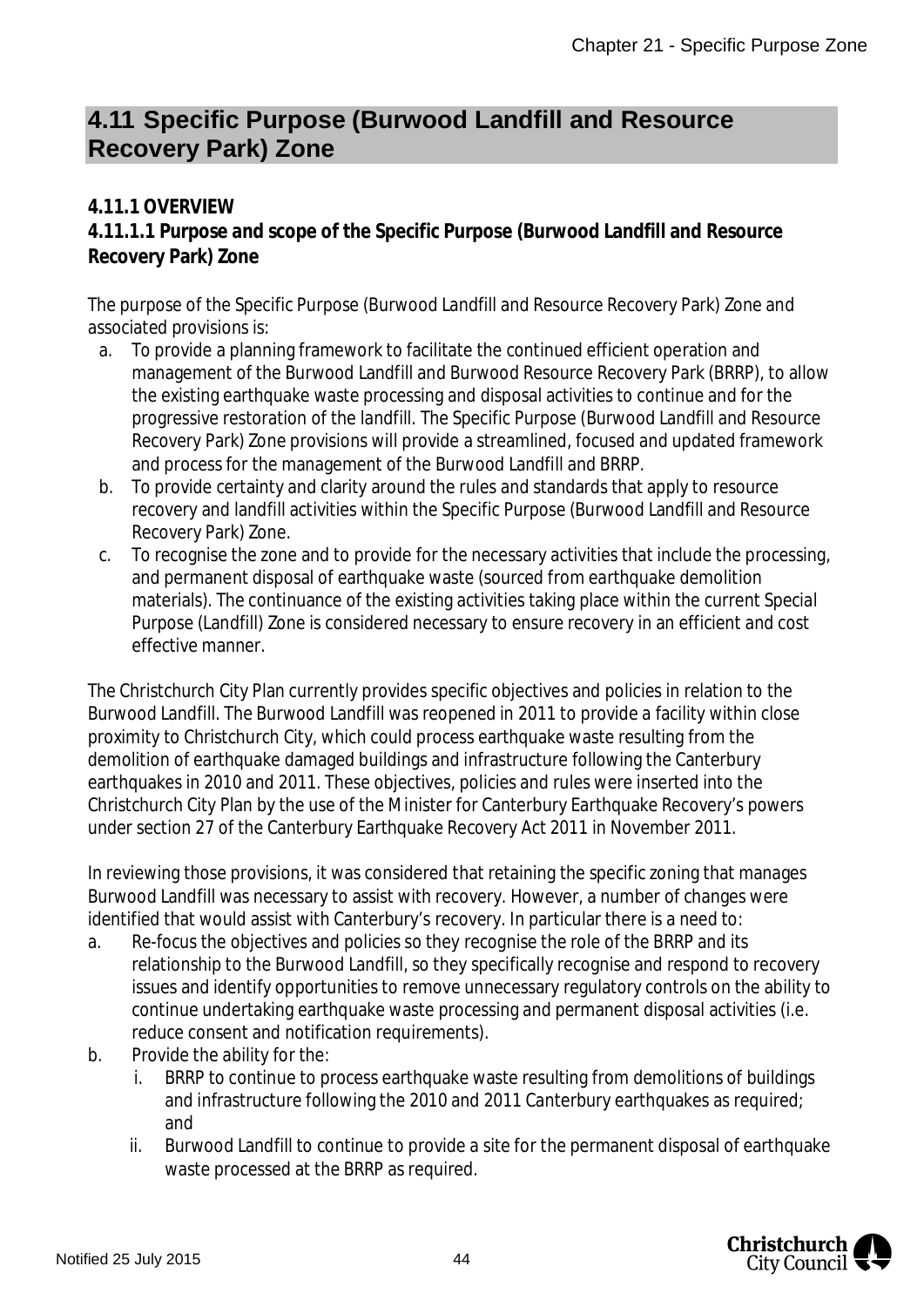c. Update the provisions to reflect the direction of relevant statutory documents, in particular the Land Use Recovery Plan and Canterbury Regional Policy Statement as well as the Strategic Direction objectives contained in Section 3.2 of the Operative Christchurch District Plan.

### **4.11.1.2 PROPOSED DISTRICT PLAN: OVERVIEW AND SYNOPSIS**

The District Plan Review (DPR) Specific Purpose (Burwood Landfill and Resource Recovery Park) Zone Chapter has focused on providing a policy framework for managing the existing and future use of the Burwood Landfill and BRRP.

The Government's Recovery Strategy for Greater Christchurch contains a number of goals relating to the recovery of Christchurch which have statutory effect pursuant to section 15 of the Canterbury Earthquake Recovery Act 2011. These goals include the need for leadership from government and Council to facilitate a timely and efficient recovery (goal 1.1), and the need to minimise construction and demolition waste through recycling and processing of earthquake waste (goal 6.6).

The Strategic Directions chapter of the Replacement Christchurch District Plan provides an overarching policy direction for consideration of land use in the district including the recovery and future enhancement of the district and direction relating to temporary recovery activities, which is considered to play a key function in the Specific Purpose (Burwood Landfill and Resource Recovery Park) Zone.

Broadly the objective and policies of the Specific Purpose (Burwood Landfill and Resource Recovery Park) Zone seek to address the following key resource management issues:

- a. Provision of an earthquake waste processing facility within close proximity to Christchurch City.
- b. Provision of an earthquake waste disposal location for the permanent disposal of processed earthquake waste.

The Specific Purpose (Burwood Landfill and Resource Recovery Park) Zone part of the Specific Purposes Chapter includes the following objective, achieved through the associated policies, which provide more specific direction on the matters raised in the Strategic Directions Chapter.

|    | Objective 1: Progressive restoration of the | Achieved through:                                         |  |
|----|---------------------------------------------|-----------------------------------------------------------|--|
|    | <b>Burwood Landfill</b>                     | Policy 1: Facilitating recovery and disposal of           |  |
| а. | Progressive restoration of the              | earthquake waste                                          |  |
|    | Burwood Landfill for open space             | Provide for the existing and ongoing need<br>$\partial$ . |  |
|    | purposes following the completion of        | for earthquake waste recovery and                         |  |
|    | the permanent disposal of earthquake        | disposal activities as follows:                           |  |
|    | waste for recovery purposes.                | Encourage the reduction of                                |  |
|    |                                             | earthquake waste by providing for                         |  |
|    |                                             | earthquake waste processing activities                    |  |
|    |                                             | and mechanical sorting of demolition                      |  |
|    |                                             | waste from the Canterbury                                 |  |
|    |                                             | earthquakes at the Burwood Resource                       |  |
|    |                                             | Recovery Park.                                            |  |

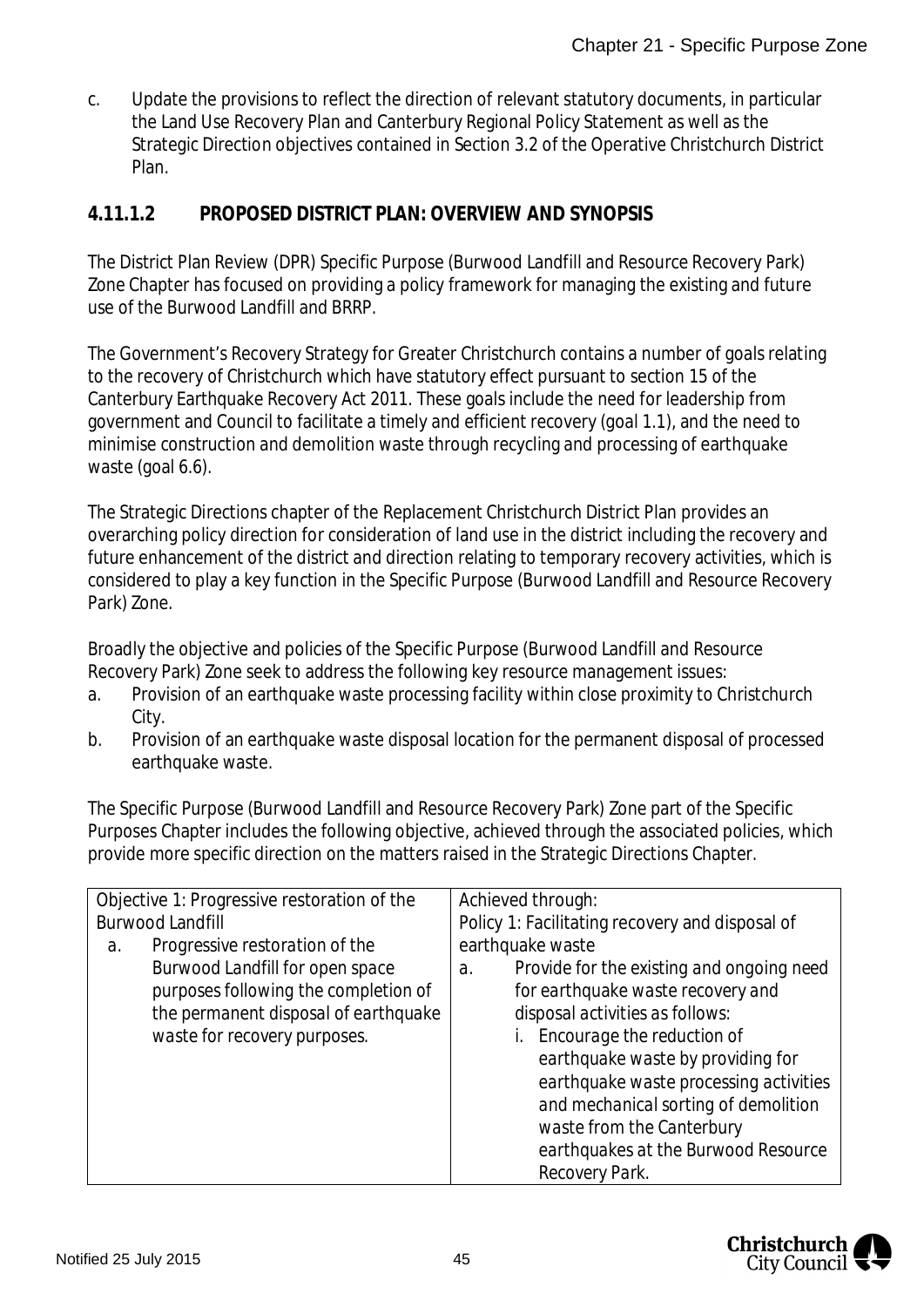| ii. To continue the operation of the<br>Burwood Landfill as the primary<br>permanent disposal site of residual<br>earthquake waste.                                                                                                                                                                                                                                                                 |
|-----------------------------------------------------------------------------------------------------------------------------------------------------------------------------------------------------------------------------------------------------------------------------------------------------------------------------------------------------------------------------------------------------|
| Policy 2: Management of adverse environmental<br>effects                                                                                                                                                                                                                                                                                                                                            |
| To ensure that, where reasonably<br>$\partial$ .<br>practicable, waste processing and landfill<br>activities will be managed to minimise<br>adverse effects on:<br>groundwater contamination;<br>İ.<br>ii.<br>residential amenity and safety;<br>iii.<br>recreational activities;<br>character and quality of the<br>iv.<br>coastal environment;<br>vehicular access and the road<br>V.<br>network. |
| Policy 3: Rehabilitation<br>Require the progressive rehabilitation of<br>a.<br>the Burwood Landfill following<br>completion of permanent disposal<br>activities.                                                                                                                                                                                                                                    |

The objective will be implemented through:

- a. Zoning of land: the Specific Purpose (Burwood Landfill and Resource Recovery Park) Zone will identify the areas which are subject to the provisions of this chapter. This includes the current Special Purpose (Landfill) Zone, the BRRP (located on what is referred to as Site B in the relevant consents and consent maps), and also the site which is currently consented as Site D (noted on relevant consents and consent maps).
- b. Permitted activities will provide for appropriate land use activities, necessary to facilitate the efficient operation of the Burwood Landfill and BRRP. These include: processing and mechanical sorting of demolition materials; recovery of re-usable materials from the demolition materials; temporary storage and stockpiling; permanent disposal of earthquake waste; and disposal of other earthquake waste (infrastructure material).
- c. Activity specific standards will ensure that the activities are appropriate and unlikely to exceed a scale which may impede the ability of the area covered by the Specific Purpose (Burwood Landfill and Resource Recovery Park) Zone, to be remediated into an open space public facility and incorporated into the surrounding Bottle Lake Forest Park as planned.

### **4.11.1.3 Research**

The Council has received assistance from various internal and external experts (including the Burwood Resource Recovery Park) and utilised this, along with internal workshops to assist with setting the Plan framework for the proposed Specific Purpose (Burwood Landfill and Resource Recovery Park) Zone provisions. This advice includes the following:

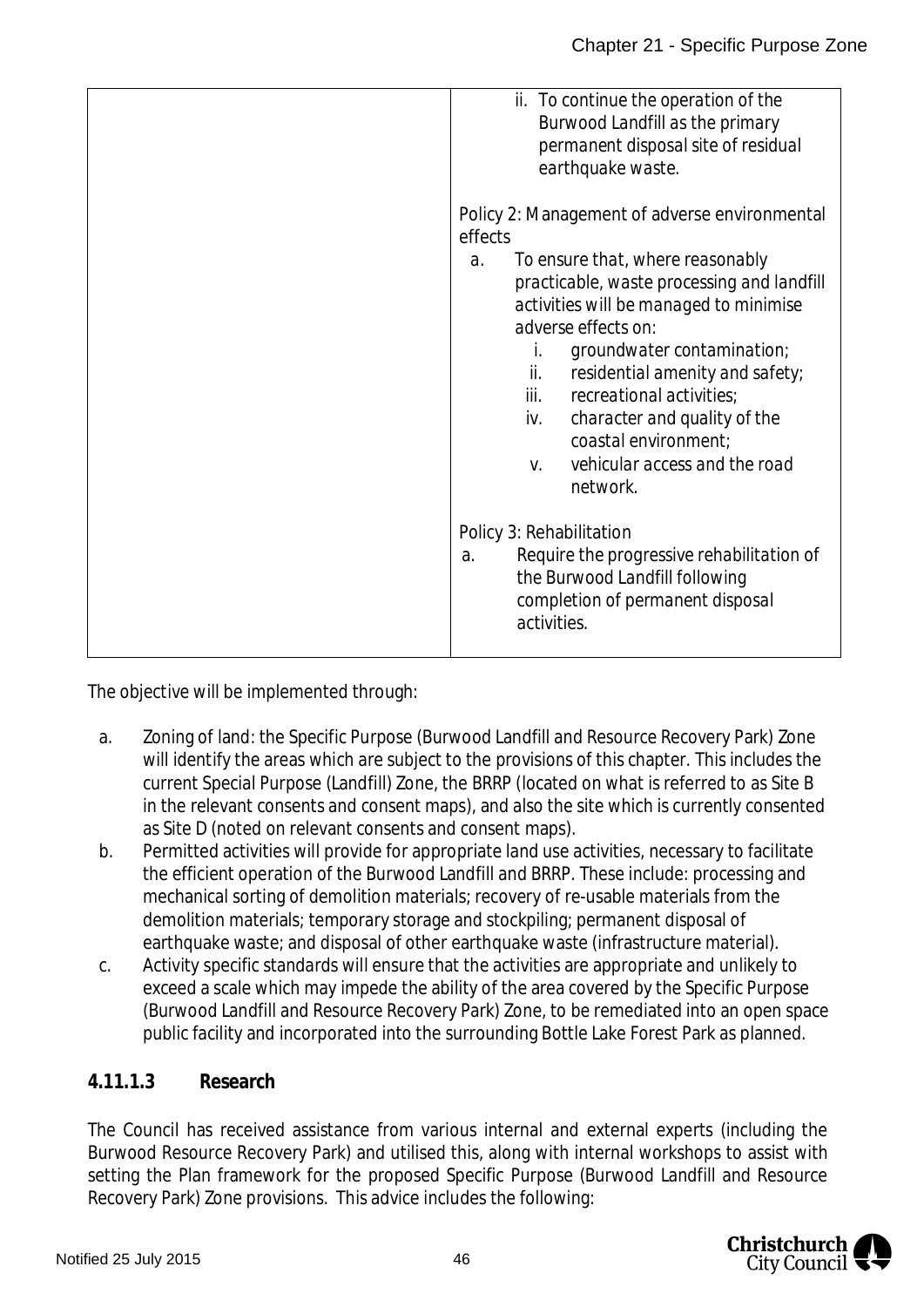|             | <b>Title</b>                            | Author             | <b>Description of Report</b>      |
|-------------|-----------------------------------------|--------------------|-----------------------------------|
| a           | Assessment of Environmental             | Lynn Torgerson -   | Assessment of Environmental       |
|             | Effects for the<br>Burwood              | Pattle Dalamore    | Effects for the Burwood Resource  |
|             | Resource Recovery Park                  | Partners Ltd       | Recovery Park (AEE to support CCC |
|             |                                         |                    | and ECan consent applications)    |
| $\mathsf b$ | Assessment of Environmental             | Clowance<br>Noland | Assessment of Environmental       |
|             | <b>Effects for the Burwood Landfill</b> | and Daniel Murry - | Effects for the Burwood Landfill  |
|             |                                         | <b>URS</b>         | (AEE to support CCC consent       |
|             |                                         |                    | applications)                     |

**Table 1: Technical Reports informing Specific Purpose (Burwood Landfill and Resource Recovery Park) Zone**

In addition to the above reports and advice, the Council has compiled, reviewed and developed a collection of material on the Burwood Landfill and Resource Recovery Park. This information has been used to inform the District Plan review and this Section 32 report.

#### **4.11.1.4 Consultation**

The Canterbury Earthquake (Christchurch Replacement District Plan) Order 2014 requires the Council to consult with the Minister for the Environment, other Ministers of the Crown who may be affected by a proposal, Canterbury Regional Council, Te Rūnunga o Ngāi Tahu, Selwyn and Waimakariri District Councils and the New Zealand Transport Agency (refer clause 1(2) of Schedule 1). The Council may also consult with anyone else during the preparation of the proposal.

The Burwood Landfill and BRRP were proposed to be zoned Open Space Natural as part of the Stage 2 Open Space Proposal notified on 2 May 2015. The Ministers' comments on Stage 3 proposals (which were provided to Council on 2 June 2015) provided additional comment on the Open Space Proposal, and recommended that Council rezone the Burwood Landfill and BRRP as a Specific Purpose Zone to more effectively manage the existing consented activities that were occurring on the sites.

It was agreed between Council and CERA that the Burwood Landfill and BRRP should be managed by a Specific Purpose Zone, rather than the Open Space Zone, and provisions for a Specific Purpose (Burwood Landfill and Resource Recovery Park) Zone would be drafted to be included in the public notification of Stage 3 proposals on 25 July 2015.

The Council, CERA (representing the Minister of Canterbury Earthquake Recovery and Minister of the Environment and other Ministers of the Crown) and Environment Canterbury, have been collaboratively working on drafting the Specific Purpose (Burwood Landfill and Resource Recovery Park) Zone provisions, following the recommendation from Ministers on 2 June 2015. Meetings were held with staff from CERA, Environment Canterbury and BRRP in preparation of the draft chapter.

During the pre-notification stage of drafting the Specific Purpose (Burwood Landfill and Resource Recovery Park) Zone, consultation was also undertaken with those statutory agencies set out in clause 1(2) of the Canterbury Earthquake (Christchurch Replacement District Plan) Order 2014, being Te Rūnunga o Ngāi Tahu, Selwyn and Waimakariri District Councils and the New Zealand Transport Agency.

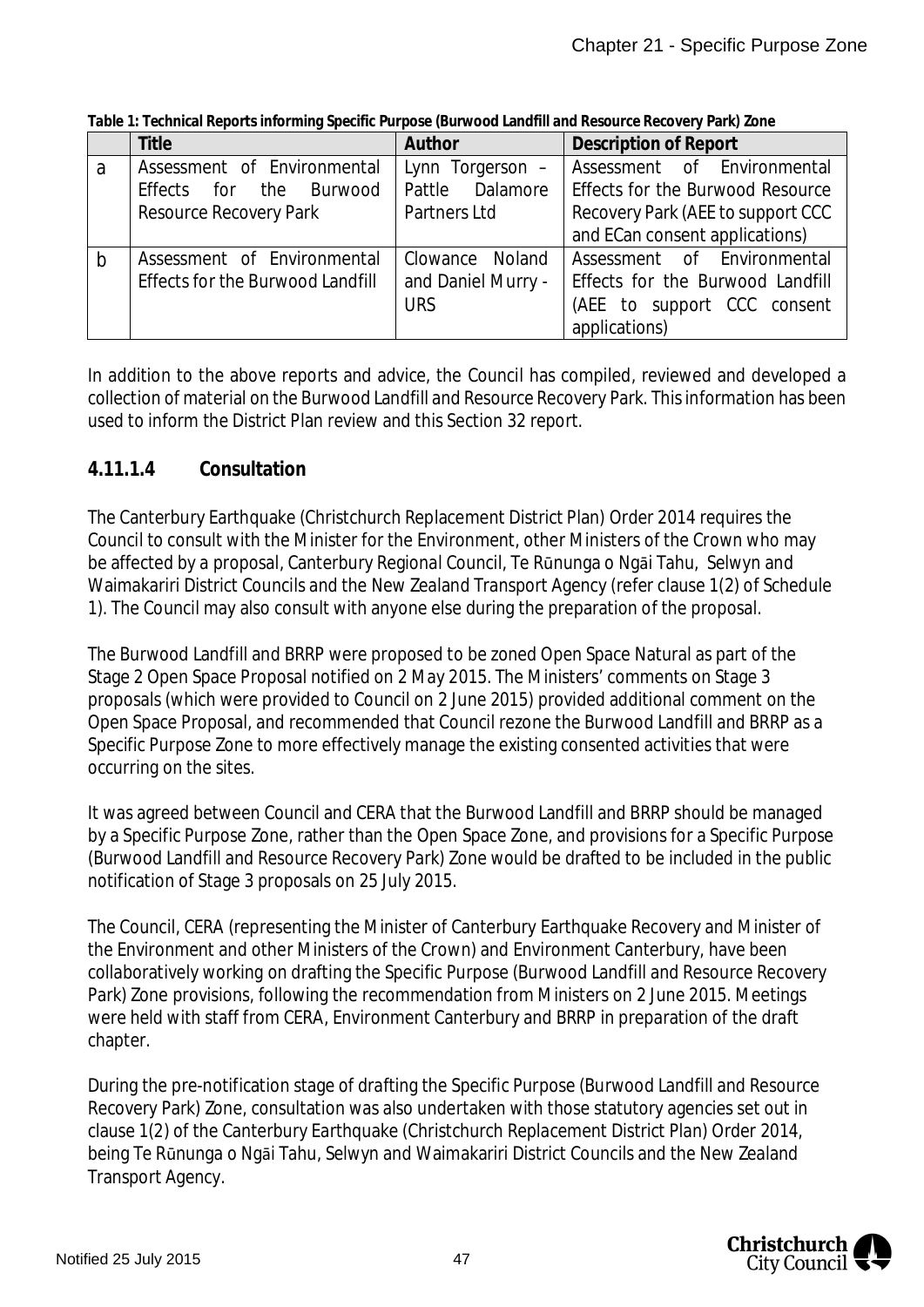Key messages from the consultation relevant to the Specific Purpose (Burwood Landfill and Resource Recovery Park) Zone include:

- a. Supportive of the ability for the existing BRRP to continue to process earthquake waste as needed, and in response to the on-going demolition of earthquake damaged buildings in Christchurch, and for the disposal of waste within the Burwood Landfill.
- b. Providing capacity for the existing landfill cells to permanently dispose of earthquake waste processed in the BRRP and for the permanent disposal of other infrastructure waste from the rebuild and repair of the horizontal infrastructure.
- c. Requiring careful management of hazardous substances and hazardous waste which is not appropriate to dispose of at this site.
- d. The mitigation of any adverse environmental effects resulting from the processing of earthquake waste at the BRRP and the permanent disposal of earthquake waste processed at the BRRP in the Burwood Landfill (i.e. contamination of groundwater, dust, noise).

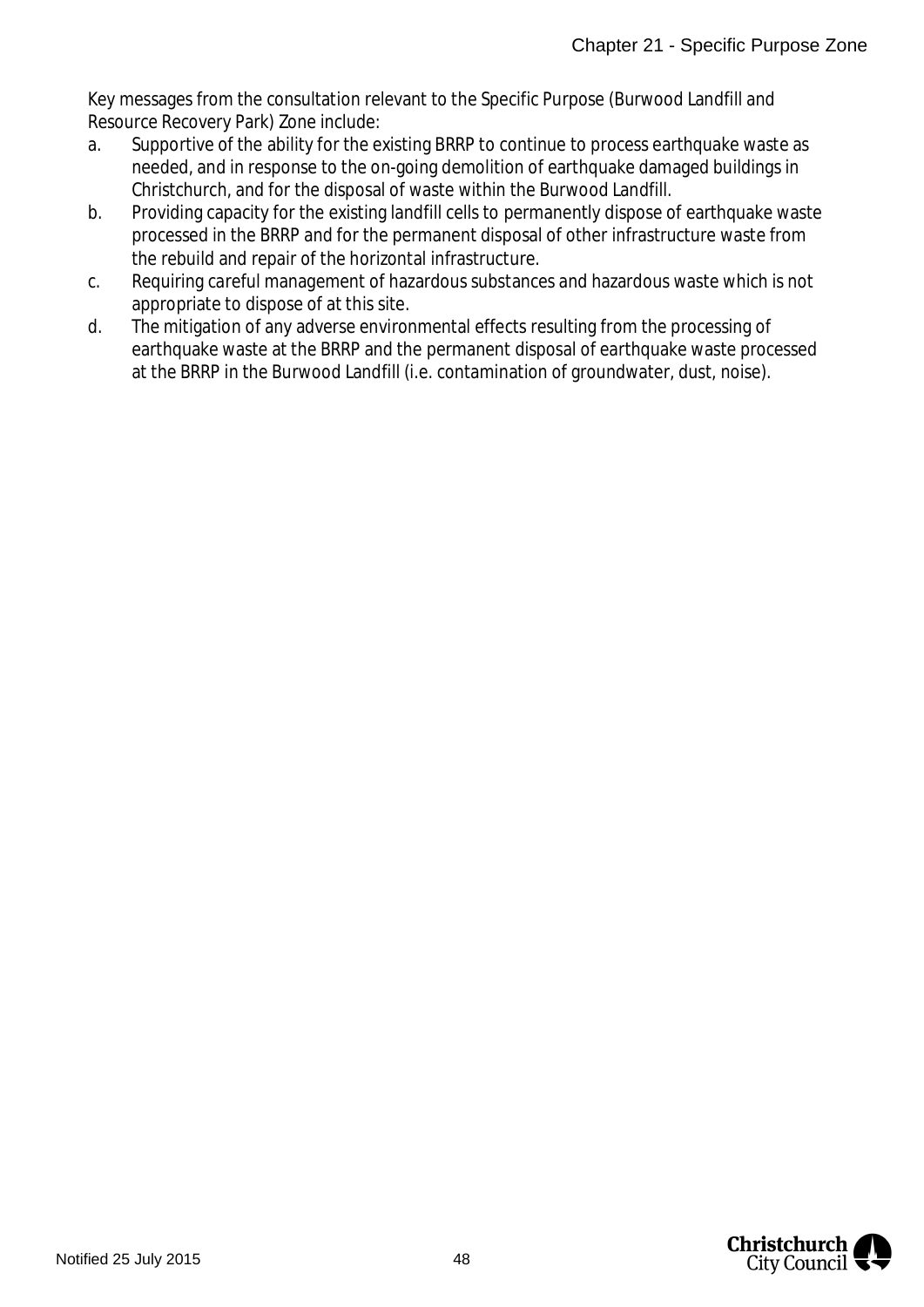### **4.11.2. RESOURCE MANAGEMENT ISSUES**

The resource management issue set out in this section has been identified through the direction set out within the Government's Recovery Strategy for Greater Christchurch, the LURP, section 27 amendments to the Operative Christchurch City Plan and the Canterbury Earthquake (Resource Management Act – Burwood Resource Recovery Park) Order 2011.

The initial justification and reasoning for reopening the Burwood Landfill following its closure in 2005, to process and permanently dispose of earthquake waste, continues to influence the need for these facilities to operate as part of Canterbury earthquake recovery.

#### **4.11.2.1 Strategic Planning Documents**

The strategic planning documents broadly identify the resource management issues for the District and provide the higher level policy direction to resolve these issues. Those strategic provisions that have been taken into account in the Specific Purpose (Burwood Landfill and Resource Recovery Park) Zone are summarised in the Table below.

The Independent Hearings Panel decision on the Strategic Directions Chapter was released in February 2015. The Strategic Directions Chapter contains higher order objectives that are applicable to this zone and they have been considered in the preparation of the objective and provisions contained in the Specific Purpose (Burwood Landfill and Resource Recovery Park) Zone.

**Table 2: Strategic Planning Documents**

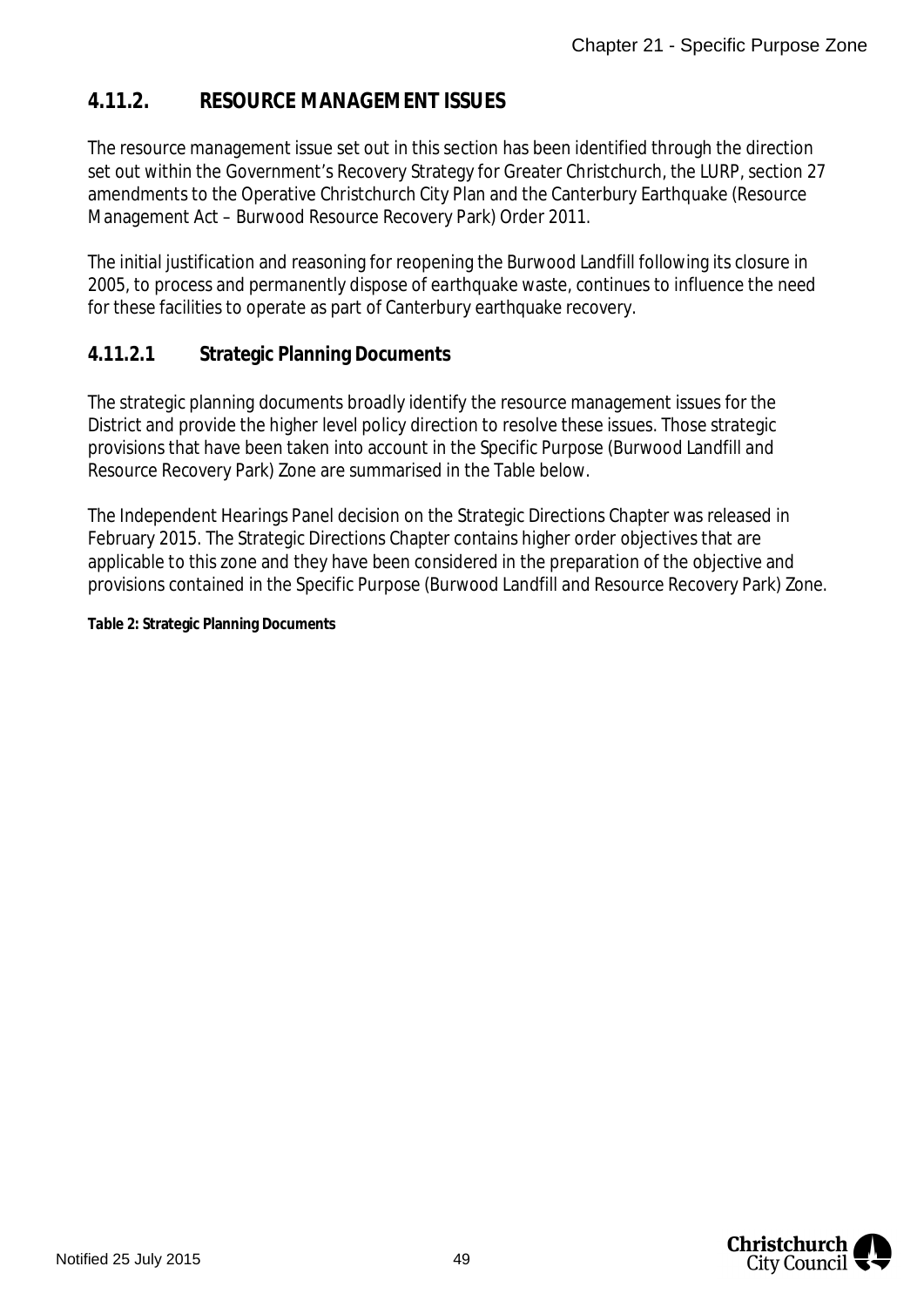|             | Document                                                                                                             | How the Specific Purpose (Burwood Landfill and Resource<br>Recovery Park) Zone will take into account/give effect to the<br>relevant provisions                                                                                                                                                                                                                                                                                                                                                                                                                                                                                                                                                                                             |
|-------------|----------------------------------------------------------------------------------------------------------------------|---------------------------------------------------------------------------------------------------------------------------------------------------------------------------------------------------------------------------------------------------------------------------------------------------------------------------------------------------------------------------------------------------------------------------------------------------------------------------------------------------------------------------------------------------------------------------------------------------------------------------------------------------------------------------------------------------------------------------------------------|
| a           | The Canterbury<br><b>Regional Policy</b><br>Statement (CPRS) (the<br>proposed District Plan<br>must give effect to); | Chapter 6 of the CRPS (introduced via the LURP) sets out the<br>intended land use distribution for Greater Christchurch for the<br>period to 2018, and includes objectives. Chapter 6 recognises<br>that development can result in adverse effects on the<br>environment, which if not identified and avoided, remedied or<br>mitigated where appropriate, could result in inappropriate<br>outcomes for the region's natural and physical resources and<br>reduce Greater Christchurch's resilience and ability to provide<br>for the needs of people and communities. Chapter 19<br>recognises that waste needs to be managed within the region,<br>and states that local authorities must plan for waste<br>management and minimisation. |
| $\mathsf b$ | The Canterbury<br>Earthquake Recovery<br>Strategy (proposed<br>District Plan must not<br>be inconsistent with);      | The Recovery Strategy lists six components of recovery, each<br>with associated goals. Those goals that have been considered in<br>the preparation of this chapter are:<br>1. CERA, the public and private sector and communities<br>coordinate with each other to contribute to the recovery<br>and future growth of greater Christchurch - by:<br>1.1 facilitating a timely and efficient recovery, including<br>intervening where necessary to remove impediments,<br>resolve issues and provide certainty.<br>1.5 Delivering smarter Council and Government planning<br>services.                                                                                                                                                       |
|             |                                                                                                                      | Restore the natural environment to support biodiversity<br>6.<br>and economic prosperity and to reconnect people to the<br>rivers, wetlands and Port hills - by:<br>6.6 Storing, sorting and processing waste in an<br>environmentally safe and effective manner, including<br>minimising and recycling construction and demolition<br>waste.                                                                                                                                                                                                                                                                                                                                                                                               |

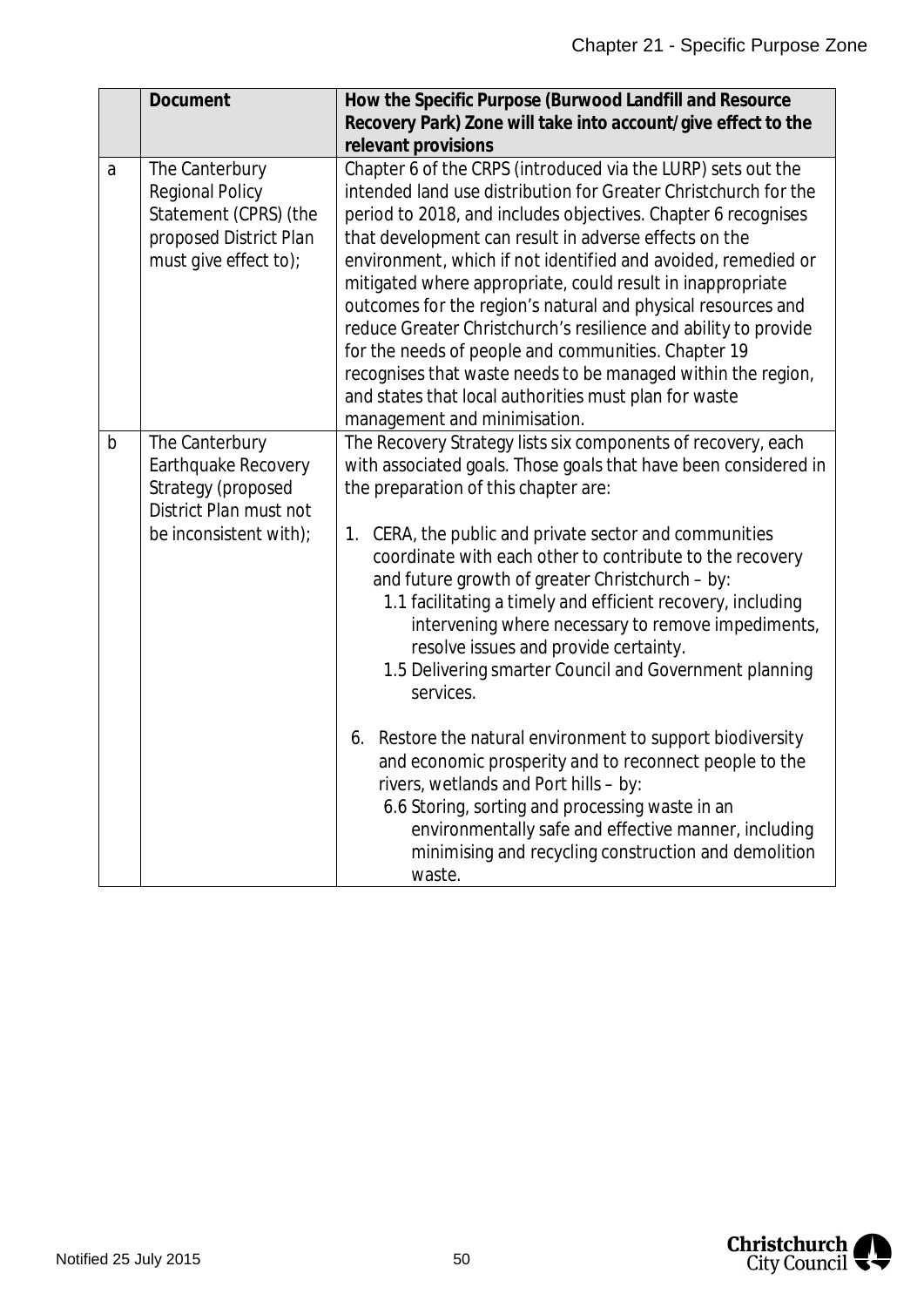| $\mathsf{C}$ | The Land Use Recovery   | The LURP prepared under the CER Act 2011 directs the review       |
|--------------|-------------------------|-------------------------------------------------------------------|
|              | Plan (LURP) (Proposed   | of the District Plan. Section 3 of the LURP outlines the recovery |
|              | District Plan must not  | needs of Christchurch, and in section 3.3 describes the LURP      |
|              | be inconsistent with);  | outcomes. The outcomes relevant to the Specific Purpose           |
|              |                         | (Burwood Landfill and Resource Recovery Park) Zone are:           |
|              |                         | 3. Land use recovery integrates with and supports wider           |
|              |                         | recovery activity, particularly within the central city.          |
|              |                         | 4. RMA plans and regulation processes enable rebuilding and       |
|              |                         | development to go ahead without unnecessary                       |
|              |                         | impediments.                                                      |
|              |                         | 5. A supportive and certain regulatory environment provides       |
|              |                         | investor confidence to obtain the best outcomes from              |
|              |                         | resources used in the recovery.                                   |
|              |                         | 9. Businesses in damaged areas are able to rebuild cost-          |
|              |                         | effectively and to improve their use of land, buildings,          |
|              |                         | plant and machinery.                                              |
|              |                         | These outcomes are implemented by a number of Actions -           |
|              |                         | including Action 2 (iv) which reduces consenting and              |
|              |                         | notification requirements.                                        |
| d            | The Iwi Management      | The IMP does not contain specific policy relating to the          |
|              | Plan (IMP) (Proposed    | management of landfills. However, Issue P7 recognises that        |
|              | District Plan must take | there are cultural issues associated with disposal and            |
|              | into account)           | management of waste. Ngāi Tahu issues and values associated       |
|              |                         | with waste and waste management are consistent and specific       |
|              |                         | with regard to the use of water as a receiving environment for    |
|              |                         | waste and maintaining a separation between waste stream and       |
|              |                         | the food chain. If water contains waste then it cannot be used    |
|              |                         | to harvest mahinga kai. The plan identifies a need to protect     |
|              |                         | water and food supplies.                                          |
|              |                         | In addition, it promotes waste minimisation as an approach to     |
|              |                         | waste management which is consistent with protecting cultural     |
|              |                         | values. Reducing the volume of solid waste produced in the        |
|              |                         | takiwā will reduce pressure on existing infrastructure, and on    |
|              |                         | the environment and cultural values.                              |
|              |                         | The Specific Purpose zoning recognises these provisions, as       |
|              |                         | there are 20 metres of confining material between the             |
|              |                         | Burwood ground surface and first aquifer and there is an          |
|              |                         | upward hydraulic pressure that helps prevent the downward         |
|              |                         | movement of contaminants. In addition, hazardous waste is         |
|              |                         | not permitted. The BRRP provides a facility specifically for the  |
|              |                         | recovery of waste material.                                       |

### **4.11.2.2 Order in Council**

The process for the District Plan review is prescribed by the Canterbury Earthquake (Christchurch Replacement District Plan) Order 2014, made by Government on 7 July 2014. The Order modifies the provisions and application of the RMA in relation to the review of the Christchurch district plan and preparation of a replacement District Plan. The Order states that the Council must have particular regard to the Statement of Expectations (Schedule 4 of the Order). The relevant

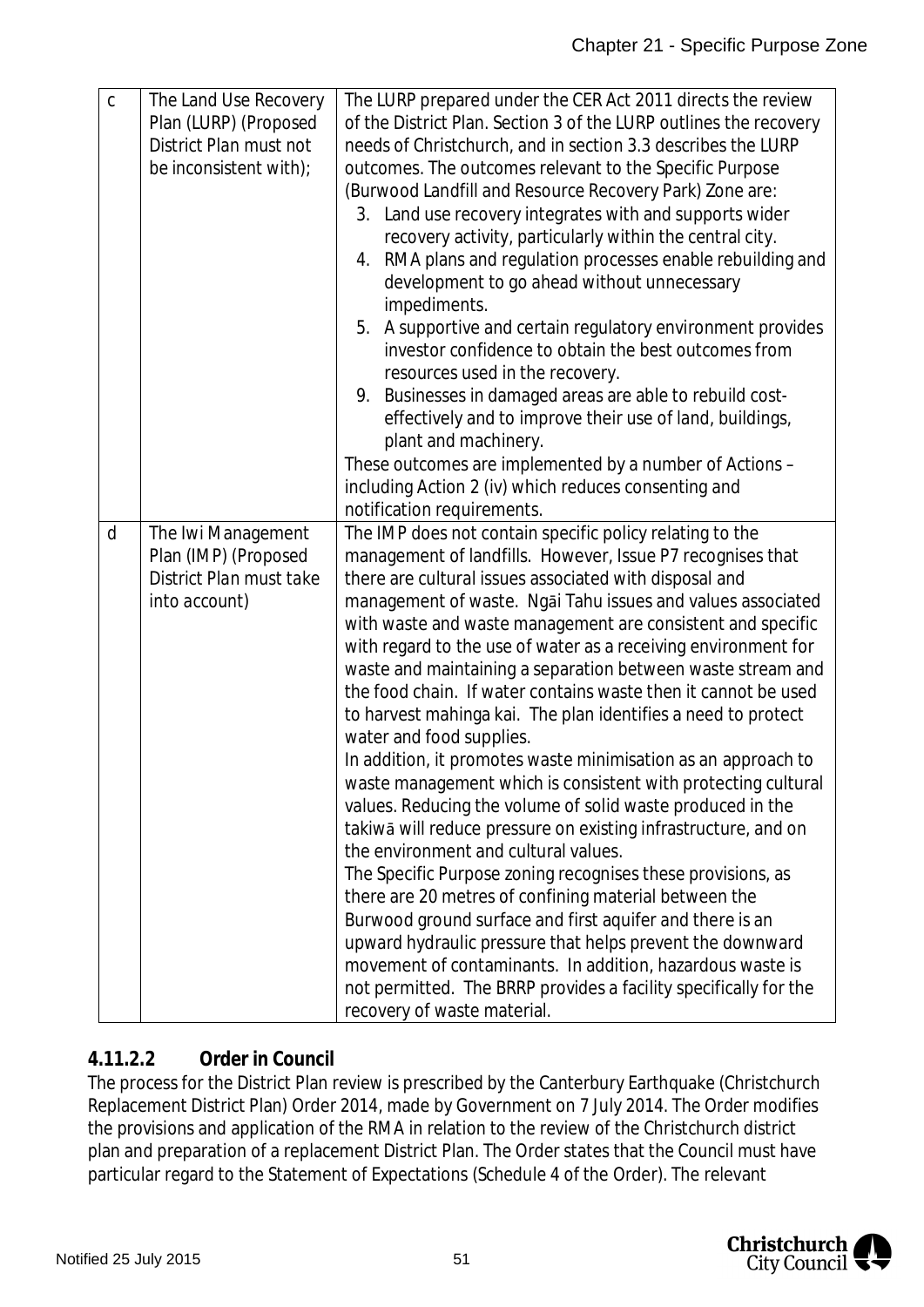expectations for the Specific Purpose (Burwood Landfill and Resource Recovery Park) Zone therefore, include:

*The expectations of the Minister for Canterbury Earthquake Recovery and the Minister for the Environment are that the replacement district plan—*

- *a. clearly articulates how decisions about resource use and values will be made, which must be in a manner consistent with an intention to reduce significantly (compared with the existing district plans)*
	- *i. reliance on resource consent processes; and*
	- *ii. the number, extent, and prescriptiveness of development controls and design standards in the rules, in order to encourage innovation and choice; and*
	- *iii. the requirements for notification and written approval:*
- *b. contains objectives and policies that clearly state the outcomes that are intended for the Christchurch district:*
- *c. provides for the effective functioning of the urban environment of the Christchurch district, reflecting the changes resulting from the Canterbury earthquakes, including changes to population, land suitability, infrastructure, and transport:*
- *f. provides for a range of temporary and construction activities as permitted activities, recognising the temporary and localised nature of the effects of those activities:*

The overall response to the Statement of Expectations is set out in the later section of this Section 32 Report.

### **4.11.2.3 Processing of earthquake waste**

**RESOURCE MANAGEMENT ISSUE 1 – the demolition of buildings following the Canterbury earthquakes in 2010 and 2011 have resulted in a large volume of demolition materials that need to be processed (to recover recyclables), prior to being disposed of in a landfill.**

The Resource Management (Burwood Resource Recovery Park) Order 2011, set up a streamlined consenting process under the Christchurch City Plan, and Natural Resources Regional Plan for consents to be lodged to authorise the development of the Burwood Resource Recovery Park (BRRP), located adjacent to the Burwood Landfill in Bottle Lake Forest.

The streamlined consent process, enabled the activity (earthquake waste processing), to be a controlled, non-notified activity provided, as part of the consent application, written comment was received from a number of specific affected parties.

The original consent for BRRP sought authorisation for the processing and mechanical sorting of earthquake waste, through until September 2017. In the related consent for the Burwood Landfill, 750,000 tonnes of earthquake waste, processed at the BRRP was consented to be disposed of in the Burwood Landfill until September 2017. This 750,000 volume was an estimate, based on the amount of earthquake waste that was expected come from the demolition of earthquake damaged buildings.

As at May 2015, the BRRP has received 667,172.5 tonnes of earthquake waste, and has processed 329,334.4 tonnes.

The BRRP is currently receiving 10,000-13,000 tonnes of new earthquake waste per month, and processing 16,000 tonnes per month. 18 months ago, 7,000-8,000 tonnes was being received

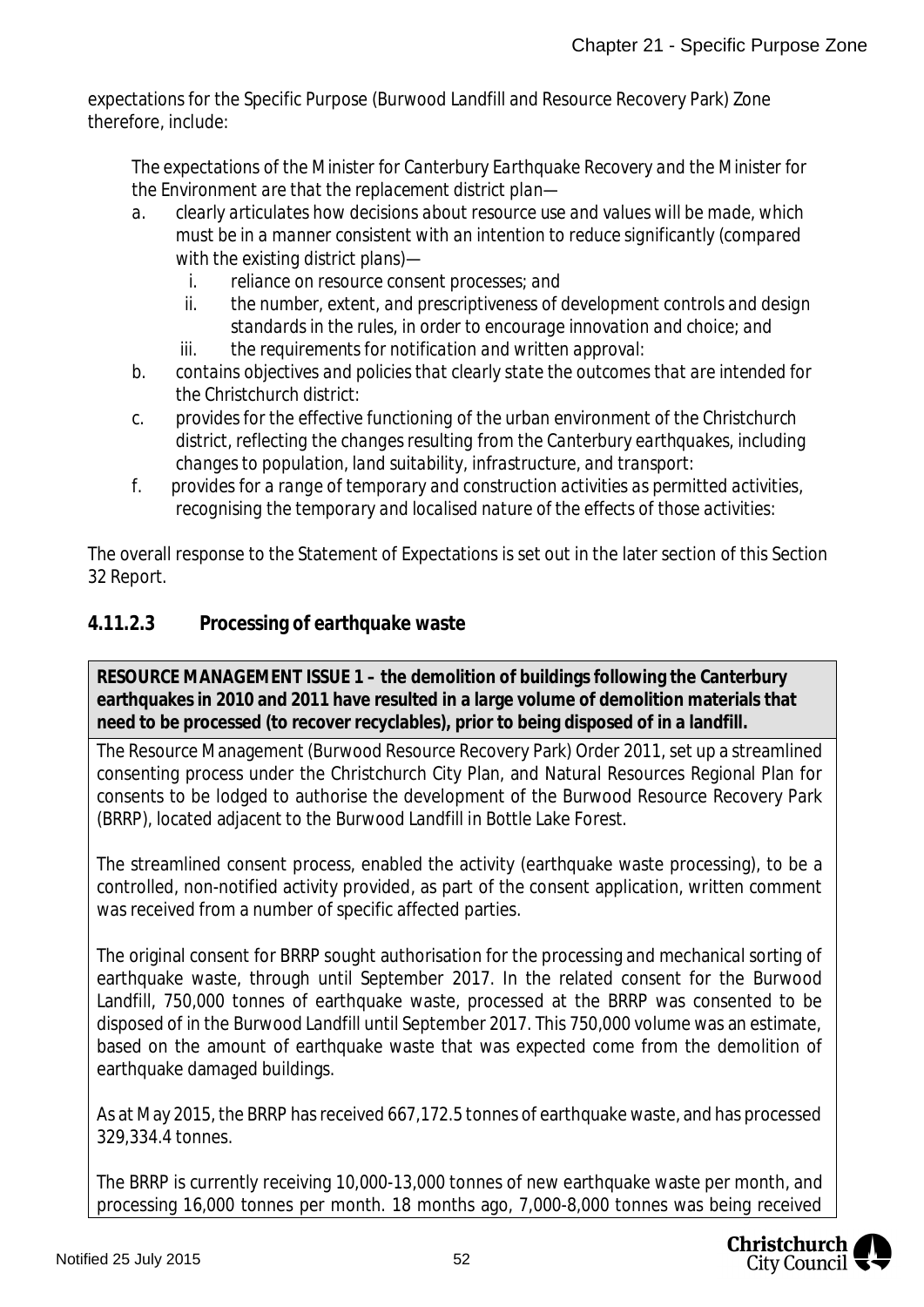every month.

The BRRP processes new waste first, so there is currently a stockpile of 337,838.3 tonnes which needs to be processed, on top of what is being received every month. This stockpile consists mainly of earthquake waste that was received immediately following the 2010 and 2011 earthquakes, so is likely to contain a higher volume of recyclable materials (estimated 30-40%) than the earthquake waste currently being received at BRRP (20-25%), which has already been stripped of its recyclable material.

The volume of waste that has been sent to the BRRP, comes from approximately 1,074 Central City demolitions, 7,003 residential demolitions and private demolitions undertaken by insurers.

For the BRRP to process the existing 337,838.3 tonne stockpile before the current consented September 2017 end date, the BRRP would need to close its gates and refuse any earthquake waste post 30 June 2015.

There is still a constant supply of earthquake waste (10,000-13,000 tonnes per month) currently being sent to the BRRP and there is also a large number of earthquake related demolitions still to be undertaken. Current data (June 2015) indicates that: approximately 300-400 residential properties in the Port Hills and Flat Land residential red zone are still awaiting demolition by the Crown; there are also private demolitions that are yet to be undertaken by insurers; demolitions that are yet to occur in the Central City; and also partial demolitions yet to be completed in the Central City.

Considering the volume of buildings which still require demolition, there is value in allowing the BRRP to continue to receive earthquake waste post 30 June 2015 for processing. This is because the facilities are already in operation and if the BRRP was to refuse all earthquake waste post 30 June 2015, this waste would need to be taken to other Landfills within the Christchurch, Selwyn or Waimakariri Districts.

The BRRP was established (and the Burwood Landfill reopened) to process earthquake waste and salvage any recyclable materials from the large volume of waste that would come out of earthquake demolitions.

The location of BRRP was chosen as taking earthquake waste to other facilities was considered to be impractical and costly. These other facilities were also not designed to receive the consistent volume of waste being generated from earthquake related demolitions in Christchurch (e.g. Parkhouse Road transfer station).

The justification for establishing the BRRP is still relevant to the justification of retaining the BRRP as the volume of earthquake waste being sent to the BRRP exceeds the original projections (750,000 tonnes) from 2011. There is merit in extending the operative Special Purpose (Landfill) Zone to include the BRRP so that a suite of objectives, policies and rules can appropriately manage earthquake waste processing activities and the impact of undertaking these activities on the environment.

When the BRRP was established, the greatest concern from adjoining neighbours was the generation of dust and noise from the trucks delivering earthquake waste to the BRRP for processing. BRRP undertook a re-alignment of Landfill Ave, to divert traffic from using Rothesay

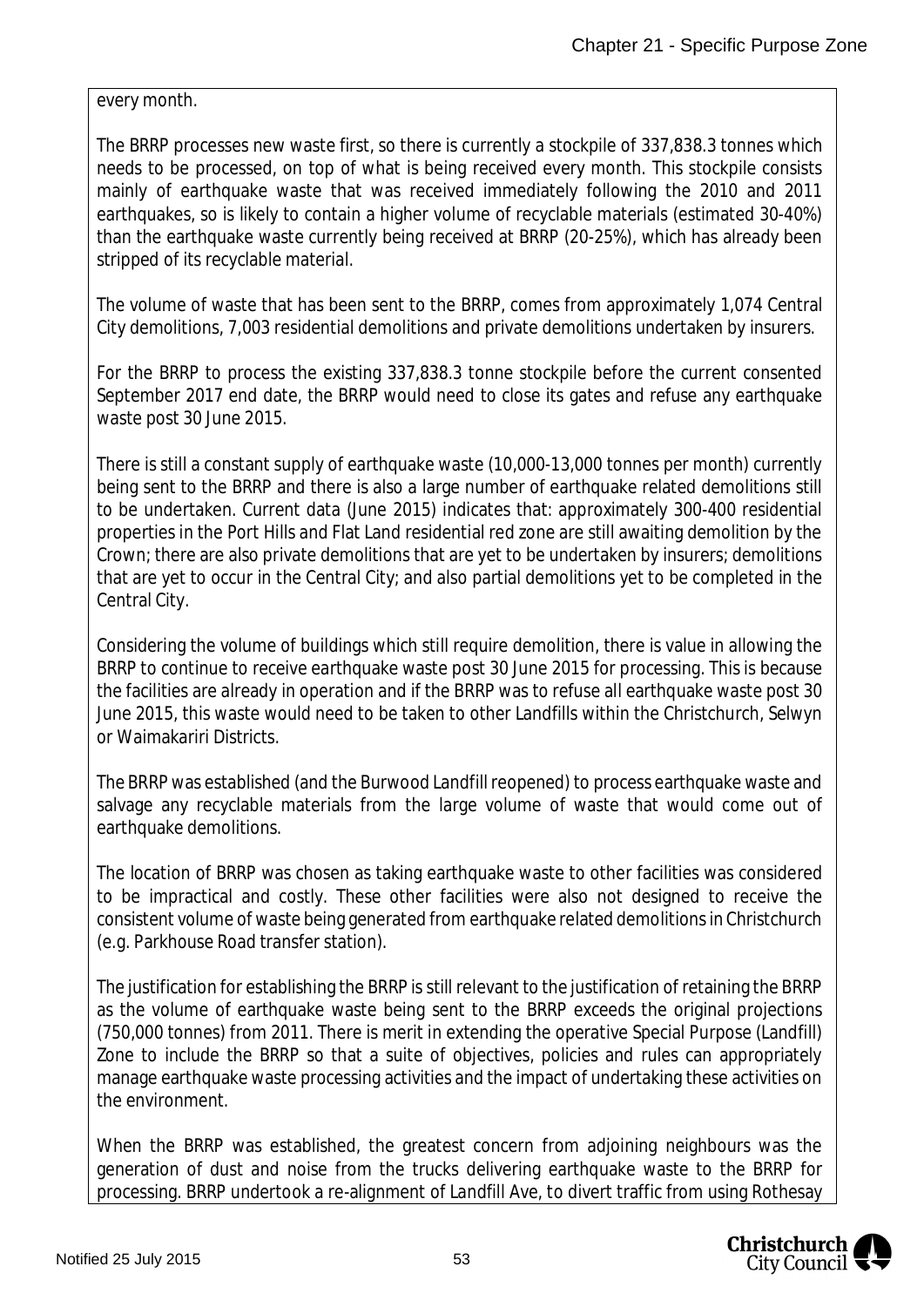Road. This has largely addressed noise concerns from those residents.

#### **4.11.2.4 Disposal of earthquake waste**

**RESOURCE MANAGEMENT ISSUE 2** – **the demolition of buildings following the Canterbury earthquakes in 2010 and 2011 have resulted in a large volume of demolition materials that need to be disposed of in a Landfill.**

In November 2011, the Minister for Canterbury Earthquake Recovery exercised his powers under section 27 of the Canterbury Earthquake Recovery Act 2011 to make immediate amendments to the Christchurch City Plan and the Natural Resources Regional Plan. These amendments set up a planning framework through Objectives and rules to re-open the previously closed Burwood Landfill, to permanently dispose of earthquake waste processed at the BRRP.

Once these amendments were inserted in the Christchurch City Plan and Natural Resources Regional Plan, consent was lodged to dispose of up to 750,000 tonnes of earthquake waste processed at the BRRP, and also infrastructure waste materials from the city's sewers repair, through until 2017. This 750,000 tonne volume was an estimate, based on the amount of earthquake waste that was expected come from the demolition of earthquake damaged buildings. We now know that these projections have been increased to closer to 1,000,000 tonnes of earthquake waste.

As at May 2015, the BRRP has received 667,172.5 tonnes of earthquake waste, of this 329,334.4 tonnes has been processed at the BRRP and of this processed volume, 304,869.6 tonnes has been disposed of in the Burwood Landfill.

The BRRP processes new waste first, so there is currently a stockpile of 337,838.3 tonnes which needs to be processed, on top of what is still being received every month (10,000-13,000 tonnes per month).

BRRP have indicated that they will need to extend the current consented Cell A to accommodate the existing 337,838.6 tonne stockpile. As at June 2015, BRRP began to prepare a consent application for the extension of Cell A.

BRRP have also indicated that another Landfill Cell would need to be created, if waste was accepted from 1 July 2015. BRRP are currently receiving technical advice as to where (either within the operative Special Purpose (Landfill) Zone, or within the adjacent BRRP area) this Cell would be best located, considering any environmental constraints. If the extension to Cell A, or the creation of a new Cell does not occur, earthquake waste processed at BRRP would need to be transported to another landfill for disposal.

If only the extension of Cell A occurs, BRRP would need to close its gates and refuse any new earthquake waste post 30 June 2015. There is still a constant supply of earthquake waste (10,000- 13,000 tonnes per month) currently being sent to the BRRP and there is also a large number of earthquake related demolitions still to be undertaken.

Due to the larger than expected volume of earthquake waste being sent to the BRRP and requiring disposal at the Burwood Landfill (including the demolitions that are yet to be undertaken within

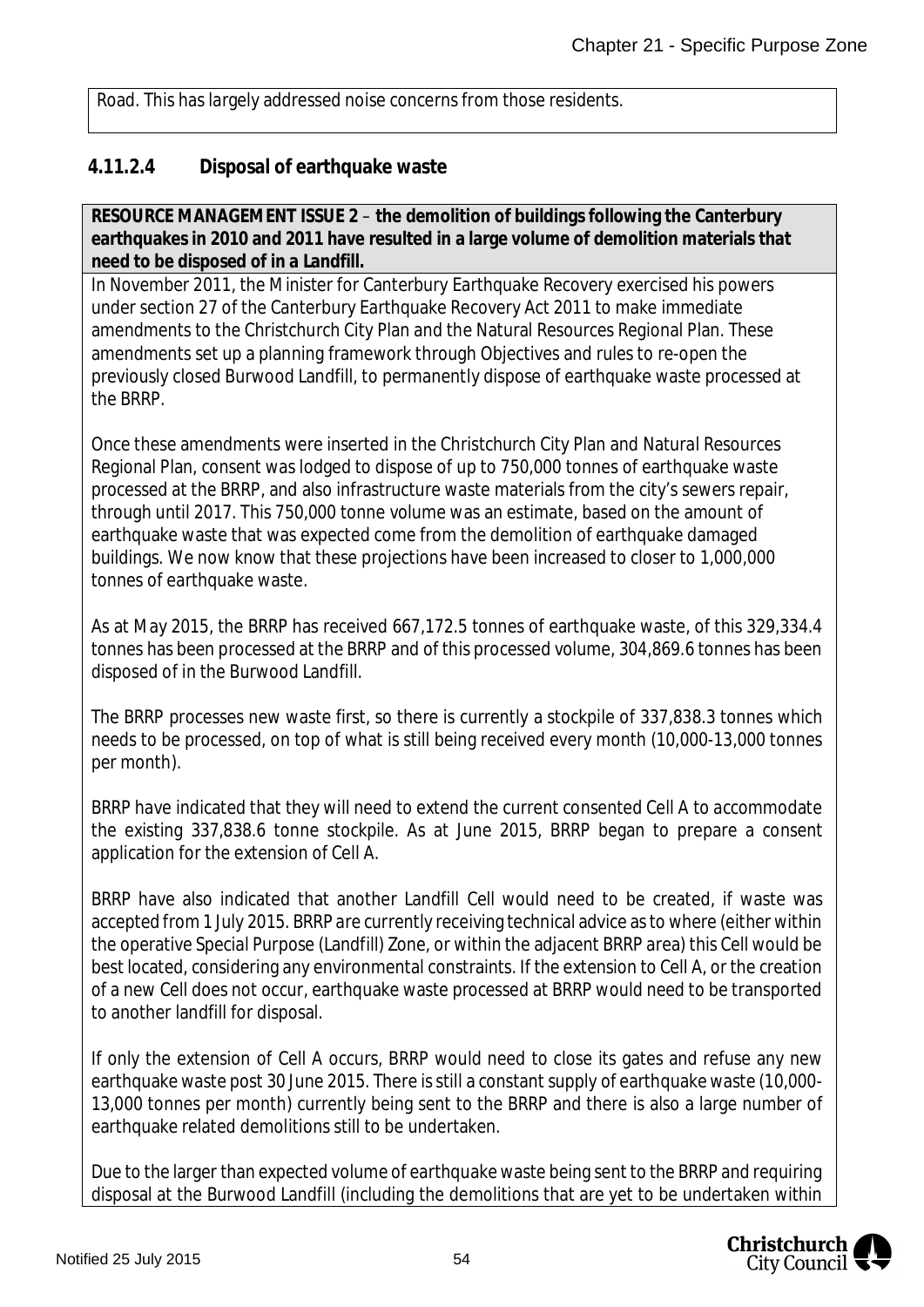Christchurch), there is merit in retaining the operative Special Purpose (Landfill) Zone in the Christchurch Replacement District Plan, to appropriately manage landfill activities and their effect on the environment.

If waste could not be disposed in the Burwood Landfill, waste would need to be taken to other landfills within the Christchurch, Selwyn or Waimakariri Districts. If this was to occur, the lifespan of these facilities could be greatly reduced.

The justification for re-opening the Burwood Landfill is still relevant to justify retaining a planning framework in the Christchurch Replacement District Plan, as the volume of earthquake waste being sent to the BRRP exceeds the original projections (750,000 tonnes) from 2011 and will need to continue to be provided for recovery.

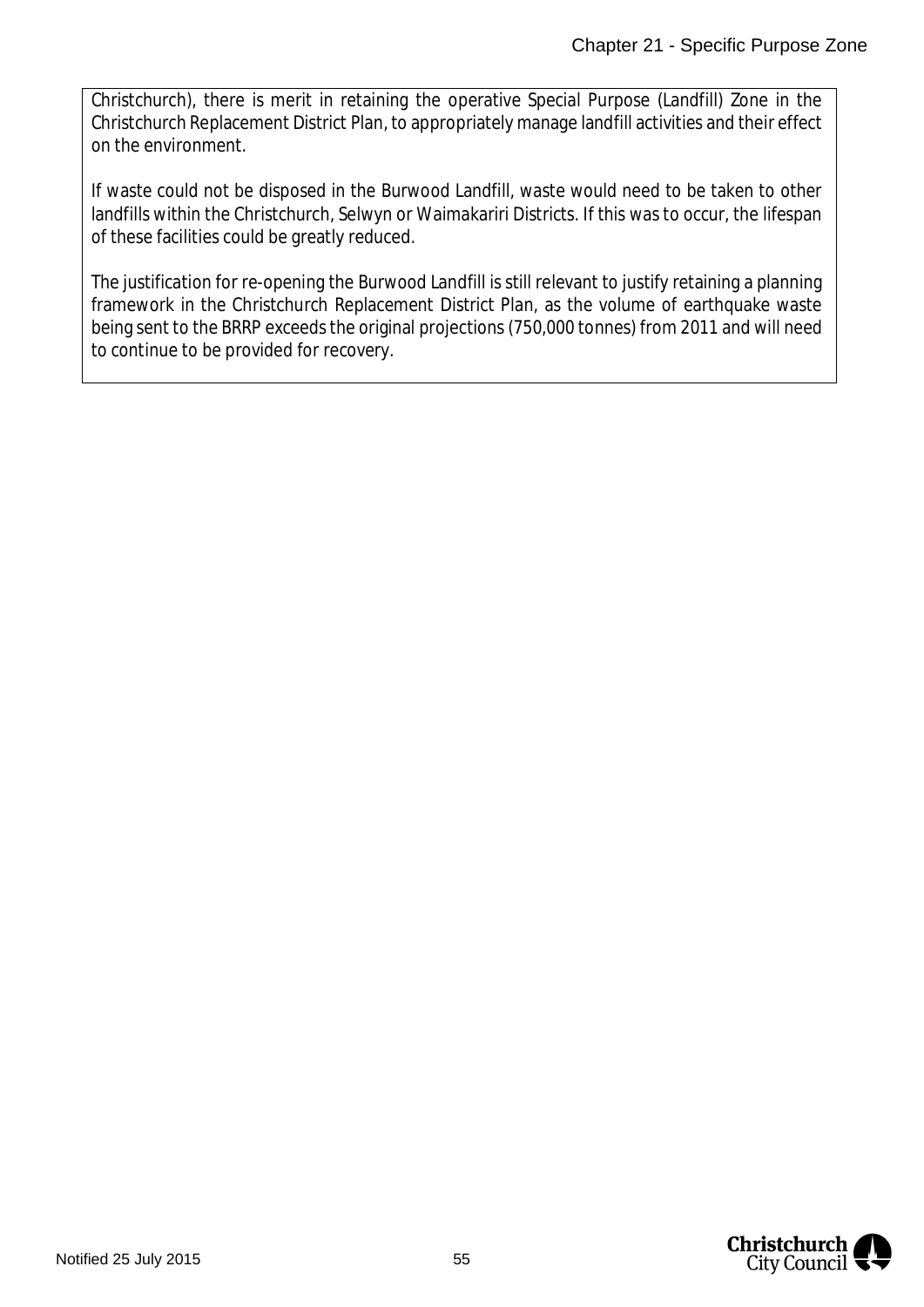### **4.11.3. SCALE AND SIGNIFICANCE EVALUATION**

The level of detail undertaken for the evaluation of the proposed District Plan provisions has been determined by an assessment of the scale and significance of the implementation of the proposed District Plan provisions. The scale and significance assessment considers the environmental, economic, social and cultural effects of the provisions. In making this assessment regard has been had to the following, namely whether the provisions;

- a. be of regional or city wide significance and whether the provision is predetermined to impede the City's recovery;
- b. is important to resolve an issue or problem particularly to protect life and property; will radically change from the current provisions; and/ or
- c. will affect reasonable use of land; and/ or
- d. will adversely affect those most directly affected or those with particular interests including Maori (consideration needs to be given as to whether there is certainty of effects based on the availability of information to assess benefits and costs);
- e. limit options for future generations to remedy effects;
- f. will directly assist in the City's recovery.

The level of evaluation able to be undertaken through this Section 32 Report has been significantly influence by the truncated process and timeframe for the District Plan review. The Section 32 Report will continue to be updated in response to submissions from the Community and stakeholders.

### **4.11.3.1 Objectives**

The objective within this chapter is consistent with the direction outlined within the Recovery Strategy and LURP.

The Recovery Strategy outlines a number of relevant goals, including: goal 1.1 – facilitating a timely and efficient recovery, including intervening where necessary to remove impediments, resolve issues and provide certainty; goal 1.5 – Delivering smarter Council and Government planning services; and goal 6.6 – Storing, sorting and processing waste in an environmentally safe and effective manner, including minimising and recycling construction and demolition waste.

The Objective is not inconsistent with the relevant goals in the Recovery Strategy as it: a. facilitates a timely and efficient recovery (goal 1.1) by –

- i. providing certainty around a disposal location within close proximity to central Christchurch for the large volumes of earthquake waste being generated from earthquake related demolitions; and
- ii. providing for streamlined consenting pathway.
- b. delivers smarter Council planning services (1.5) by
	- i. providing a specific planning framework and consenting pathway which is designed to have targeted input from those individuals and groups which would be impacted by Landfill and BRRP activities; and
	- ii. Continues to utilise Council facilities which are already operational.
- c. minimises and recycles demolition waste (goal 6.6) by the processing activities taking place at BRRP.

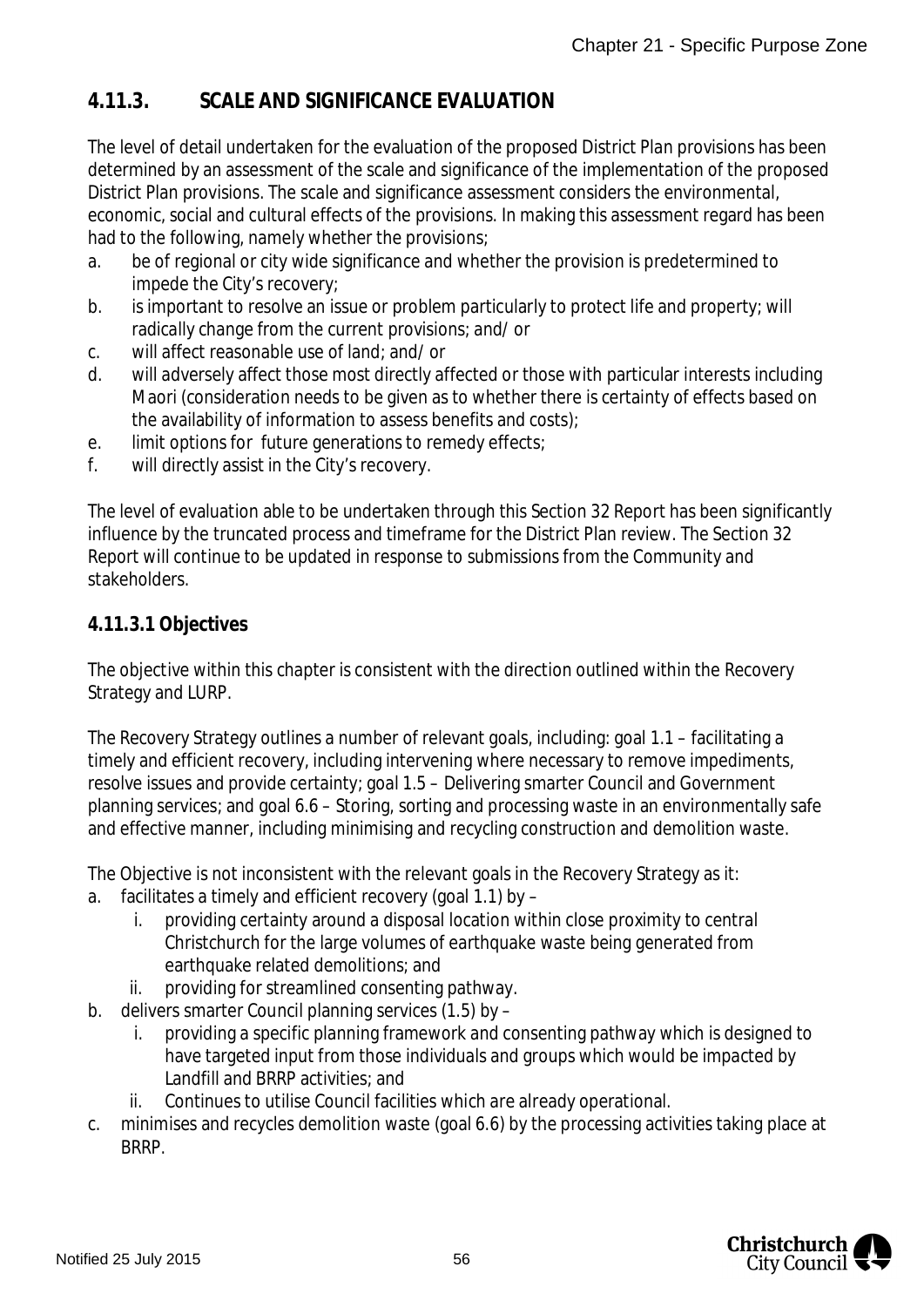The LURP outlines a number of relevant Actions, including: Action 3 – Land use recovery integrates with and supports wider recovery activity, particularly within the central city; Action 4 – RMA plans and regulation processes enable rebuilding and development to go ahead without unnecessary impediments; Action 5 – A supportive and certain regulatory environment provides investor confidence to obtain the best outcomes from resources used in the recovery; and Action 9 – Businesses in damaged areas are able to rebuild cost-effectively and to improve their use of land, buildings, plant and machinery.

The Objective is not inconsistent with the relevant Actions in the LURP as it:

- a. Integrates and supports wider recovery activity (Action 3), and enables the cost effective rebuild of business (Action 9) by providing a disposal location within close proximity to the City, so that sites can be cleared quickly and cost effectively
- b. Enables rebuilding and development to go ahead without unnecessary impediments from RMA Plans and regulations processes (Action 4) and creates a certain and supportive regulatory environment (Action 5) by –
	- i. Creating a planning framework which provides certainty through the use of permitted activity standards and specific matters for control; and
	- ii. Give certainty to the applicant around notification and specifies who needs to provide input into the application.

The objective gives effect to the provisions relating to recovery and growth contained within Chapter 6 (Recovery and Rebuilding of Greater Christchurch – Objective 6.2.3 and Policy 6.3.2) and the provisions relating to the efficient and effective management of waste within Chapter 19 (Waste Minimisation and Management – Objective 19.2.2 and Policies 19.3.1 and 19.3.4) in the Canterbury Regional Policy Statement (CRPS).

The Objective takes into account the provisions in the Mahaanui Iwi Management Plan associated with cultural issues around disposal and management of waste through maintaining a separation between the waste stream and food source and providing for waste minimisation.

### **4.11.3.2 Policies and Rules**

The evaluation of the polices and rules in this chapter has focused in those provisions needed to enable the existing activities occurring at the BRRP and Burwood Landfill to continue as necessary for recovery.

The policies and rules relate primarily to onsite management and have been imposed to ensure that adverse effects are minimised mainly in terms of the amenities of adjoining residents, and mitigation of adverse environmental (water) effects. Since the operative District Plan provisions are managing these activities effectively, it is proposed that these provisions roll over with minor changes to address the efficiency of the activities, better management practices and any concerns that have been identified by stakeholders.

| <b>Issue</b>             | Provisions evaluated | Scale and significance reasoning         |
|--------------------------|----------------------|------------------------------------------|
| There is a larger than   | Policies:            | The ability to manage the larger than    |
| expected volume of       | $-21.12.2.1$         | increased volumes of earthquake waste    |
| earthquake waste being   | $-21.12.2.2$         | is considered to be a significant matter |
| generated from the       | $-21.12.2.3$         | for the reasons set out below:           |
| demolition of earthquake | Rules:               |                                          |

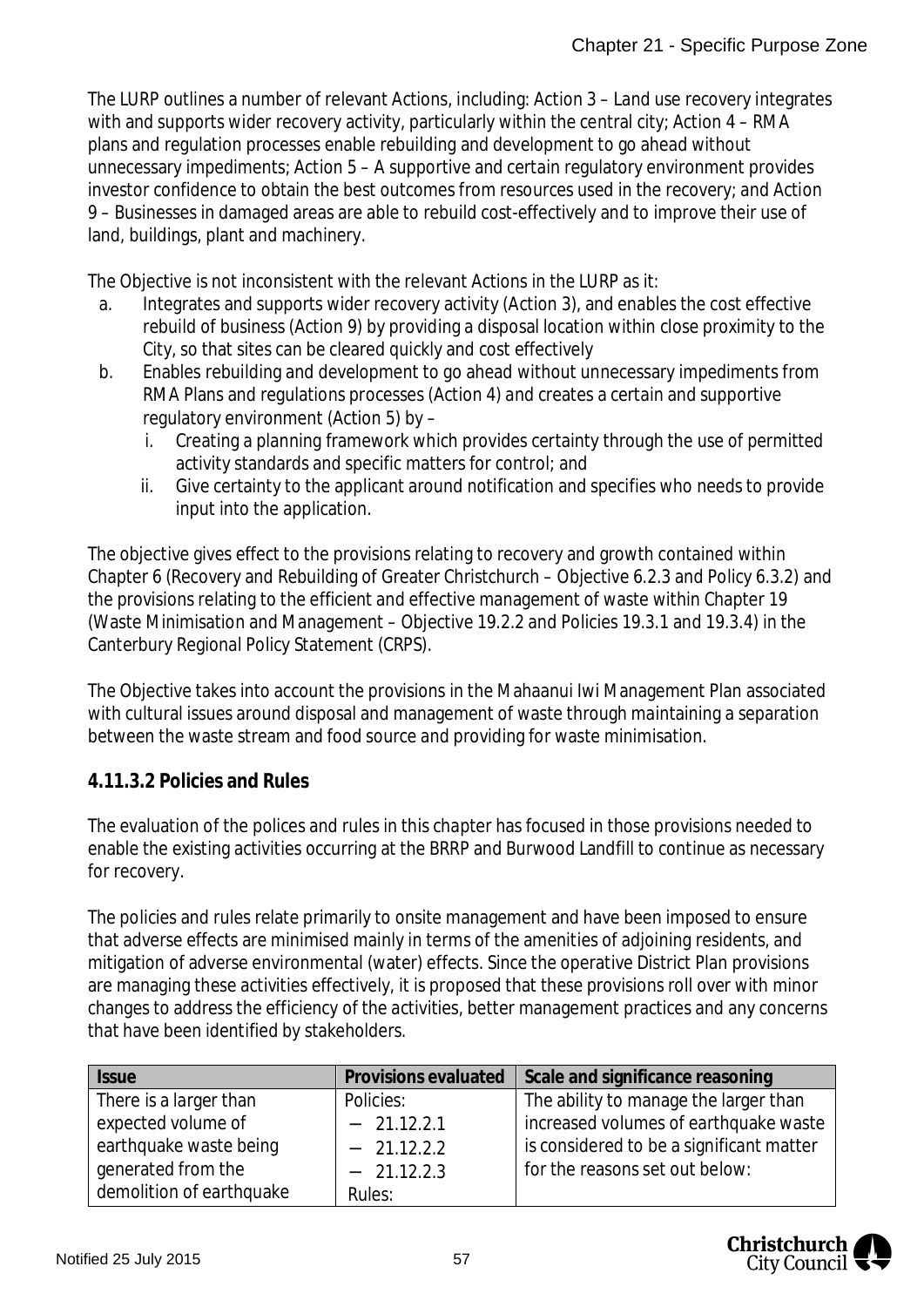| damaged buildings which         |                              | 21.12.3.2.1 | The provisions directly relate to      |
|---------------------------------|------------------------------|-------------|----------------------------------------|
| needs to be processed and       | $\qquad \qquad \blacksquare$ | 21.12.3.2.2 | the management of earthquake           |
| disposed of in a cost effective | $\qquad \qquad \blacksquare$ | 12.12.3.2.3 | waste only. This scale of waste was    |
| manner.                         | -                            | 21.12.3.2.4 | never envisioned for the existing      |
|                                 |                              | 21.12.3.2.5 | municipal waste facilities.            |
|                                 |                              |             | Requiring this earthquake waste to     |
|                                 |                              |             | be processed and/ or disposed of       |
|                                 |                              |             | at other facilities would likely lead  |
|                                 |                              |             | to an increase in rebuild costs and    |
|                                 |                              |             | push timeframes for rebuild. This      |
|                                 |                              |             | will impede the City's recovery.       |
|                                 |                              |             | The provisions relate to the           |
|                                 |                              |             | requirement to protect life and        |
|                                 |                              |             | property, through enabling             |
|                                 |                              |             | properties to be cleared of            |
|                                 |                              |             | damaged buildings. This reduces        |
|                                 |                              |             | risk of accidents and fire hazards     |
|                                 |                              |             | and allows property owners to          |
|                                 |                              |             | maintain the value of their            |
|                                 |                              |             |                                        |
|                                 |                              |             | property through the ability to        |
|                                 |                              |             | rebuild and re-utilise the site.       |
|                                 |                              |             | The provisions effectively carry       |
|                                 |                              |             | over the existing provisions, with     |
|                                 |                              |             | only minor amendments which            |
|                                 |                              |             | reflect operational efficiencies.      |
|                                 |                              |             | It is not considered that the          |
|                                 |                              |             | provisions affect the reasonable       |
|                                 |                              |             | use of land. The Landfill site is      |
|                                 |                              |             | located adjacent to a historical       |
|                                 |                              |             | landfill, while the BRRP has been      |
|                                 |                              |             | operating on the site since 2011.      |
|                                 |                              |             | Although the provisions may            |
|                                 |                              |             | extend the current activities taking   |
|                                 |                              |             | place, the site will eventually be     |
|                                 |                              |             | remediated into open space once        |
|                                 |                              |             | the facilities have served their       |
|                                 |                              |             | purpose (processing and disposal       |
|                                 |                              |             | of earthquake waste).                  |
|                                 |                              |             | The provisions will directly assist in |
|                                 |                              |             | the City's recovery through those      |
|                                 |                              |             | points identified above.               |

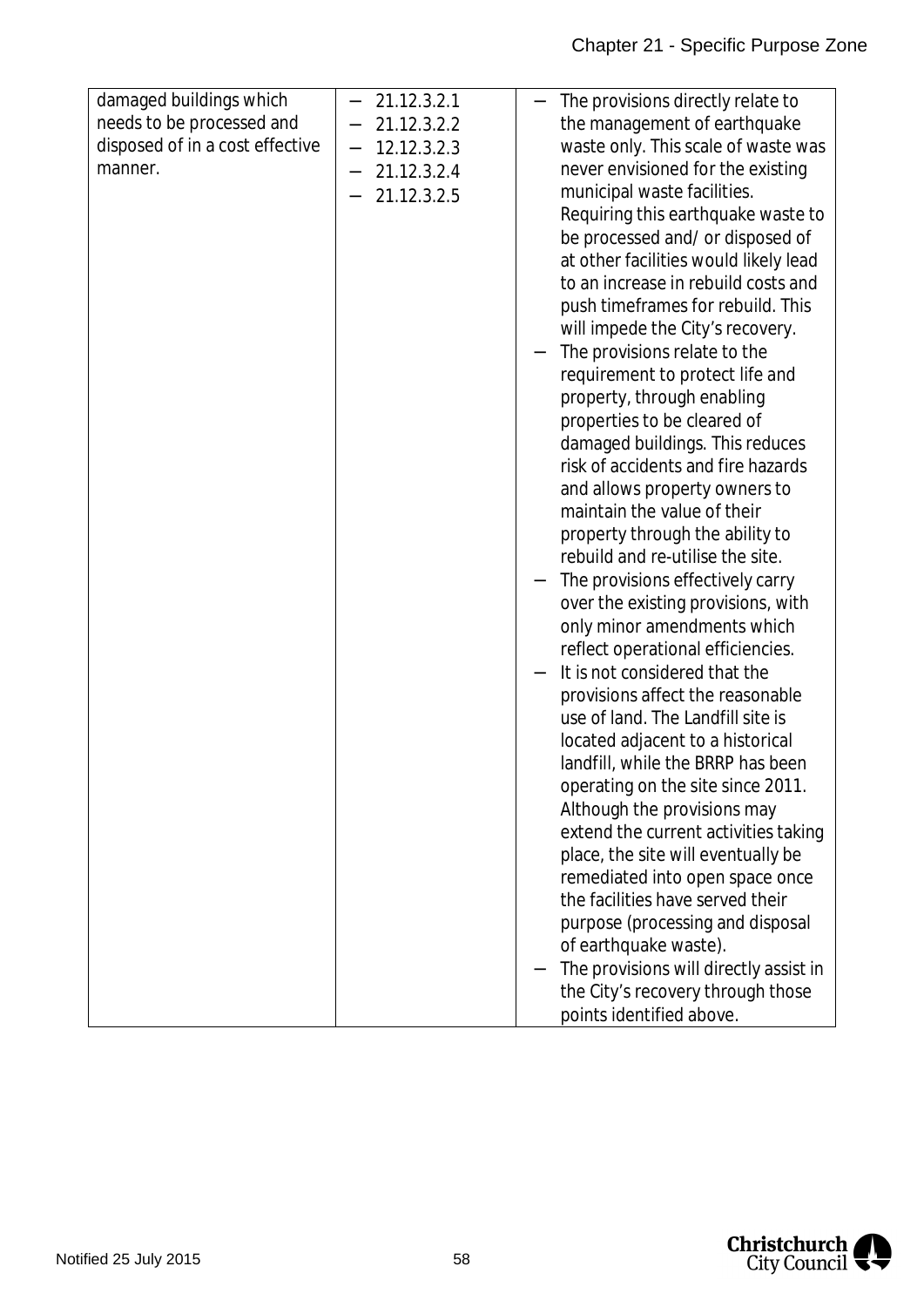### **4.11.4. EVALUATION OF OBJECTIVES**

Section 32(1)(a) of the RMA requires the Council to evaluate the extent to which the objectives are the most appropriate way to achieve the purpose (Section 5) of the Act.

**4.11.4.1 Evaluation of Proposed Objective 1: Facilitating recovery and disposal of earthquake waste**

| <b>SCALE AND SIGNIFICANCE</b>                                                                                                                                                                  |                                                                                                                                                                                  |  |  |  |
|------------------------------------------------------------------------------------------------------------------------------------------------------------------------------------------------|----------------------------------------------------------------------------------------------------------------------------------------------------------------------------------|--|--|--|
| Regard has been had to the following matters in determining the extent and depth of analysis                                                                                                   |                                                                                                                                                                                  |  |  |  |
| supporting Objective 1 and its subsequent provisions :                                                                                                                                         |                                                                                                                                                                                  |  |  |  |
| Recovery and rebuild needs to be undertaken in a sustainable manner which is<br>a.                                                                                                             |                                                                                                                                                                                  |  |  |  |
| environmentally sustainable and efficient (Chapter 6 CRPS).                                                                                                                                    |                                                                                                                                                                                  |  |  |  |
| b.                                                                                                                                                                                             |                                                                                                                                                                                  |  |  |  |
| C.                                                                                                                                                                                             | Local authorities have a responsibility to manage and minimise waste (Chapter 19 - CRPS).<br>The continued availability of the BRRP and Burwood Landfill to support a timely and |  |  |  |
|                                                                                                                                                                                                |                                                                                                                                                                                  |  |  |  |
| efficient recovery, being achieved through smarter planning services (goals 1.1 and 1.5 -<br>Recovery Strategy).                                                                               |                                                                                                                                                                                  |  |  |  |
| The need to minimise waste and recycle any reusable materials (goal 6.6 - Recovery<br>d.                                                                                                       |                                                                                                                                                                                  |  |  |  |
| Strategy).                                                                                                                                                                                     |                                                                                                                                                                                  |  |  |  |
| е.                                                                                                                                                                                             | Supporting wider recovery, reducing cost of rebuild and removing unnecessary                                                                                                     |  |  |  |
| impediments (LURP Actions 3, 4, 5 and 9).                                                                                                                                                      |                                                                                                                                                                                  |  |  |  |
| f.                                                                                                                                                                                             | Setting out a clear process for notification and reducing the prescriptiveness of                                                                                                |  |  |  |
| development controls (Strategic Objective 3.3.2).                                                                                                                                              |                                                                                                                                                                                  |  |  |  |
|                                                                                                                                                                                                |                                                                                                                                                                                  |  |  |  |
| The Order in Council is very similar to strategic direction 3.3.2, in that it requires the district<br>g.<br>plan to minimise costs, rules and reliance of consent processes, requirements for |                                                                                                                                                                                  |  |  |  |
| notification and written approval; and to set clear objectives and policies; and use clear                                                                                                     |                                                                                                                                                                                  |  |  |  |
| concise language.                                                                                                                                                                              |                                                                                                                                                                                  |  |  |  |
| <b>GENERAL DIRECTION</b>                                                                                                                                                                       |                                                                                                                                                                                  |  |  |  |
| The issue this objective seeks to address is the efficient management of the large volumes of                                                                                                  |                                                                                                                                                                                  |  |  |  |
|                                                                                                                                                                                                | earthquake waste, resulting from earthquake related demolitions throughout Christchurch.                                                                                         |  |  |  |
|                                                                                                                                                                                                |                                                                                                                                                                                  |  |  |  |
| OBJECTIVE MOST APPROPRIATE WAY TO ACHIEVE THE PURPOSE OF THE RMA                                                                                                                               |                                                                                                                                                                                  |  |  |  |
| Objective                                                                                                                                                                                      | Summary of Evaluation                                                                                                                                                            |  |  |  |
| 21.12.1.1: Progressive restoration of the                                                                                                                                                      | The purpose of the Specific Purpose (Burwood<br>a.                                                                                                                               |  |  |  |
| <b>Burwood Landfill</b>                                                                                                                                                                        | Landfill and Resource Recovery Park) Zone is to                                                                                                                                  |  |  |  |
| a. Progressive restoration of the                                                                                                                                                              | provide a planning framework to manage the                                                                                                                                       |  |  |  |
| Burwood Landfill for open space                                                                                                                                                                | activities which are already taking place and to                                                                                                                                 |  |  |  |
| purposes following the                                                                                                                                                                         | ensure the continued operation of these                                                                                                                                          |  |  |  |
| completion of the permanent                                                                                                                                                                    | activities which are considered e necessary for a                                                                                                                                |  |  |  |
| disposal of earthquake waste for                                                                                                                                                               | timely and cost efficient rebuild which directly                                                                                                                                 |  |  |  |
| recovery purposes                                                                                                                                                                              | assists the City's recovery.                                                                                                                                                     |  |  |  |
|                                                                                                                                                                                                | Consideration was given as to whether<br>b.                                                                                                                                      |  |  |  |
|                                                                                                                                                                                                | alternative objectives would more appropriately                                                                                                                                  |  |  |  |
|                                                                                                                                                                                                | achieve the purpose of the Act, taking into                                                                                                                                      |  |  |  |
|                                                                                                                                                                                                | account the circumstances which lead to the                                                                                                                                      |  |  |  |
|                                                                                                                                                                                                | BRRP and Burwood Landfill being necessary in                                                                                                                                     |  |  |  |
|                                                                                                                                                                                                | 2011. The objective satisfies the Councils                                                                                                                                       |  |  |  |
|                                                                                                                                                                                                | statutory obligations under the RMA, CRPS and                                                                                                                                    |  |  |  |
|                                                                                                                                                                                                | is not inconsistent with the direction in the                                                                                                                                    |  |  |  |

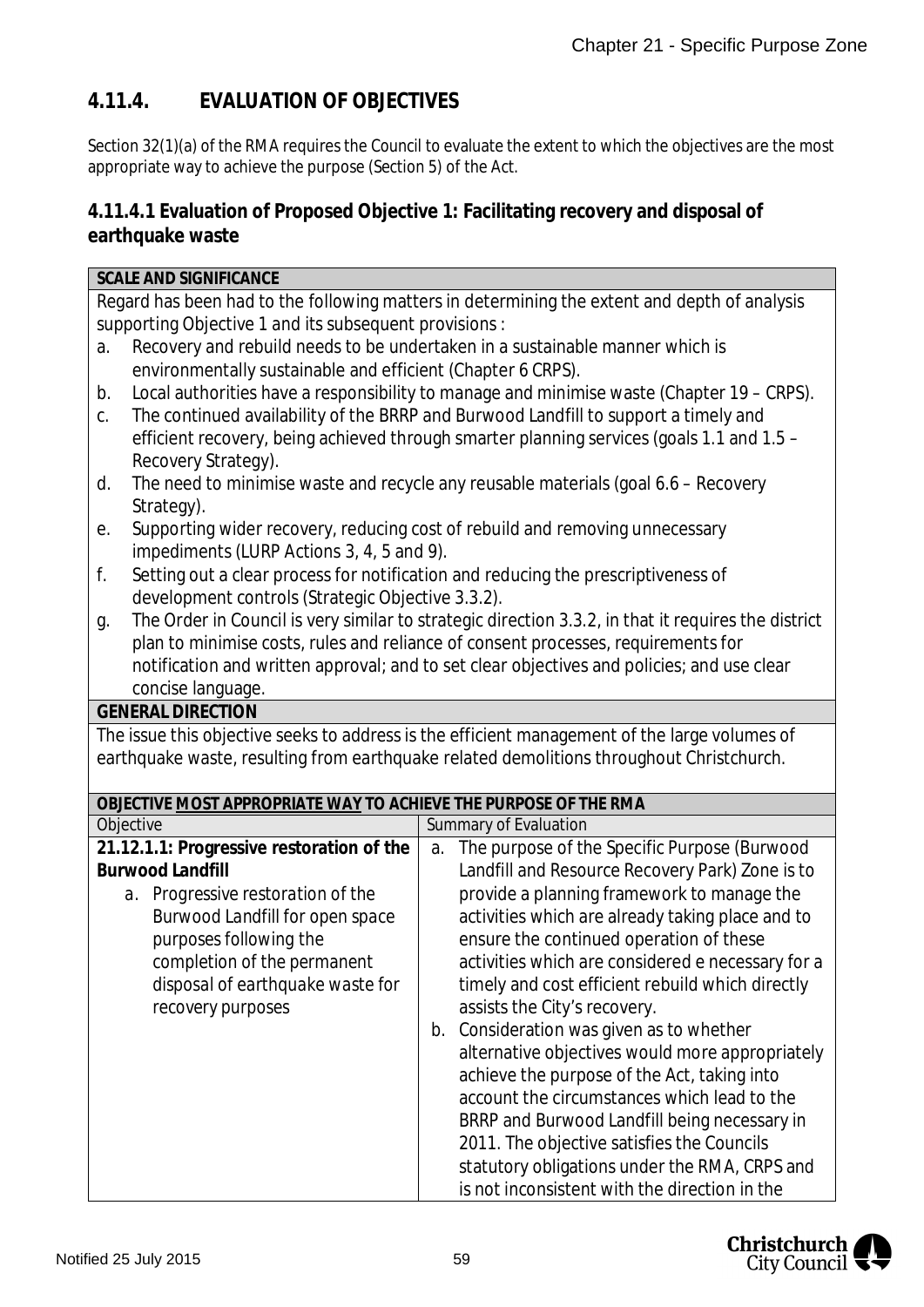| C. | Recovery Strategy and the LURP. The Council<br>therefore considers that the objective is the<br>most appropriate way to achieve the purpose of<br>the Act and deal appropriately with the large<br>volumes of waste being introduced into the<br>waste stream as a result of the demolition of<br>earthquake damaged buildings.<br>The objective is the most appropriate to achieve<br>the purpose of the Act because it promotes<br>sustainable management through the<br>processing (waste minimisation) taking place at<br>the BRRP. This means that recyclable and<br>reusable materials will not be sent to landfill.<br>The activities occurring at the BRRP and<br>Burwood Landfill represent the efficient use of<br>significant volumes of earthquake waste from<br>the central city and surrounding residential<br>areas, reducing the total volume needing to be<br>disposed of in a landfill. This is a sustainable use<br>of resources and will assist the recovery of<br>Christchurch City without compromising the<br>amenity values or quality of the coastal |
|----|-------------------------------------------------------------------------------------------------------------------------------------------------------------------------------------------------------------------------------------------------------------------------------------------------------------------------------------------------------------------------------------------------------------------------------------------------------------------------------------------------------------------------------------------------------------------------------------------------------------------------------------------------------------------------------------------------------------------------------------------------------------------------------------------------------------------------------------------------------------------------------------------------------------------------------------------------------------------------------------------------------------------------------------------------------------------------------|
| d. | environment, nor the surrounding settlements.<br>The objective is consistent with Part 2 of the<br>RMA as the disposal of earthquake waste will<br>assist in the recovery and rebuilding of greater<br>Christchurch, and contribute to the social and<br>economic benefits and health and safety                                                                                                                                                                                                                                                                                                                                                                                                                                                                                                                                                                                                                                                                                                                                                                              |
| е. | benefits to be derived from those activities.<br>The objective guides the planning framework for<br>the management and consenting of the<br>activities required to manage earthquake waste<br>in Christchurch. This provides clear direction on<br>how the activities will be managed and provides<br>a clear consenting pathway in accordance with                                                                                                                                                                                                                                                                                                                                                                                                                                                                                                                                                                                                                                                                                                                           |
| f. | the Recovery Strategy.<br>The objective promotes rebuild and recovery in<br>a sustainable manner and waste minimisation in<br>accordance with the CRPS, Recovery Strategy<br>and LURP. The BRRP provides an opportunity<br>for earthquake waste to be processed, and<br>recyclable materials separated from the waste<br>stream. This leads to the sustainable<br>management of waste which is being generated<br>through the demolition of earthquake damaged<br>buildings. The BRRP and Burwood Landfill are<br>located within close proximity to the central city<br>and those residential areas most affected by the<br>earthquakes. This reduces the transportation                                                                                                                                                                                                                                                                                                                                                                                                      |

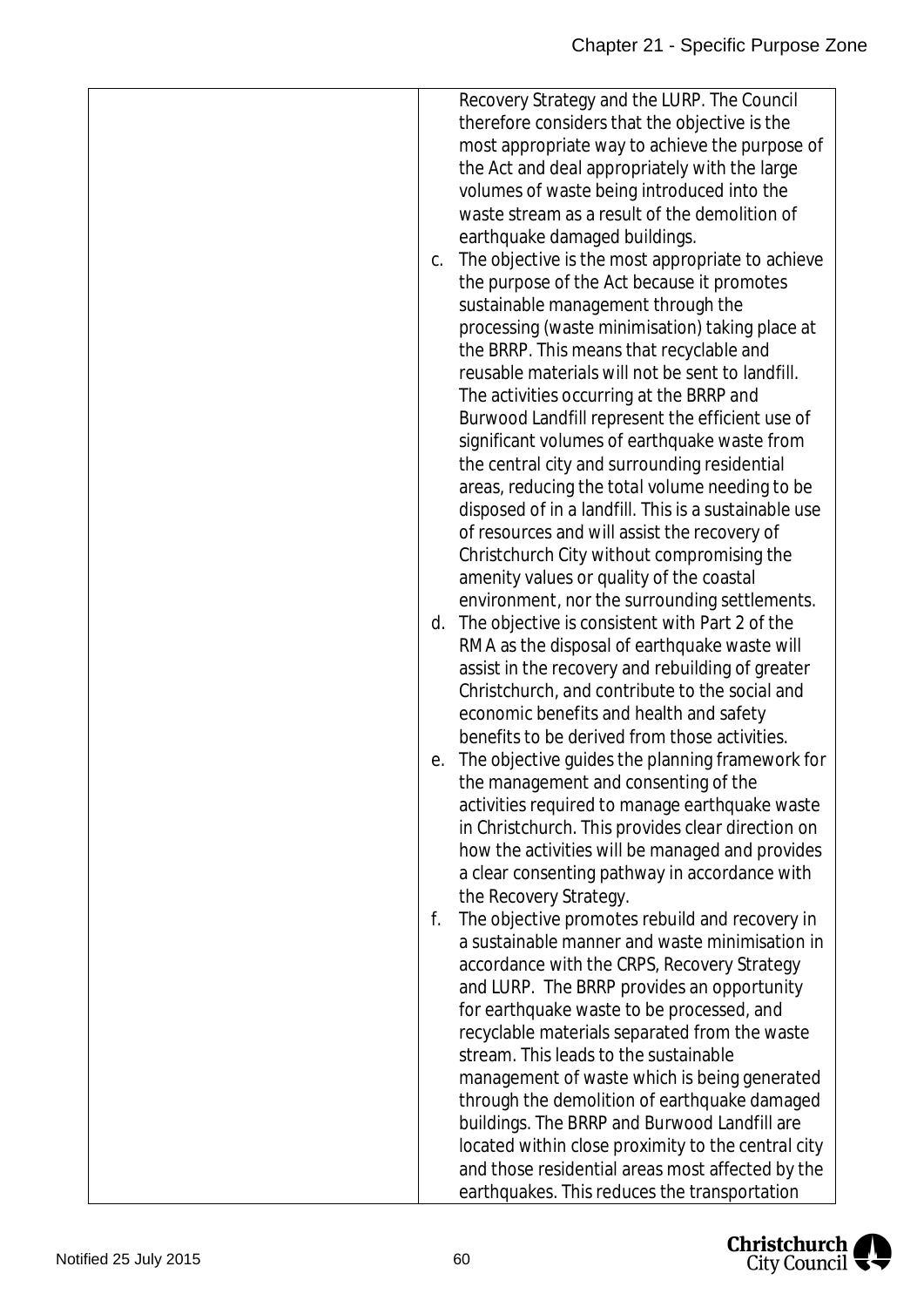|    | distance, and the effects of heavy transport on    |
|----|----------------------------------------------------|
|    | the environment.                                   |
| g. | The proximity of the Burwood Landfill and BRRP     |
|    | means that the cost of transporting and            |
|    | disposing of waste is reduced (compared if it      |
|    | were to be transported further). This reduces      |
|    | the overall cost of rebuild, and allows properties |
|    | and earthquake damaged buildings to be             |
|    | cleared in a more efficient and timely manner.     |
|    | h. In relation to the Order in Council and the     |
|    | Strategic Directions Chapter, the objective uses   |
|    | clear and concise language.                        |

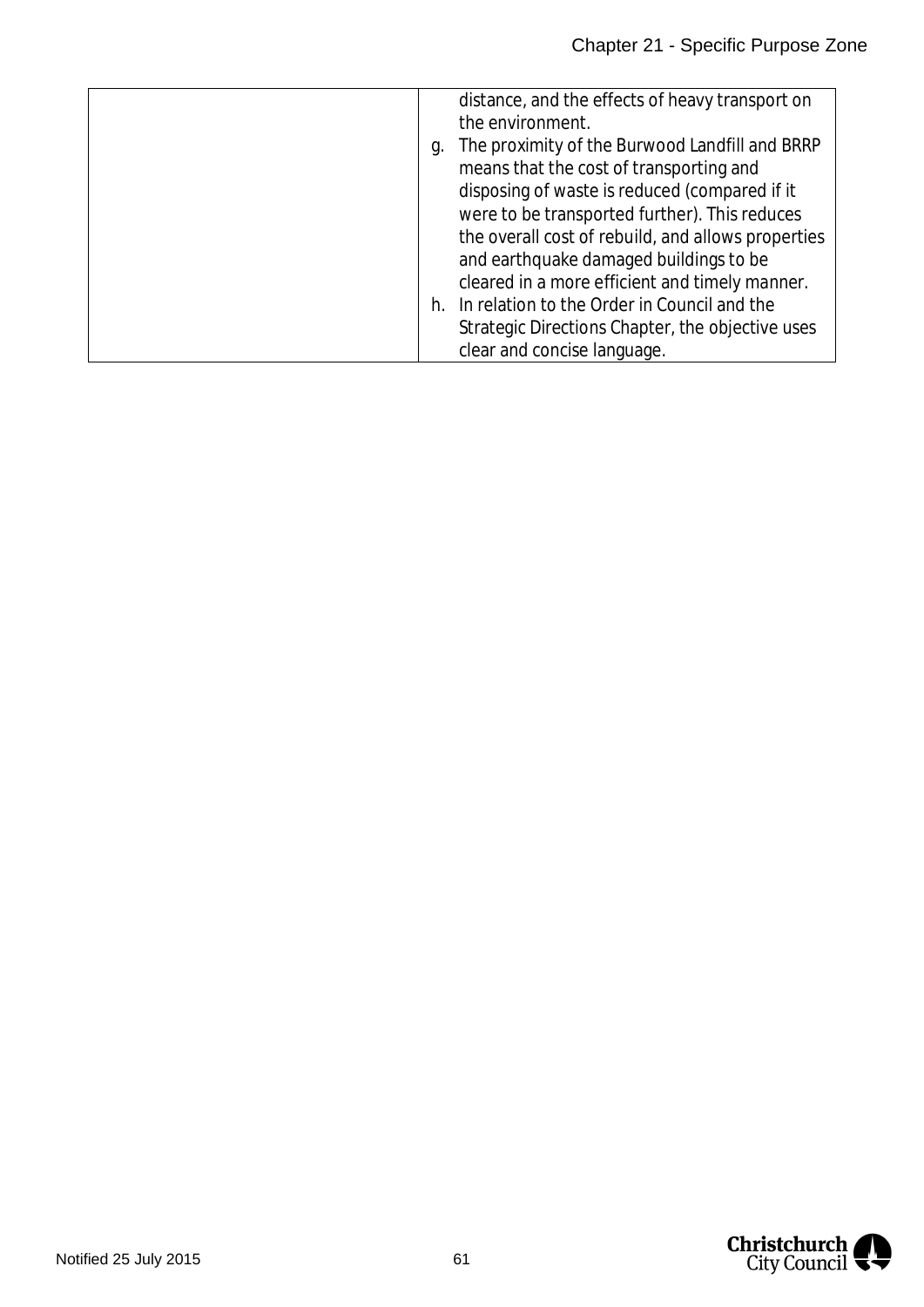### **4.11.5. EVALUATION OF PROPOSED POLICIES, RULES AND METHODS**

Section 32 (1)(b) requires an evaluation of whether the provisions are the most appropriate way to achieve the objective by identifying other reasonable practicable options, assessing the efficiency and effectiveness of the provisions in achieving the objectives, and summarising the reasons for deciding on the provisions.

The assessment must identify and assess the benefits and costs of environmental, economic, social and cultural effects that are anticipated from the implementation of the provisions, including opportunities for economic growth and employment. The assessment must if practicable quantify the benefits and costs and assess the risk of acting or not acting if there is uncertain or insufficient information available about the subject matter.

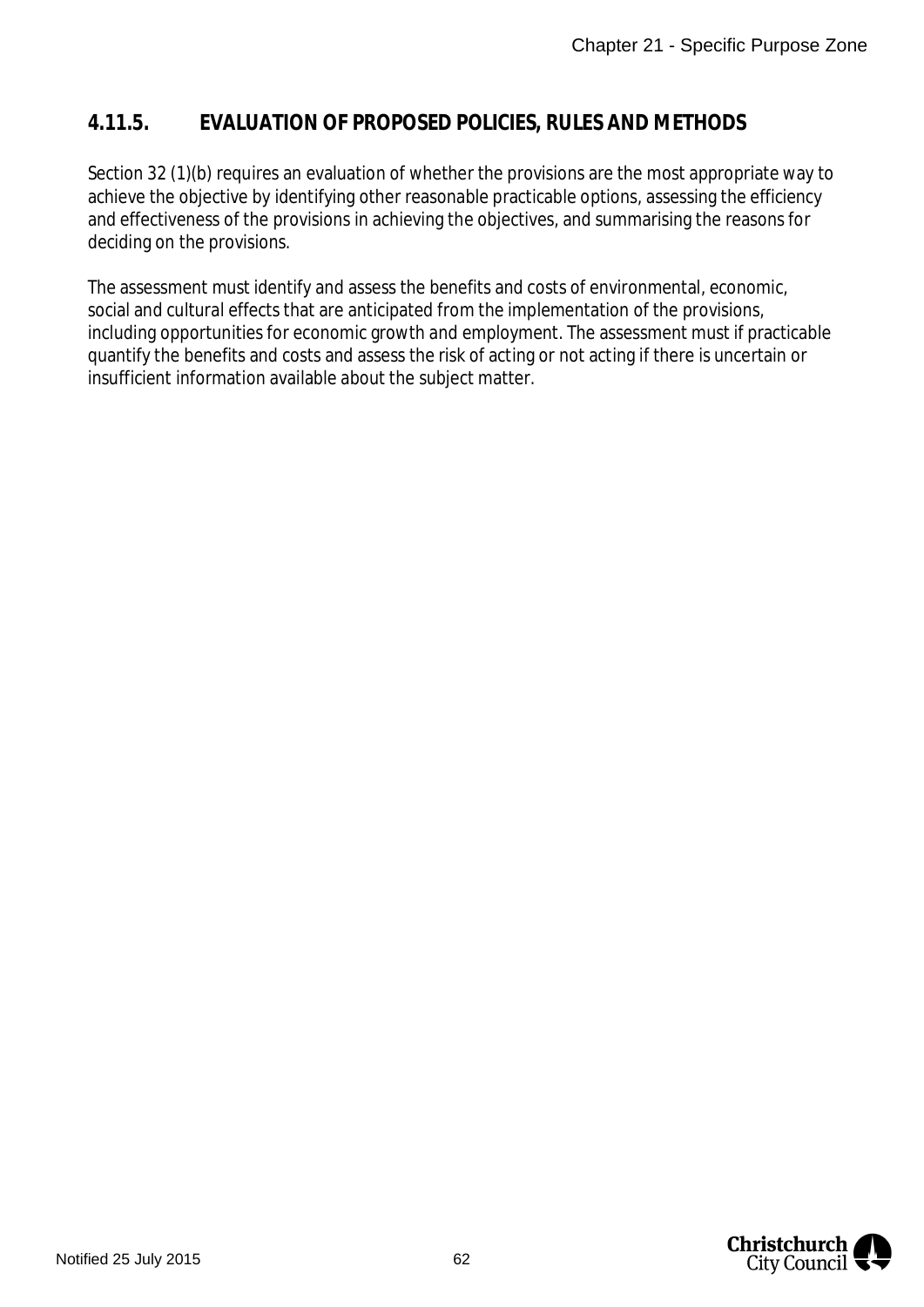#### **4. PROVISIONS (POLICY, RULE, METHOD) MOST APPROPRIATE WAY TO ACHIEVE THE OBJECTIVES Objective: Progressive restoration of the Burwood landfill** a. Progressive restoration of the Burwood Landfill for open space purposes following the completion of the permanent disposal of earthquake waste for recovery purposes **Provision(s) most appropriate** (NB: most relevant parts of policies are underlined**) Effectiveness and Efficiency Option 1 (draft Policies to achieve the objective) A. Policies** *21.12.1.1.1. Policy: Facilitating recovery and disposal of earthquake waste a. Provide for the existing and ongoing need for earthquake waste recovery and disposal activities as follows: i. Encourage the reduction of earthquake waste by providing for earthquake waste processing activities and mechanical sorting of demolition waste from the Canterbury earthquakes at the Burwood Resource Recovery Park.* ii. *To continue the operation of the Burwood Landfill as the primary permanent disposal site of residual earthquake waste. 21.12.1.1.2. Policy: Management of adverse environmental effects a. To ensure that, where reasonably practicable, waste processing and landfill activities will be managed to minimise adverse effects on: i. groundwater contamination; ii. residential amenity and safety; iii. recreational activities; iv. character and quality of the coastal environment;* 1. **Effectiveness** *The proposed policies and methods:* i. Clearly set out how the objective will be achieved and where the provisions apply; ii. Establish a clear policy for those forms of land use that will occur within the zone; iii. Establish a clear policy around how earthquake waste will be managed to aid recovery; iv. Ensure that the activities undertaken within the zone are for the specific purpose of processing and disposing of earthquake waste; v. Ensure that the activities being undertaken within the site are of a scale and nature that will not lead to an increase in any adverse effects on the environment. Where there is an increase in adverse effect, these effects are to be avoided, remedied or mitigated. vi. Overall, it is considered that the policies and zoning will be successful in achieving the objective. 2. **Efficiency** a. Benefits: *The proposed policies and methods will:* i. Provide an option for the processing and disposal of earthquake waste within close proximity to the central city and damaged residential areas. ii. Utilise an existing landfill site to dispose of earthquake waste, which manages adverse environmental effects and mitigates adverse environmental effects on surrounding residents through the screening already provided on site and separation distances to residential areas. iii. Provide for increased waste volumes that have resulted from earthquake damage and subsequent demolition. This frees up the capacity of existing processing and landfill facilities to manage the business as usual

waste that would be generated by the city,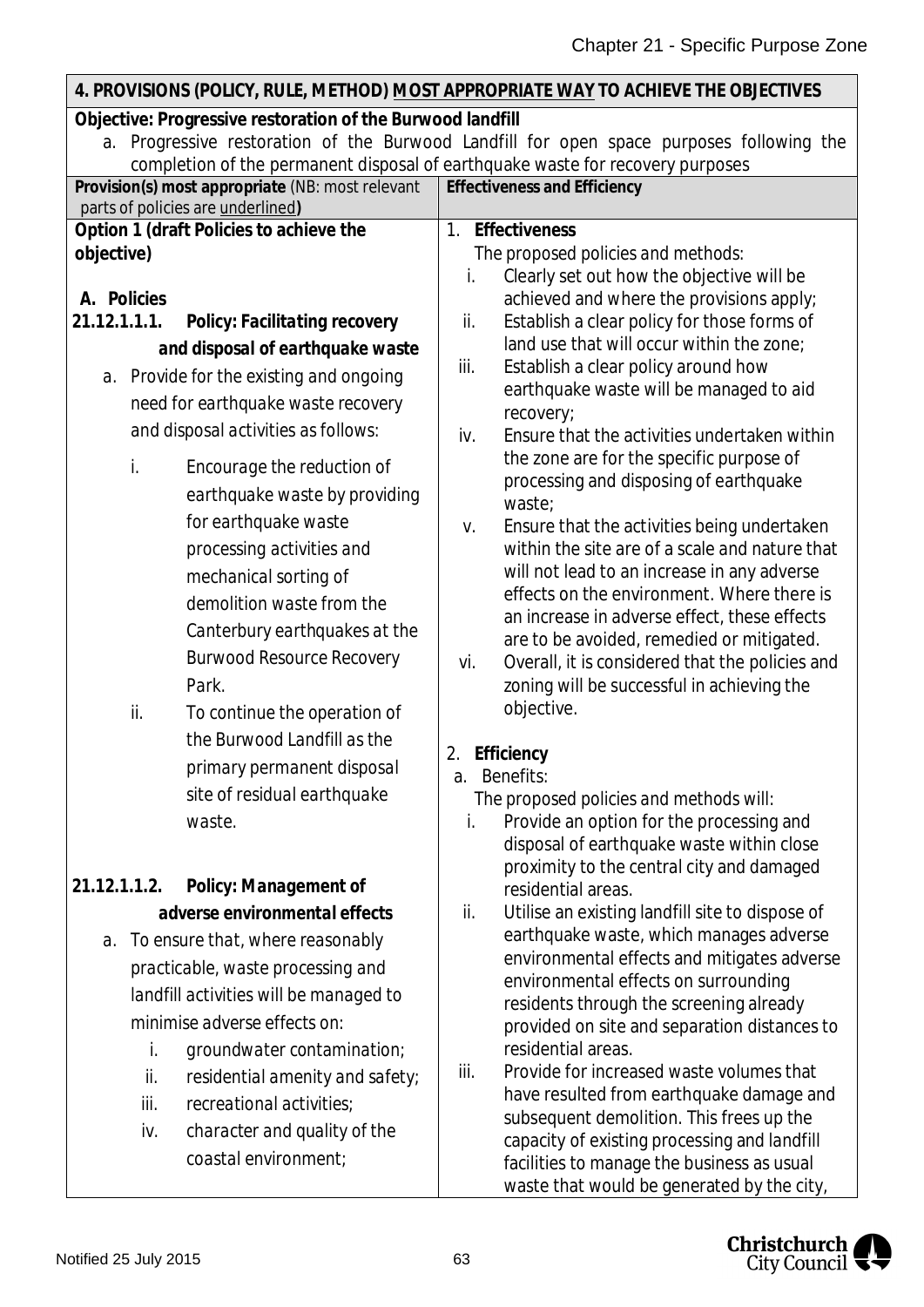| vehicular access and the road<br>V.<br>network.<br>21.12.1.1.3. Policy: Rehabilitation<br>Require the progressive rehabilitation<br>$a$ .<br>of the Burwood Landfill following<br>completion of permanent disposal<br>activities.<br>Methods:<br>В.<br>Zoning - Specific Purpose (Burwood<br>a.<br>Landfill and Resource Recovery Park)                         | irrespective of earthquake damage.<br>Facilitate the activities taking place which are<br>iv.<br>considered to be necessary for recovery to<br>continue.<br>Ensure that a system is in place to remove<br>V.<br>any reusable materials from the waste<br>stream so that they can be repurposed -<br>reducing the volume of waste needing to go<br>to landfill.<br>b. Costs:<br>Requires resource consent for those<br>İ.<br>activities which are not facilitated within the<br>Zone.                                                                                                                                                                                                                                                                                                                                                                                                                                                                                                                                                                                                                                                                                                                                                                    |
|-----------------------------------------------------------------------------------------------------------------------------------------------------------------------------------------------------------------------------------------------------------------------------------------------------------------------------------------------------------------|---------------------------------------------------------------------------------------------------------------------------------------------------------------------------------------------------------------------------------------------------------------------------------------------------------------------------------------------------------------------------------------------------------------------------------------------------------------------------------------------------------------------------------------------------------------------------------------------------------------------------------------------------------------------------------------------------------------------------------------------------------------------------------------------------------------------------------------------------------------------------------------------------------------------------------------------------------------------------------------------------------------------------------------------------------------------------------------------------------------------------------------------------------------------------------------------------------------------------------------------------------|
| B. Methods:<br>Definitions<br>а.<br>Earthquake waste<br>Earthquake waste processing<br>activities<br>b. Rules<br>21.12.2.2.1 Permitted Activities<br>21.12.2.2.2 Controlled Activities<br>12.12.2.2.3 Discretionary Activities<br>21.12.2.2.4 Restricted<br><b>Discretionary Activities</b><br>21.12.2.2.5 Non-Complying<br>$\blacksquare$<br><b>Activities</b> | Effectiveness<br>$1_{\cdot}$<br>The Proposed definitions will:<br>Clearly identify the activities that are to take<br>İ.<br>place within the zone.<br>Clearly distinguish between earthquake<br>ii.<br>waste and waste in the Replacement District<br>Plan.<br>The proposed rules will:<br>Give effect to the objective and policies for<br>İ.<br>the zone so it is clear what activities are to<br>occur, at what scale, or when consent will<br>need to be obtained.<br>Effectively manage the types of activities that<br>ii.<br>are considered necessary for the purpose of<br>recovery.<br>iii.<br>Effectively manage the adverse effects of<br>processing and disposal activities.<br>Mitigate adverse environmental effects<br>iv.<br>arising from noise and dust.<br>Provide a framework for consent, only when<br>V.<br>the effects cannot be managed through<br>permitted activity standards.<br>Set out clear notification requirements.<br>vi.<br>Allow consideration of activities that do not<br>vii.<br>meet permitted activity standards. It is<br>intended that the rules for controlled and<br>non-complying activities can be used as a<br>mechanism to trigger a process between the<br>Council and the applicant to ensure adverse |

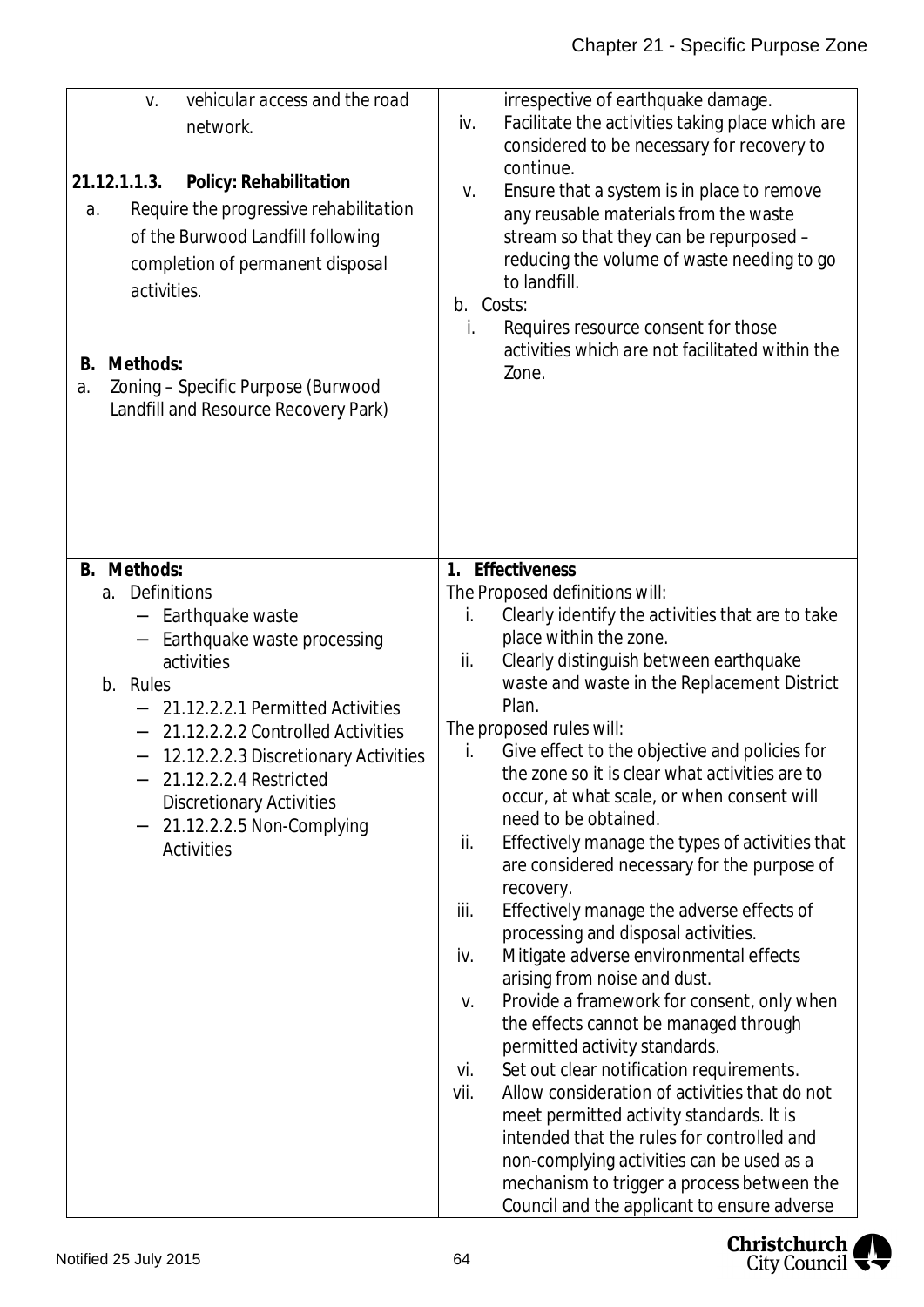|                                                                                                                                                                                                                                                                                                                                                                                                                                                                          | effects are appropriately managed.<br>Overall, it is considered that the rules will be<br>viii.<br>successful in achieving the objective.<br>Efficiency<br>2.<br><b>Benefits:</b><br>a.<br>Enable existing activities to continue, under a<br>i.<br>planning framework which continues to<br>manage adverse environmental effects.<br>Allows flexibility for amending consent<br>ii.<br>conditions for the landfill site.<br>iii.<br>Provides a planning framework outside of the<br>Burwood Resource Recovery Park Order in<br>Council for the BRRP activities to continue as<br>necessary.<br>b. Costs:<br>Limit the degree of consultation required if a<br>İ.<br>new consent was lodged for specific activities<br>within the zone.                                                                                                                                                                                                                                                                                                                                                                                                                                                                                                                                                                                                                              |
|--------------------------------------------------------------------------------------------------------------------------------------------------------------------------------------------------------------------------------------------------------------------------------------------------------------------------------------------------------------------------------------------------------------------------------------------------------------------------|----------------------------------------------------------------------------------------------------------------------------------------------------------------------------------------------------------------------------------------------------------------------------------------------------------------------------------------------------------------------------------------------------------------------------------------------------------------------------------------------------------------------------------------------------------------------------------------------------------------------------------------------------------------------------------------------------------------------------------------------------------------------------------------------------------------------------------------------------------------------------------------------------------------------------------------------------------------------------------------------------------------------------------------------------------------------------------------------------------------------------------------------------------------------------------------------------------------------------------------------------------------------------------------------------------------------------------------------------------------------|
| Options less or not as appropriate to achieve the Objectives and policies:                                                                                                                                                                                                                                                                                                                                                                                               |                                                                                                                                                                                                                                                                                                                                                                                                                                                                                                                                                                                                                                                                                                                                                                                                                                                                                                                                                                                                                                                                                                                                                                                                                                                                                                                                                                      |
| Option 2 (Status quo – current policies and<br>rules)<br>The current policies only manage the<br>disposal of earthquake waste, within the<br>disposal area and there is no framework<br>within the operative Christchurch City Plan<br>to manage the BRRP activities. The BRRP<br>activities are authorised under the Burwood<br>Resource Recovery Park Order in Council,<br>which is due to expire in April 2016 and not<br>under the Operative Christchurch City Plan. | Appropriateness<br>1. This would result in a planning framework for<br>disposal activities only. The activities in the BRRP,<br>would be non-complying activities and managed<br>by an Open Space Zone.<br>The BRRP activities already exist and operate<br>2.<br>under a consent expiring in September 2017.<br>Once this consent expires, or in the event these<br>activities needed to be altered before September<br>2017, or extended past 2017, there would be no<br>planning framework in place to manage and<br>guide this process in an efficient manner.<br>This approach would not meet the purpose of<br>3.<br>Part 2 of the RMA as it does not promote the<br>sustainable management of resources, by not<br>acknowledging the two inter-related activities<br>needed to effectively manage earthquake waste<br>in Christchurch.<br>This approach would be inconsistent with the<br>4.<br>direction set out in the CRPS, Recovery Strategy<br>and LURP. This is because the status quo would<br>not facilitate recovery in an efficient manner and<br>would impede rebuilding and recovery.<br>This approach does not take into account the<br>5.<br>provisions of Schedule 4 of the Christchurch<br>Replacement District Plan Order in Council as it<br>will not reduce the reliance on resource<br>consents, or reduce the prescriptiveness of rules. |

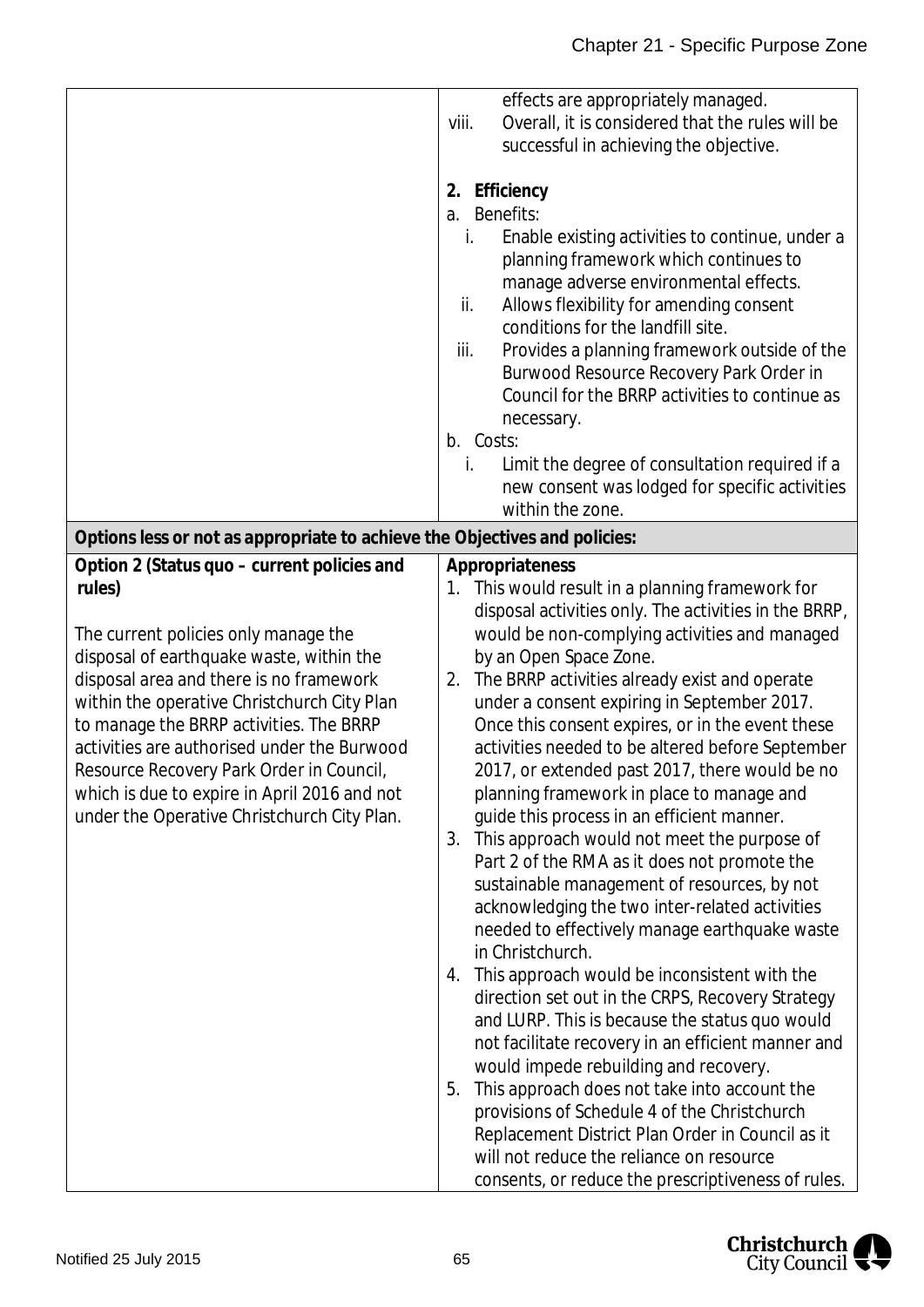| Option 3 No specific zoning over the Burwood<br>Appropriateness<br>Landfill or Resource Recovery Park<br>The BRRP and Burwood Landfill being zoned<br>1.<br>Open Space could compromise recovery as it<br>does not provide for flexibility. The Open Space<br>If there was no specific zoning over the<br>Natural Zone does not contain specific<br><b>Burwood Landfill and Resource Recovery</b><br>Park, the site would fall within the Open<br>objectives, policies or rules that provide for or<br>manage the existing activities taking place within<br>Space Natural Zone. The existing activities<br>could continue to operate under their<br>the Burwood Landfill or the Resource Recovery<br>existing consent, until these consents<br>Park, or any potential future changes to the<br>expired in September 2017.<br>existing operations.<br>The lack of a planning framework for the existing<br>2.<br>activities within the Open Space Natural Zone<br>would result in a non-complying resource<br>consent being required in the event the Burwood<br>Landfill needs to receive higher volumes of waste<br>than originally projected (and specified as a<br>maximum volume in the existing consent), or the<br>Burwood Resource Recovery Park being required |                                                  |
|-------------------------------------------------------------------------------------------------------------------------------------------------------------------------------------------------------------------------------------------------------------------------------------------------------------------------------------------------------------------------------------------------------------------------------------------------------------------------------------------------------------------------------------------------------------------------------------------------------------------------------------------------------------------------------------------------------------------------------------------------------------------------------------------------------------------------------------------------------------------------------------------------------------------------------------------------------------------------------------------------------------------------------------------------------------------------------------------------------------------------------------------------------------------------------------------------------------------------------------------------------------------------|--------------------------------------------------|
|                                                                                                                                                                                                                                                                                                                                                                                                                                                                                                                                                                                                                                                                                                                                                                                                                                                                                                                                                                                                                                                                                                                                                                                                                                                                         |                                                  |
|                                                                                                                                                                                                                                                                                                                                                                                                                                                                                                                                                                                                                                                                                                                                                                                                                                                                                                                                                                                                                                                                                                                                                                                                                                                                         |                                                  |
|                                                                                                                                                                                                                                                                                                                                                                                                                                                                                                                                                                                                                                                                                                                                                                                                                                                                                                                                                                                                                                                                                                                                                                                                                                                                         |                                                  |
|                                                                                                                                                                                                                                                                                                                                                                                                                                                                                                                                                                                                                                                                                                                                                                                                                                                                                                                                                                                                                                                                                                                                                                                                                                                                         |                                                  |
|                                                                                                                                                                                                                                                                                                                                                                                                                                                                                                                                                                                                                                                                                                                                                                                                                                                                                                                                                                                                                                                                                                                                                                                                                                                                         |                                                  |
|                                                                                                                                                                                                                                                                                                                                                                                                                                                                                                                                                                                                                                                                                                                                                                                                                                                                                                                                                                                                                                                                                                                                                                                                                                                                         |                                                  |
|                                                                                                                                                                                                                                                                                                                                                                                                                                                                                                                                                                                                                                                                                                                                                                                                                                                                                                                                                                                                                                                                                                                                                                                                                                                                         |                                                  |
|                                                                                                                                                                                                                                                                                                                                                                                                                                                                                                                                                                                                                                                                                                                                                                                                                                                                                                                                                                                                                                                                                                                                                                                                                                                                         |                                                  |
|                                                                                                                                                                                                                                                                                                                                                                                                                                                                                                                                                                                                                                                                                                                                                                                                                                                                                                                                                                                                                                                                                                                                                                                                                                                                         |                                                  |
|                                                                                                                                                                                                                                                                                                                                                                                                                                                                                                                                                                                                                                                                                                                                                                                                                                                                                                                                                                                                                                                                                                                                                                                                                                                                         |                                                  |
|                                                                                                                                                                                                                                                                                                                                                                                                                                                                                                                                                                                                                                                                                                                                                                                                                                                                                                                                                                                                                                                                                                                                                                                                                                                                         |                                                  |
|                                                                                                                                                                                                                                                                                                                                                                                                                                                                                                                                                                                                                                                                                                                                                                                                                                                                                                                                                                                                                                                                                                                                                                                                                                                                         |                                                  |
|                                                                                                                                                                                                                                                                                                                                                                                                                                                                                                                                                                                                                                                                                                                                                                                                                                                                                                                                                                                                                                                                                                                                                                                                                                                                         |                                                  |
|                                                                                                                                                                                                                                                                                                                                                                                                                                                                                                                                                                                                                                                                                                                                                                                                                                                                                                                                                                                                                                                                                                                                                                                                                                                                         |                                                  |
|                                                                                                                                                                                                                                                                                                                                                                                                                                                                                                                                                                                                                                                                                                                                                                                                                                                                                                                                                                                                                                                                                                                                                                                                                                                                         |                                                  |
|                                                                                                                                                                                                                                                                                                                                                                                                                                                                                                                                                                                                                                                                                                                                                                                                                                                                                                                                                                                                                                                                                                                                                                                                                                                                         |                                                  |
|                                                                                                                                                                                                                                                                                                                                                                                                                                                                                                                                                                                                                                                                                                                                                                                                                                                                                                                                                                                                                                                                                                                                                                                                                                                                         |                                                  |
|                                                                                                                                                                                                                                                                                                                                                                                                                                                                                                                                                                                                                                                                                                                                                                                                                                                                                                                                                                                                                                                                                                                                                                                                                                                                         |                                                  |
|                                                                                                                                                                                                                                                                                                                                                                                                                                                                                                                                                                                                                                                                                                                                                                                                                                                                                                                                                                                                                                                                                                                                                                                                                                                                         | to continue processing earthquake waste past its |
| 2017 consented timeframe. Without a planning                                                                                                                                                                                                                                                                                                                                                                                                                                                                                                                                                                                                                                                                                                                                                                                                                                                                                                                                                                                                                                                                                                                                                                                                                            |                                                  |
| framework the ability to extend the timeframes                                                                                                                                                                                                                                                                                                                                                                                                                                                                                                                                                                                                                                                                                                                                                                                                                                                                                                                                                                                                                                                                                                                                                                                                                          |                                                  |
| or capacity for the Landfill and Recovery Park will                                                                                                                                                                                                                                                                                                                                                                                                                                                                                                                                                                                                                                                                                                                                                                                                                                                                                                                                                                                                                                                                                                                                                                                                                     |                                                  |
| be restricted and would potentially delay                                                                                                                                                                                                                                                                                                                                                                                                                                                                                                                                                                                                                                                                                                                                                                                                                                                                                                                                                                                                                                                                                                                                                                                                                               |                                                  |
| recovery.                                                                                                                                                                                                                                                                                                                                                                                                                                                                                                                                                                                                                                                                                                                                                                                                                                                                                                                                                                                                                                                                                                                                                                                                                                                               |                                                  |
| This approach would be inconsistent with the<br>3.                                                                                                                                                                                                                                                                                                                                                                                                                                                                                                                                                                                                                                                                                                                                                                                                                                                                                                                                                                                                                                                                                                                                                                                                                      |                                                  |
| direction set out in the CRPS, Recovery Strategy                                                                                                                                                                                                                                                                                                                                                                                                                                                                                                                                                                                                                                                                                                                                                                                                                                                                                                                                                                                                                                                                                                                                                                                                                        |                                                  |
| and LURP. This is because the status quo would                                                                                                                                                                                                                                                                                                                                                                                                                                                                                                                                                                                                                                                                                                                                                                                                                                                                                                                                                                                                                                                                                                                                                                                                                          |                                                  |
| not facilitate recovery in an efficient manner and                                                                                                                                                                                                                                                                                                                                                                                                                                                                                                                                                                                                                                                                                                                                                                                                                                                                                                                                                                                                                                                                                                                                                                                                                      |                                                  |
| would impede rebuilding and recovery.                                                                                                                                                                                                                                                                                                                                                                                                                                                                                                                                                                                                                                                                                                                                                                                                                                                                                                                                                                                                                                                                                                                                                                                                                                   |                                                  |
| This approach does not take into account the<br>4.                                                                                                                                                                                                                                                                                                                                                                                                                                                                                                                                                                                                                                                                                                                                                                                                                                                                                                                                                                                                                                                                                                                                                                                                                      |                                                  |
| provisions of Schedule 4 of the Christchurch                                                                                                                                                                                                                                                                                                                                                                                                                                                                                                                                                                                                                                                                                                                                                                                                                                                                                                                                                                                                                                                                                                                                                                                                                            |                                                  |
| Replacement District Plan Order in Council as it                                                                                                                                                                                                                                                                                                                                                                                                                                                                                                                                                                                                                                                                                                                                                                                                                                                                                                                                                                                                                                                                                                                                                                                                                        |                                                  |
| will not reduce the reliance on resource                                                                                                                                                                                                                                                                                                                                                                                                                                                                                                                                                                                                                                                                                                                                                                                                                                                                                                                                                                                                                                                                                                                                                                                                                                |                                                  |
| consents, or reduce the prescriptiveness of rules.                                                                                                                                                                                                                                                                                                                                                                                                                                                                                                                                                                                                                                                                                                                                                                                                                                                                                                                                                                                                                                                                                                                                                                                                                      |                                                  |

### **Risk of Acting or Not Acting**

The risk of not acting to create a specific Purpose (Burwood Landfill and Resource Recovery Park) Zone is that the existing activities which are necessary for recovery will not be supported or managed by an appropriate planning framework. This will lead to difficulties and delay recovery if these activities need to be altered or extended. The existing activities help to facilitate a timely and efficient recovery, so it is important to provide a framework for these activities to continue past their consented expiry if necessary.

The Council is already aware that the volume of earthquake waste received by the BRRP, exceeds the original projections, which influenced the consent conditions. The risk of not acting is that to provide for the larger than expected volume of waste being sent to the BRRP and disposed of in the landfill, a non-complying resource consent under the Christchurch Replacement District Plan would need to be obtained. This process is uncertain due to the potential for notification, and could lead to an outcome which is not supportive of recovery.